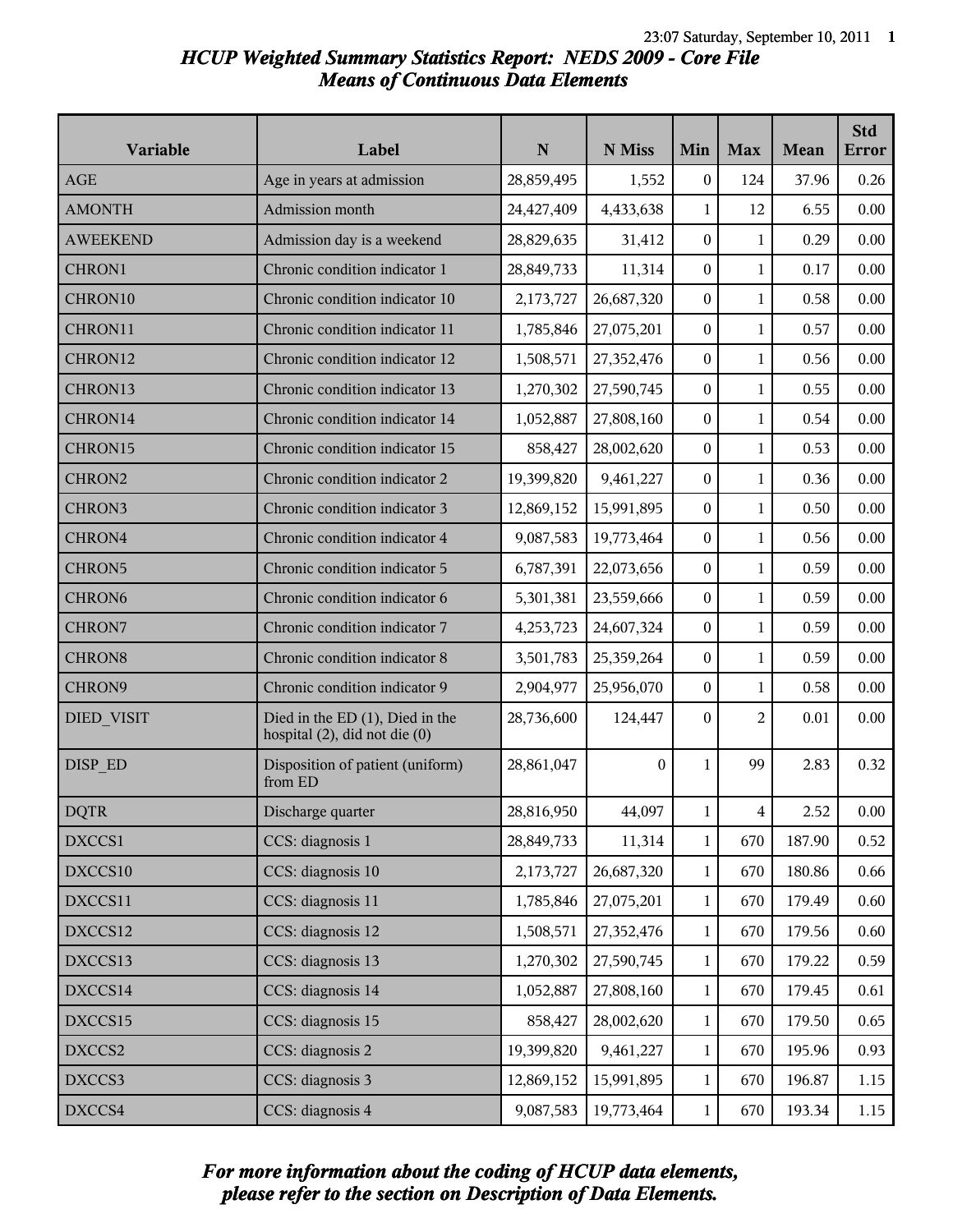# *HCUP Weighted Summary Statistics Report: NEDS 2009 - Core File Means of Continuous Data Elements*

| Variable                  | Label                                                                                                | ${\bf N}$  | N Miss           | Min              | <b>Max</b>     | Mean     | <b>Std</b><br><b>Error</b> |
|---------------------------|------------------------------------------------------------------------------------------------------|------------|------------------|------------------|----------------|----------|----------------------------|
| DXCCS5                    | CCS: diagnosis 5                                                                                     | 6,787,391  | 22,073,656       | $\mathbf{1}$     | 670            | 189.79   | 1.07                       |
| DXCCS6                    | CCS: diagnosis 6                                                                                     | 5,301,381  | 23,559,666       | 1                | 670            | 187.25   | 0.96                       |
| DXCCS7                    | CCS: diagnosis 7                                                                                     | 4,253,723  | 24,607,324       | $\mathbf{1}$     | 670            | 184.98   | 0.86                       |
| DXCCS8                    | CCS: diagnosis 8                                                                                     | 3,501,783  | 25,359,264       | $\mathbf{1}$     | 670            | 183.20   | 0.76                       |
| DXCCS9                    | CCS: diagnosis 9                                                                                     | 2,904,977  | 25,956,070       | $\mathbf{1}$     | 670            | 182.47   | 0.67                       |
| <b>EDEVENT</b>            | Type of ED Event                                                                                     | 28,861,047 | $\boldsymbol{0}$ | $\mathbf{1}$     | 99             | 1.63     | 0.32                       |
| E CCS1                    | CCS: E Code 1                                                                                        | 7,169,903  | 21,691,144       | 662              | 2621           | 2583.32  | 0.56                       |
| E CCS2                    | CCS: E Code 2                                                                                        | 3,899,856  | 24,961,191       | 662              | 2621           | 2608.10  | 0.81                       |
| E CCS3                    | CCS: E Code 3                                                                                        | 830,167    | 28,030,880       | 662              | 2621           | 2598.77  | 2.50                       |
| E CCS4                    | CCS: E Code 4                                                                                        | 388,894    | 28,472,153       | 662              | 2621           | 2608.62  | 1.78                       |
| <b>FEMALE</b>             | Indicator of sex                                                                                     | 28,830,595 | 30,452           | $\boldsymbol{0}$ | 1              | 0.55     | 0.00                       |
| <b>HOSP_REGION</b>        | Region of hospital                                                                                   | 28,861,047 | $\overline{0}$   | 1                | 4              | 2.56     | 0.02                       |
| <b>INJURY</b>             | Injury diagnosis reported on record<br>$(1:DX1$ is an injury; $2:DX2+$ is an<br>injury; 0:No injury) | 28,861,047 | $\mathbf{0}$     | $\boldsymbol{0}$ | $\overline{c}$ | 0.25     | 0.00                       |
| <b>INJURY CUT</b>         | Injury by cutting or piercing (by E<br>codes)                                                        | 28,861,047 | $\boldsymbol{0}$ | $\boldsymbol{0}$ | 1              | 0.02     | 0.00                       |
| INJURY_DROWN              | Injury by drowning or submersion<br>(by E codes)                                                     | 28,861,047 | $\boldsymbol{0}$ | $\Omega$         | 1              | 0.00     | 0.00                       |
| <b>INJURY FALL</b>        | Injury by falling (by E codes)                                                                       | 28,861,047 | $\boldsymbol{0}$ | $\mathbf{0}$     | $\mathbf 1$    | 0.07     | 0.00                       |
| <b>INJURY FIRE</b>        | Injury by fire, flame or hot object (by<br>E codes)                                                  | 28,861,047 | $\boldsymbol{0}$ | $\boldsymbol{0}$ | 1              | 0.00     | 0.00                       |
| <b>INJURY FIREARM</b>     | Injury by firearm (by E codes)                                                                       | 28,861,047 | $\boldsymbol{0}$ | $\overline{0}$   | 1              | 0.00     | 0.00                       |
| INJURY_MACHINERY          | Injury by machinery (by E codes)                                                                     | 28,861,047 | $0\,$            | $\boldsymbol{0}$ | $\mathbf{1}$   | $0.00\,$ | 0.00                       |
| <b>INJURY MVT</b>         | Injury involving motor vehicle traffic 28,861,047<br>(by E codes)                                    |            | $\boldsymbol{0}$ | $\boldsymbol{0}$ | $\mathbf{1}$   | 0.03     | 0.00                       |
| <b>INJURY_NATURE</b>      | Injury involving nature or<br>environmental factors (by E codes)                                     | 28,861,047 | $\boldsymbol{0}$ | $\boldsymbol{0}$ | $\mathbf{1}$   | 0.01     | 0.00                       |
| <b>INJURY POISON</b>      | Injury by poison (by E codes)                                                                        | 28,861,047 | $\boldsymbol{0}$ | $\boldsymbol{0}$ | $\mathbf{1}$   | 0.01     | 0.00                       |
| INJURY_SEVERITY           | Injury severity score assigned by<br><b>ICDPIC Stata program</b>                                     | 28,861,047 | $\boldsymbol{0}$ | $\mathbf{0}$     | 99             | 0.82     | 0.01                       |
| INJURY_STRUCK             | Injury from being struck by or<br>against (by E codes)                                               | 28,861,047 | $\boldsymbol{0}$ | $\boldsymbol{0}$ | 1              | 0.03     | $0.00\,$                   |
| <b>INJURY SUFFOCATION</b> | Injury by suffocation (by E codes)                                                                   | 28,861,047 | $\boldsymbol{0}$ | $\overline{0}$   | $\mathbf 1$    | 0.00     | 0.00                       |
| INTENT_ASSAULT            | Injury by assault indicated on the<br>record (by E codes)                                            | 28,861,047 | $\mathbf{0}$     | $\mathbf{0}$     | 1              | 0.01     | 0.00                       |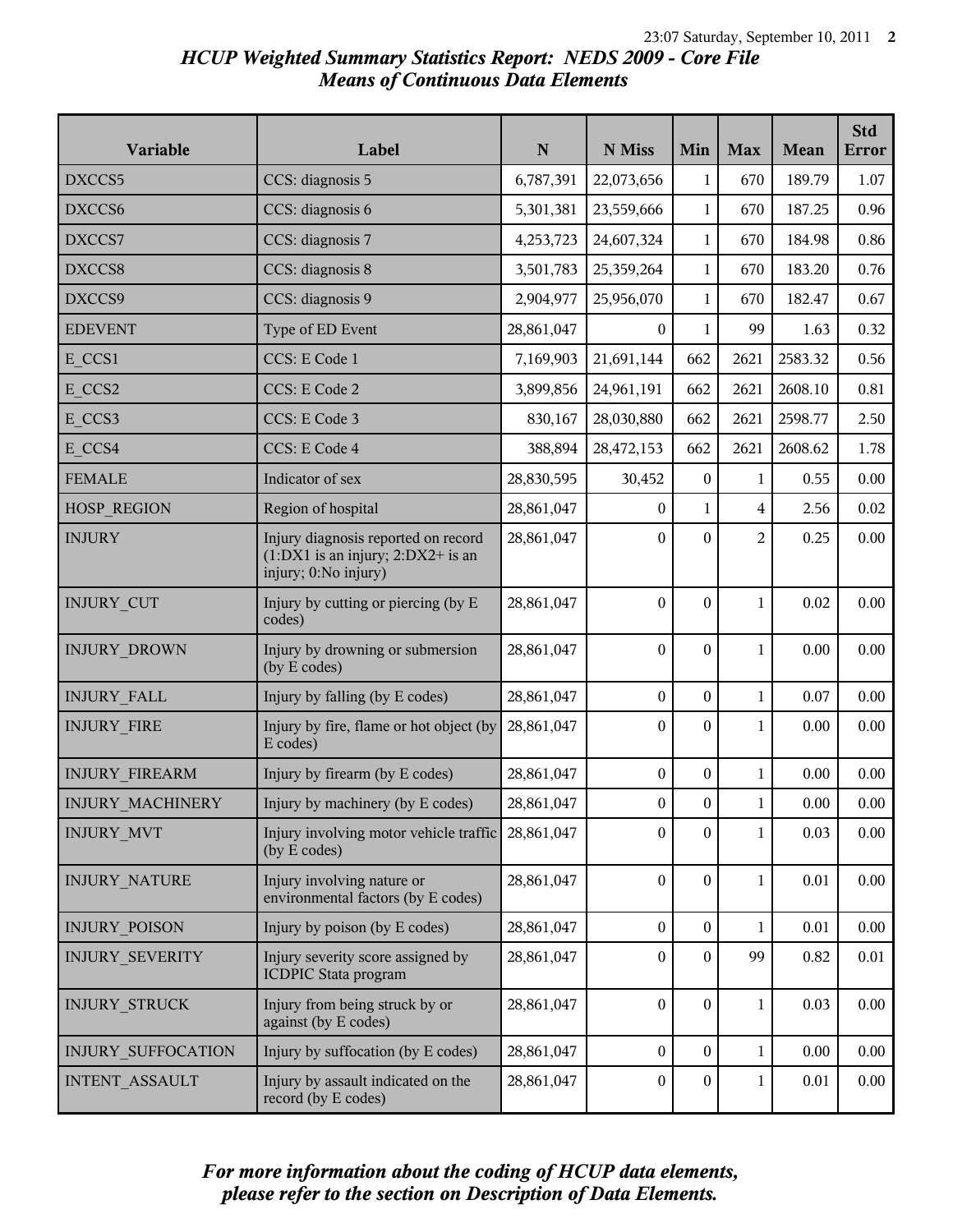# *HCUP Weighted Summary Statistics Report: NEDS 2009 - Core File Means of Continuous Data Elements*

| <b>Variable</b>      | Label                                                                          | N          | N Miss     | Min      | <b>Max</b> | Mean    | <b>Std</b><br>Error |
|----------------------|--------------------------------------------------------------------------------|------------|------------|----------|------------|---------|---------------------|
| INTENT SELF HARM     | Intentional self harm indicated on the<br>record (by diagnosis and/or E codes) | 28,861,047 | $\theta$   | $\theta$ |            | 0.01    | 0.00                |
| INTENT UNINTENTIONAL | Unintentional injury indicated on the<br>record (by E codes)                   | 28,861,047 | $\theta$   | $\Omega$ |            | 0.22    | 0.00                |
| <b>MULTINJURY</b>    | More than one injury diagnosis<br>reported on record                           | 28,861,047 | $\theta$   | $\theta$ |            | 0.06    | 0.00                |
| <b>NDX</b>           | Number of diagnoses on this record                                             | 28,861,047 | $\Omega$   | $\Omega$ | 41         | 3.61    | 0.04                |
| <b>NECODE</b>        | Number of E codes on this record                                               | 28,861,047 | $\Omega$   | $\Omega$ | 15         | 0.43    | 0.01                |
| PAY1                 | Primary expected payer (uniform)                                               | 28,744,966 | 116,081    | 1        | 6          | 2.67    | 0.01                |
| PAY2                 | Secondary expected payer (uniform)                                             | 6,333,161  | 22,527,886 | 1        | 6          | 3.00    | 0.04                |
| PL NCHS2006          | <b>Patient Location: NCHS</b><br>Urban-Rural Code (V2006)                      | 28,626,201 | 234,846    | 1        | 6          | 2.82    | 0.03                |
| TOTCHG_ED            | Total charge for ED services                                                   | 24,062,373 | 4,798,674  | 100      | 74954      | 1850.58 | 33.06               |
| <b>YEAR</b>          | Calendar year                                                                  | 28,861,047 | $\Omega$   | 2009     | 2009       | 2009.00 | 0.00                |
| ZIPINC QRTL          | Median household income national<br>quartile for patient ZIP Code              | 28,156,790 | 704,257    | 1        | 4          | 2.22    | 0.03                |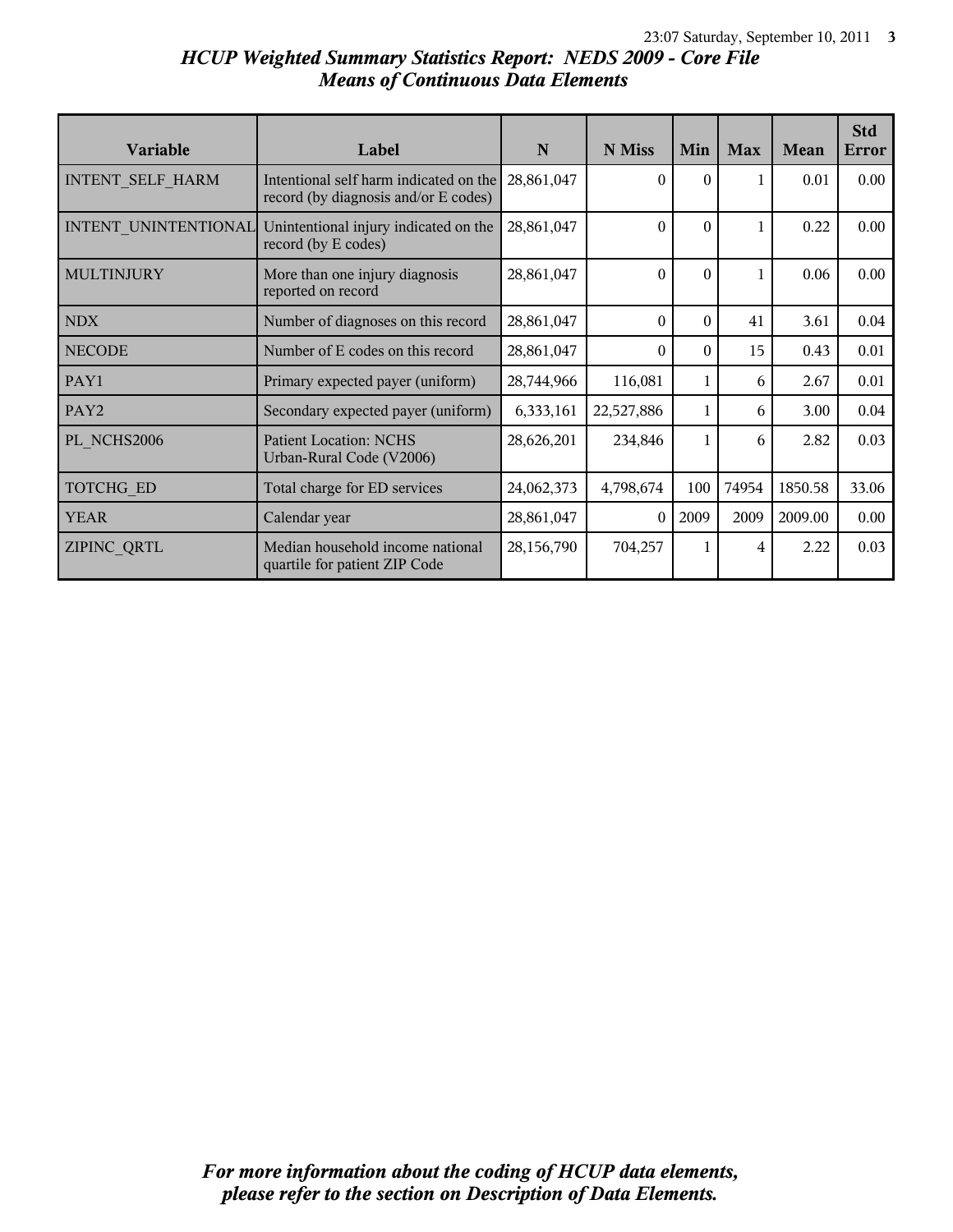| <b>AGE</b>           | Frequency | Percent |
|----------------------|-----------|---------|
| $\therefore$ Missing | 976       | 0.00    |
| .A: Invalid          | 449       | 0.00    |
| .C: Inconsistent     | 5,774     | 0.00    |
| $\boldsymbol{0}$     | 3,502,936 | 2.72    |
| $\mathbf{1}$         | 3,288,532 | 2.55    |
| $\overline{2}$       | 2,419,782 | 1.88    |
| 3                    | 1,868,401 | 1.45    |
| $\overline{4}$       | 1,558,059 | 1.21    |
| 5                    | 1,443,686 | 1.12    |
| 6                    | 1,259,389 | 0.98    |
| 7                    | 1,125,126 | 0.87    |
| 8                    | 1,069,919 | 0.83    |
| 9                    | 1,041,840 | 0.81    |
| 10                   | 1,031,159 | 0.80    |
| 11                   | 1,014,531 | 0.79    |
| 12                   | 1,019,511 | 0.79    |
| 13                   | 1,072,382 | 0.83    |
| 14                   | 1,187,100 | 0.92    |
| 15                   | 1,331,700 | 1.03    |
| 16                   | 1,487,377 | 1.15    |
| 17                   | 1,690,508 | 1.31    |
| 18                   | 2,104,395 | 1.63    |
| 19                   | 2,240,335 | 1.74    |
| 20                   | 2,291,314 | 1.78    |
| 21                   | 2,290,563 | 1.78    |
| 22                   | 2,245,402 | 1.74    |
| 23                   | 2,218,370 | 1.72    |
| 24                   | 2,194,870 | 1.70    |
| 25                   | 2,135,525 | 1.66    |
| 26                   | 2,133,829 | 1.66    |
| 27                   | 2,102,754 | 1.63    |
| 28                   | 2,065,022 | 1.60    |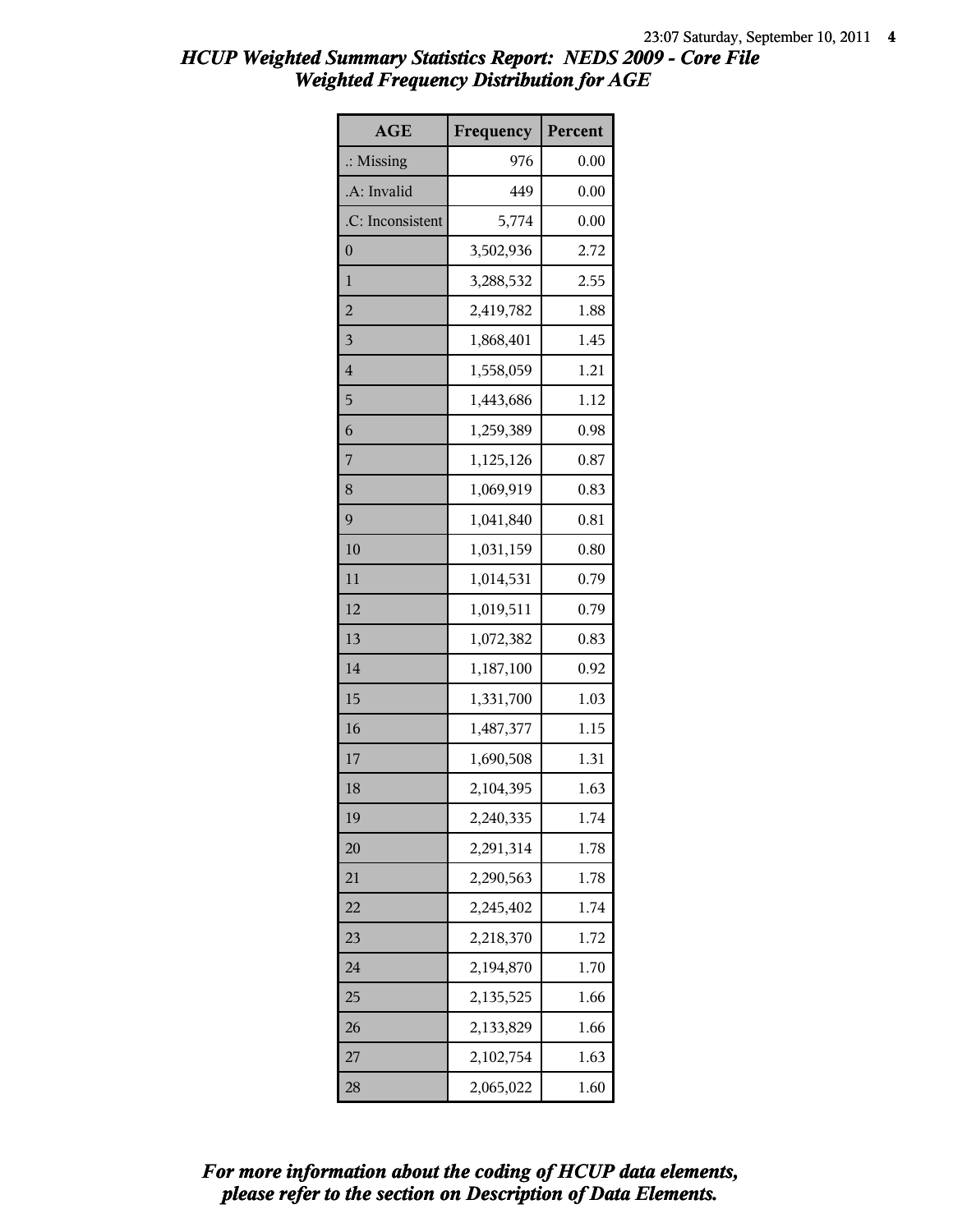| <b>AGE</b> | Frequency | Percent |
|------------|-----------|---------|
| 29         | 2,000,967 | 1.55    |
| 30         | 1,909,772 | 1.48    |
| 31         | 1,807,771 | 1.40    |
| 32         | 1,741,524 | 1.35    |
| 33         | 1,634,825 | 1.27    |
| 34         | 1,617,008 | 1.25    |
| 35         | 1,580,907 | 1.23    |
| 36         | 1,595,053 | 1.24    |
| 37         | 1,627,741 | 1.26    |
| 38         | 1,708,314 | 1.33    |
| 39         | 1,673,324 | 1.30    |
| 40         | 1,615,167 | 1.25    |
| 41         | 1,586,357 | 1.23    |
| 42         | 1,594,634 | 1.24    |
| 43         | 1,636,262 | 1.27    |
| 44         | 1,691,653 | 1.31    |
| 45         | 1,736,267 | 1.35    |
| 46         | 1,736,848 | 1.35    |
| 47         | 1,723,876 | 1.34    |
| 48         | 1,721,373 | 1.34    |
| 49         | 1,680,330 | 1.30    |
| 50         | 1,643,646 | 1.28    |
| 51         | 1,609,523 | 1.25    |
| 52         | 1,572,058 | 1.22    |
| 53         | 1,497,056 | 1.16    |
| 54         | 1,432,173 | 1.11    |
| 55         | 1,356,574 | 1.05    |
| 56         | 1,296,511 | 1.01    |
| 57         | 1,243,004 | 0.96    |
| 58         | 1,183,259 | 0.92    |
| 59         | 1,147,650 | 0.89    |
| 60         | 1,124,324 | 0.87    |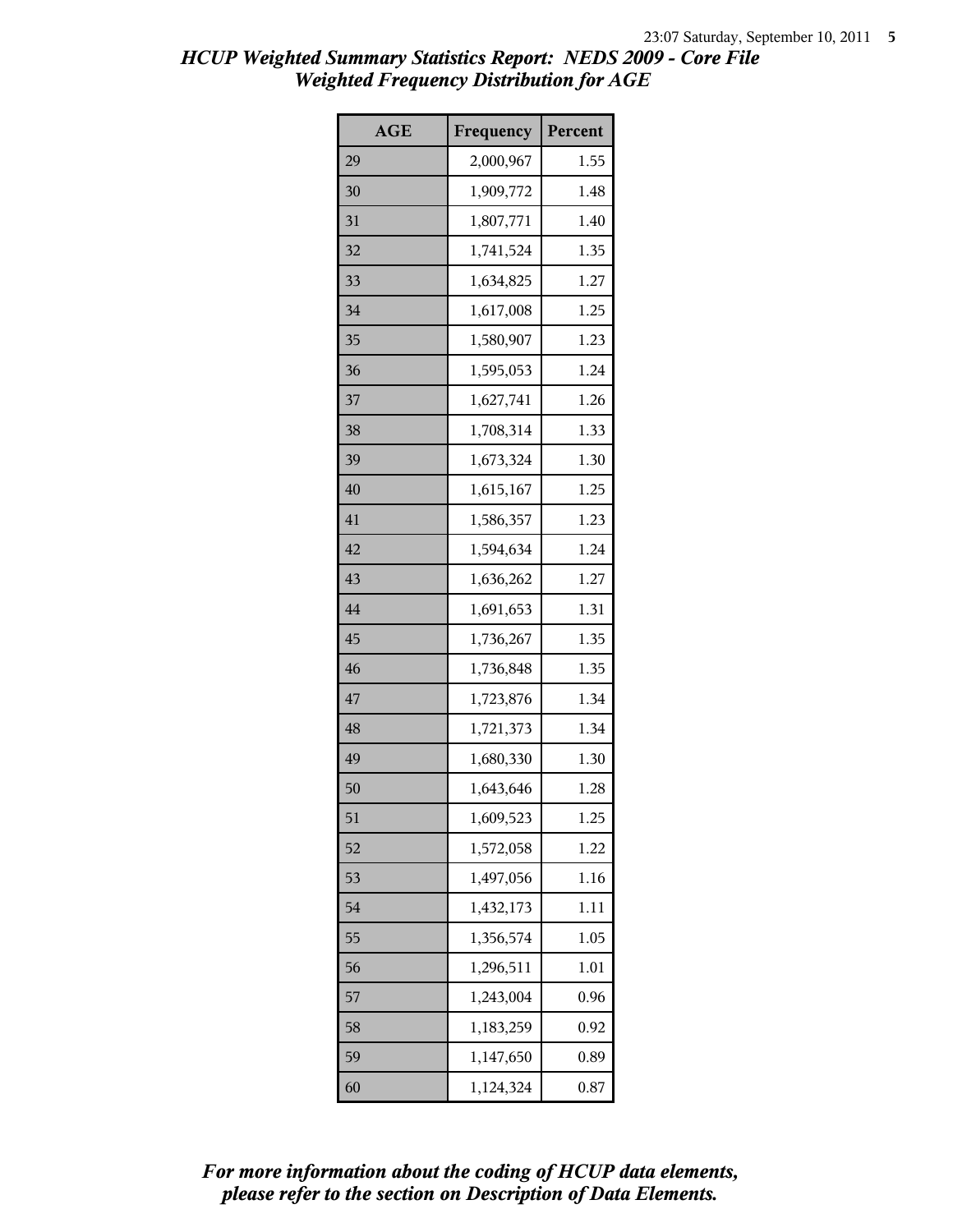| <b>AGE</b> | Frequency | Percent |
|------------|-----------|---------|
| 61         | 1,122,649 | 0.87    |
| 62         | 1,135,189 | 0.88    |
| 63         | 920,003   | 0.71    |
| 64         | 906,950   | 0.70    |
| 65         | 954,240   | 0.74    |
| 66         | 989,289   | 0.77    |
| 67         | 906,749   | 0.70    |
| 68         | 860,294   | 0.67    |
| 69         | 839,550   | 0.65    |
| 70         | 828,564   | 0.64    |
| 71         | 826,336   | 0.64    |
| 72         | 799,187   | 0.62    |
| 73         | 809,610   | 0.63    |
| 74         | 810,920   | 0.63    |
| 75         | 789,329   | 0.61    |
| 76         | 794,402   | 0.62    |
| 77         | 808,551   | 0.63    |
| 78         | 818,916   | 0.64    |
| 79         | 831,529   | 0.65    |
| 80         | 815,825   | 0.63    |
| 81         | 821,284   | 0.64    |
| 82         | 805,221   | 0.62    |
| 83         | 782,077   | 0.61    |
| 84         | 768,467   | 0.60    |
| 85         | 724,386   | 0.56    |
| 86         | 678,686   | 0.53    |
| 87         | 632,477   | 0.49    |
| 88         | 568,668   | 0.44    |
| 89         | 491,496   | 0.38    |
| 90         | 398,494   | 0.31    |
| 91         | 345,666   | 0.27    |
| 92         | 281,551   | 0.22    |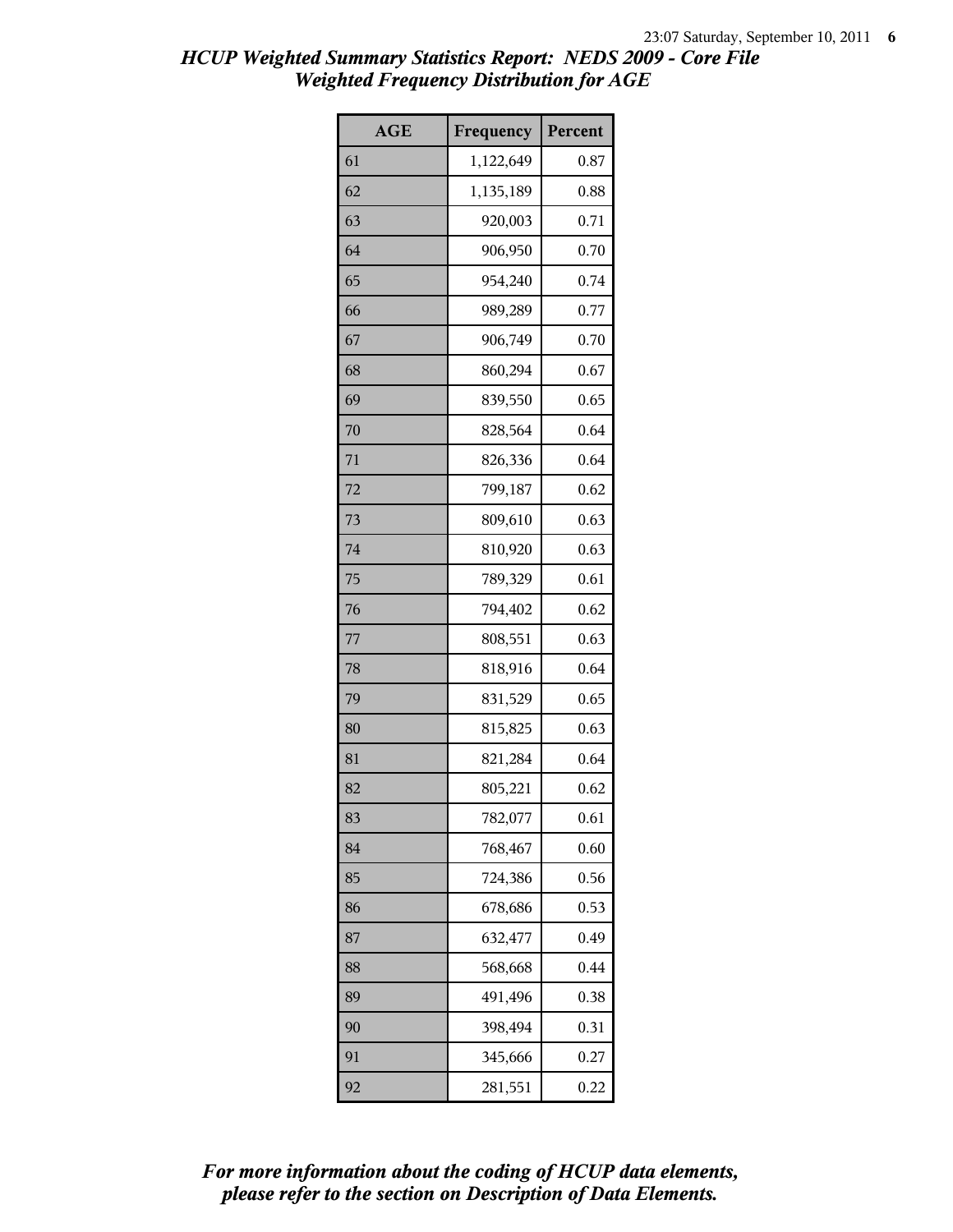| <b>AGE</b>   | Frequency | Percent |
|--------------|-----------|---------|
| 93           | 227,323   | 0.18    |
| 94           | 179,970   | 0.14    |
| 95           | 138,483   | 0.11    |
| 96           | 101,425   | 0.08    |
| 97           | 70,631    | 0.05    |
| 98           | 48,389    | 0.04    |
| 99           | 32,080    | 0.02    |
| 100          | 20,289    | 0.02    |
| 101          | 12,557    | 0.01    |
| 102          | 7,469     | 0.01    |
| 103          | 4,197     | 0.00    |
| 104          | 2,481     | 0.00    |
| 105          | 1,477     | 0.00    |
| 106          | 819       | 0.00    |
| 107          | 500       | 0.00    |
| 108          | 1,160     | 0.00    |
| 109          | 1,152     | 0.00    |
| 110 or older | 819       | 0.00    |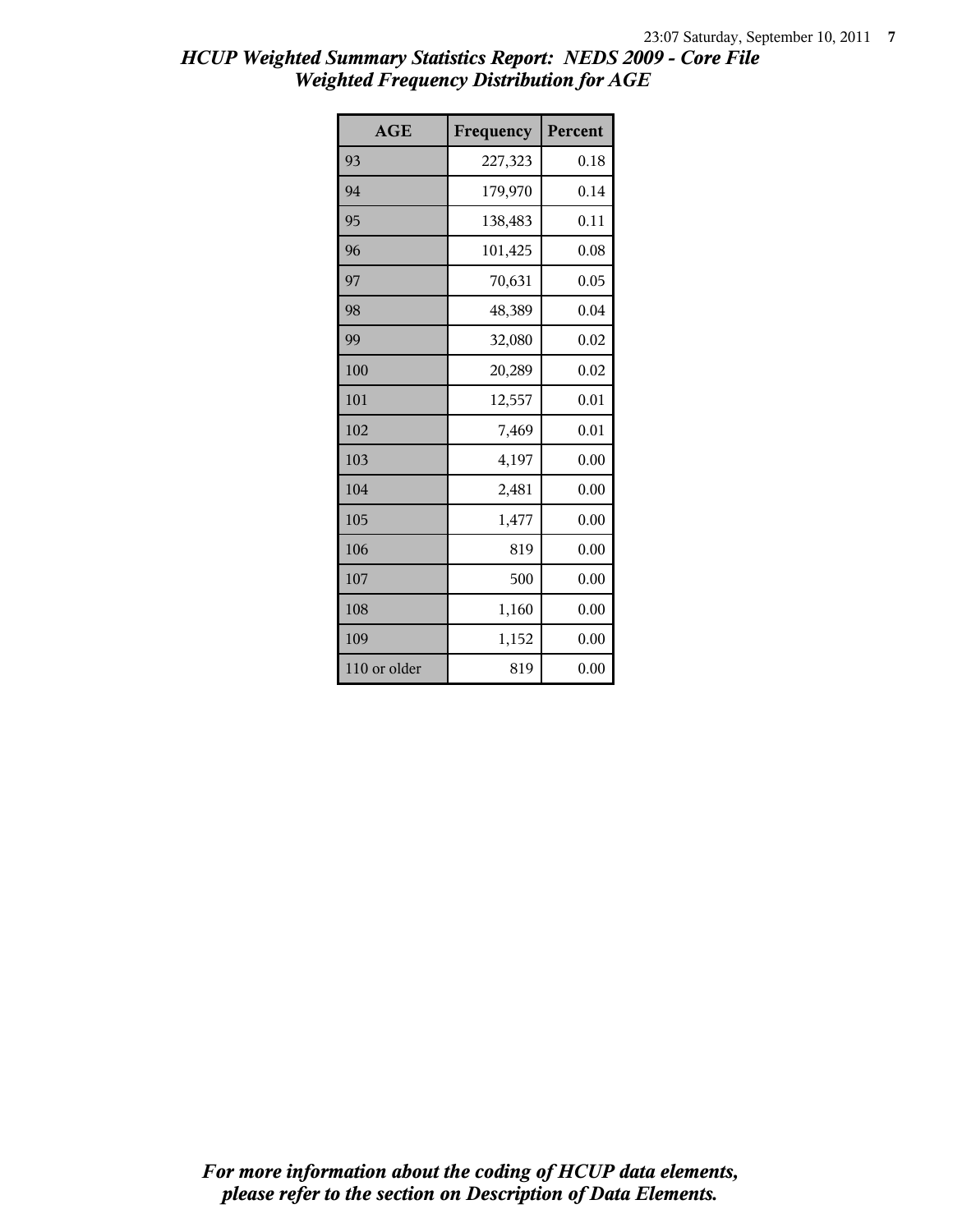| HCUP Weighted Summary Statistics Report: NEDS 2009 - Core File |                                                   |  |  |  |
|----------------------------------------------------------------|---------------------------------------------------|--|--|--|
|                                                                | <b>Weighted Frequency Distribution for AMONTH</b> |  |  |  |

| <b>AMONTH</b>        | Frequency  | Percent |
|----------------------|------------|---------|
| $\therefore$ Missing | 18,155,740 | 14.09   |
| 1: January           | 8,805,253  | 6.83    |
| 2: February          | 8,372,815  | 6.50    |
| 3: March             | 9,437,368  | 7.32    |
| 4: April             | 9,087,844  | 7.05    |
| 5: May               | 9,773,030  | 7.58    |
| 6: June              | 9,225,704  | 7.16    |
| $7:$ July            | 9,388,505  | 7.28    |
| 8: August            | 9,399,286  | 7.29    |
| 9: September         | 9,512,097  | 7.38    |
| 10: October          | 9,932,008  | 7.71    |
| 11: November         | 9,095,161  | 7.06    |
| 12: December         | 8,700,229  | 6.75    |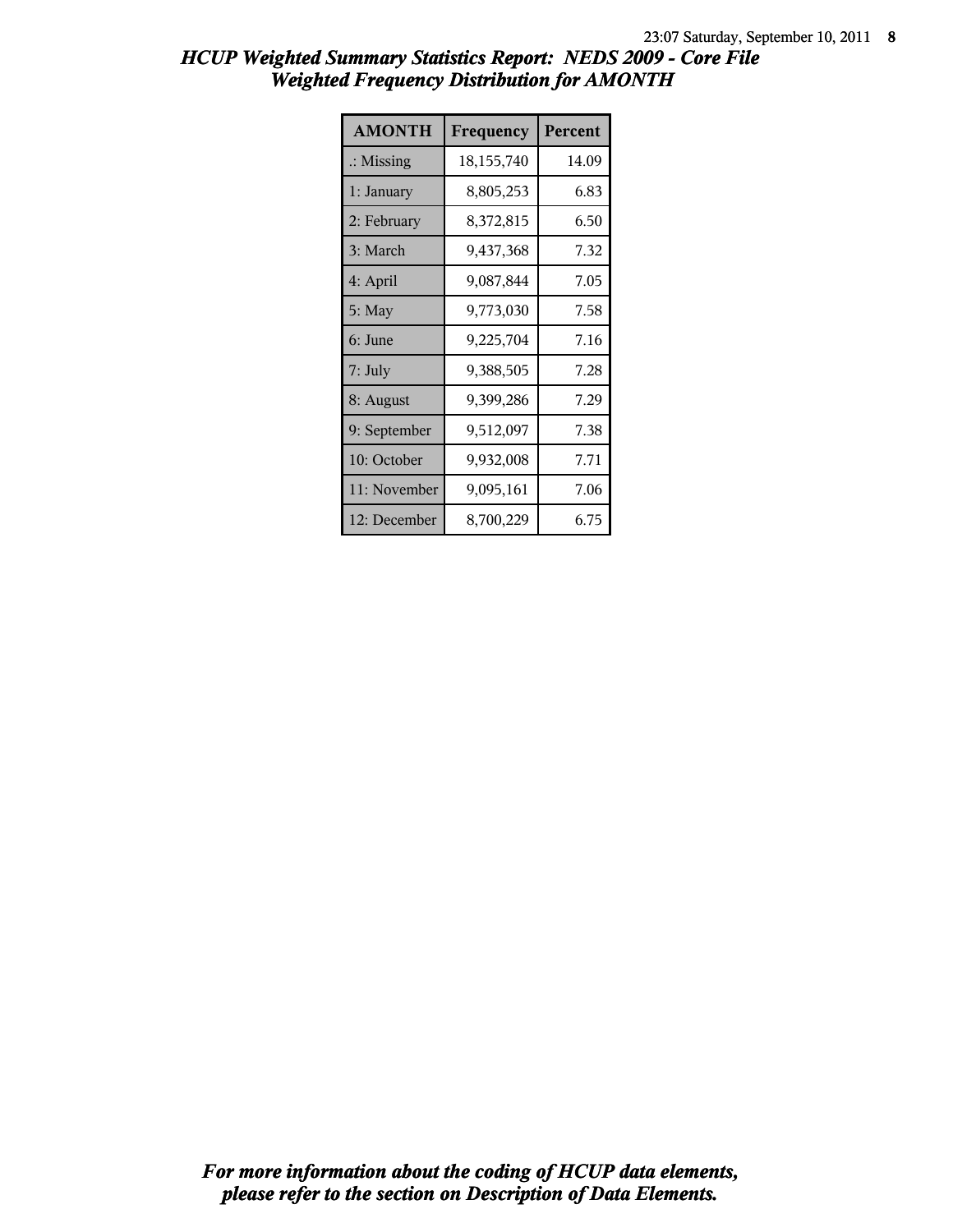| <b>AWEEKEND</b>      | Frequency  | Percent |
|----------------------|------------|---------|
| $\therefore$ Missing | 146,986    | 0.11    |
| 0: Monday-Friday     | 91,605,781 | 71.08   |
| 1: Saturday-Sunday   | 37,132,273 | 28.81   |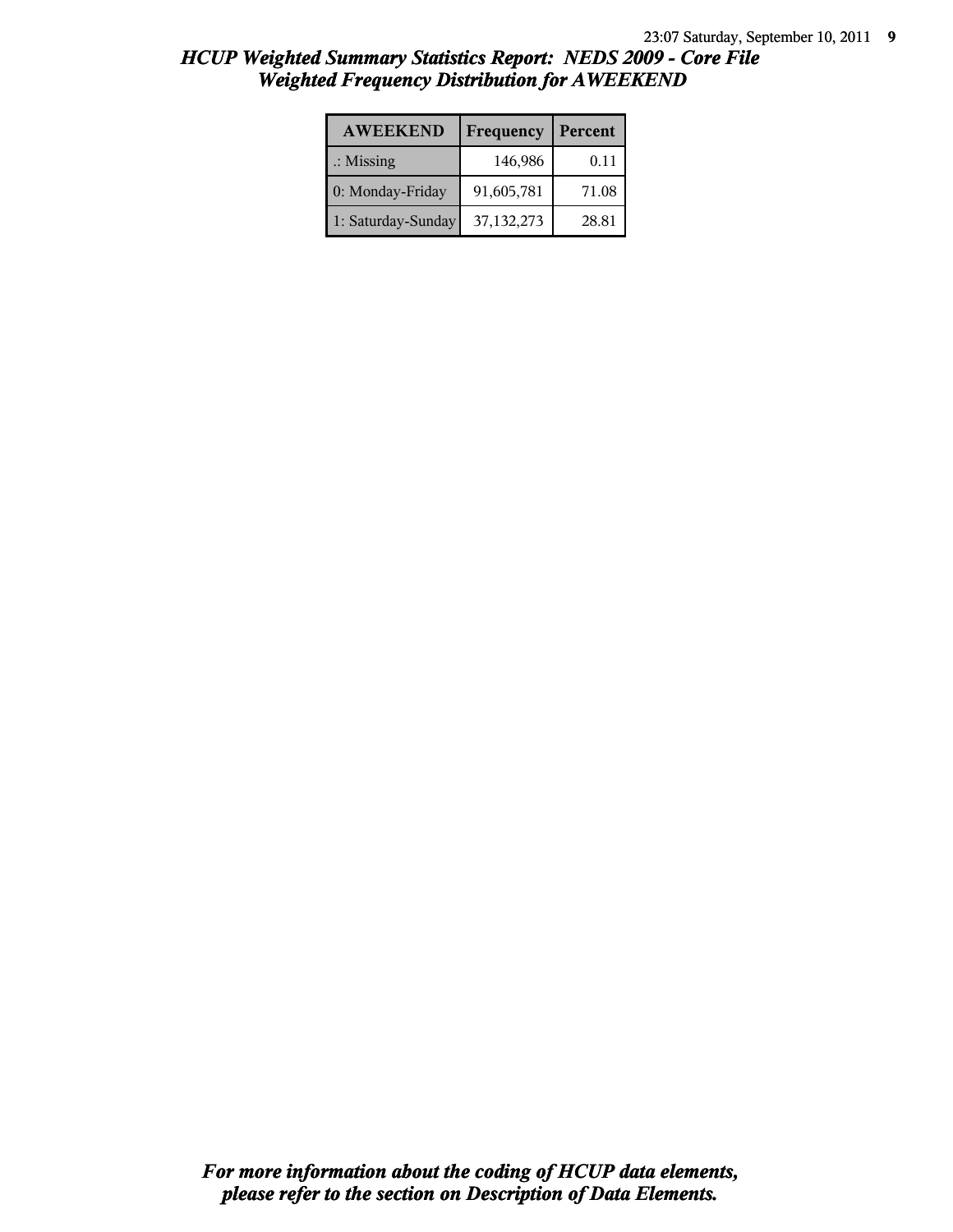| HCUP Weighted Summary Statistics Report: NEDS 2009 - Core File |  |  |
|----------------------------------------------------------------|--|--|
| <b>Weighted Frequency Distribution for CHRON1</b>              |  |  |

| <b>CHRON1</b>            | Frequency   | Percent |
|--------------------------|-------------|---------|
| $\therefore$ Missing     | 16,654      | 0.01    |
| .A: Invalid code         | 39,510      | 0.03    |
| .C: Inconsistent code    | 1,638       | 0.00    |
| 0: Non-chronic condition | 107,489,250 | 83.40   |
| 1: Chronic condition     | 21,337,988  | 16.56   |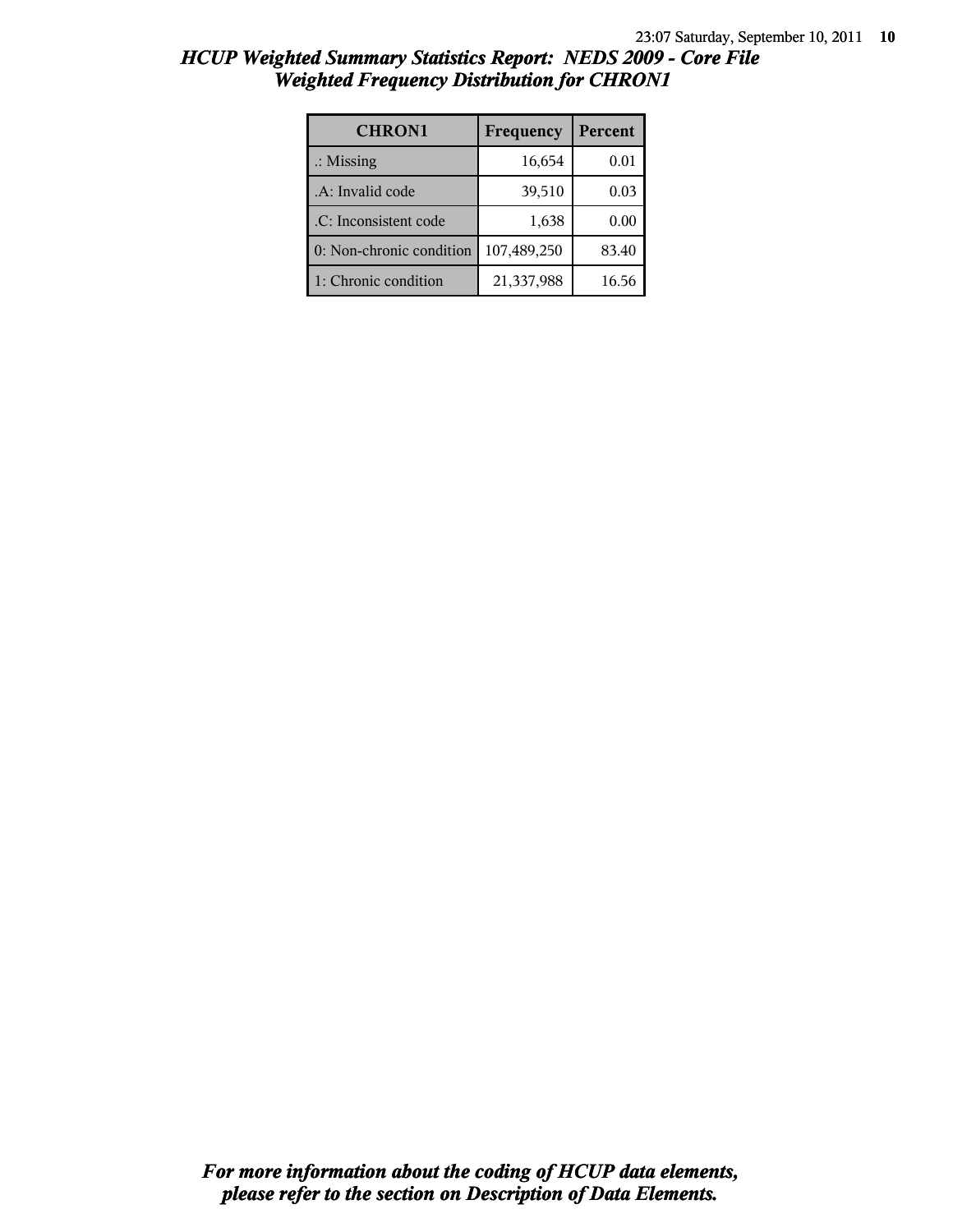| <b>DIED VISIT</b>       | Frequency   | Percent |
|-------------------------|-------------|---------|
| $\therefore$ Missing    | 580,574     | 0.45    |
| 0: Did not die          | 127,565,475 | 98.98   |
| 1: Died in the ED       | 196,737     | 0.15    |
| 2: Died in the hospital | 542,254     | 0.42    |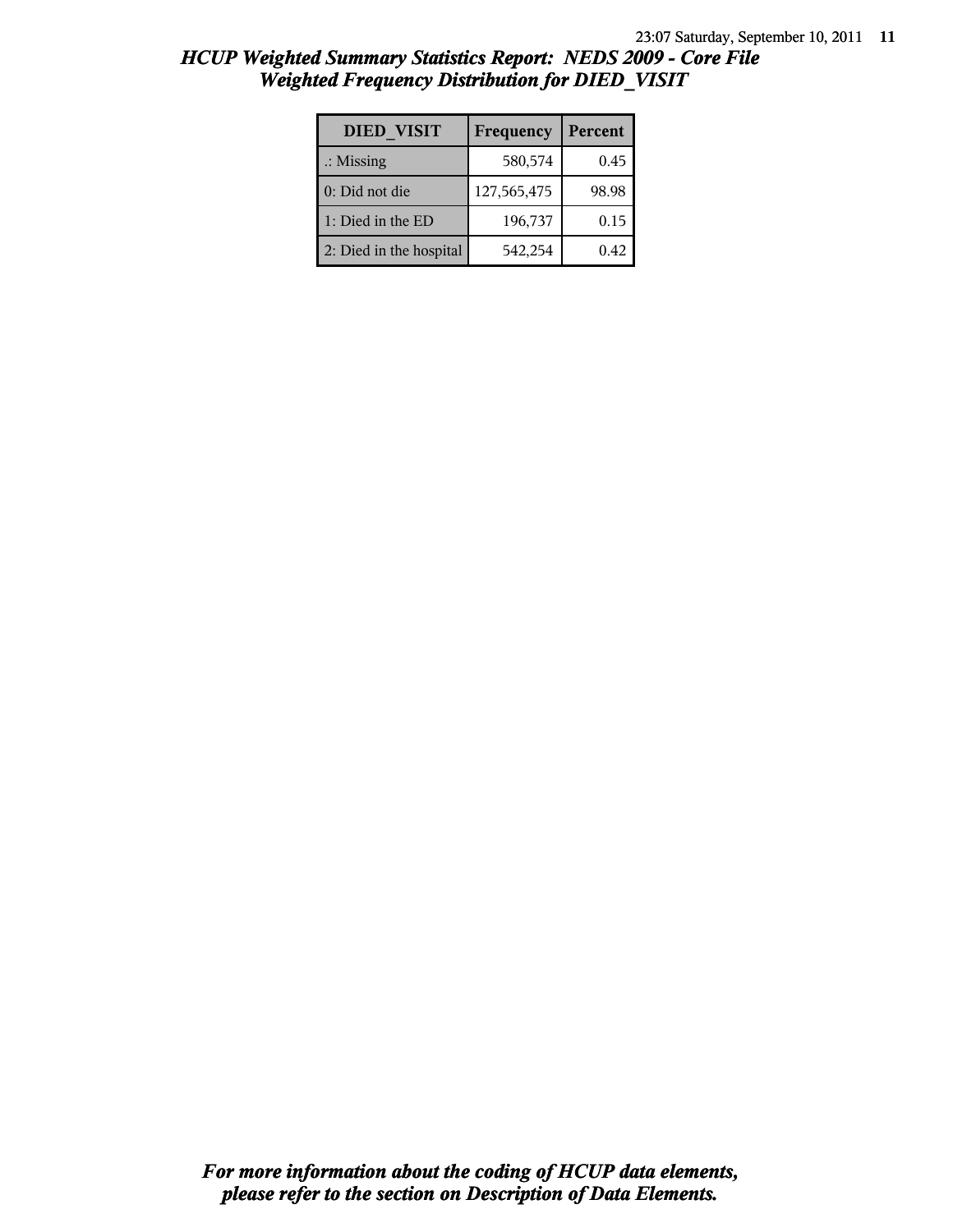| <b>DISCWT</b> Frequency Percent |        |
|---------------------------------|--------|
| Non-blank   128,885,040         | 100.00 |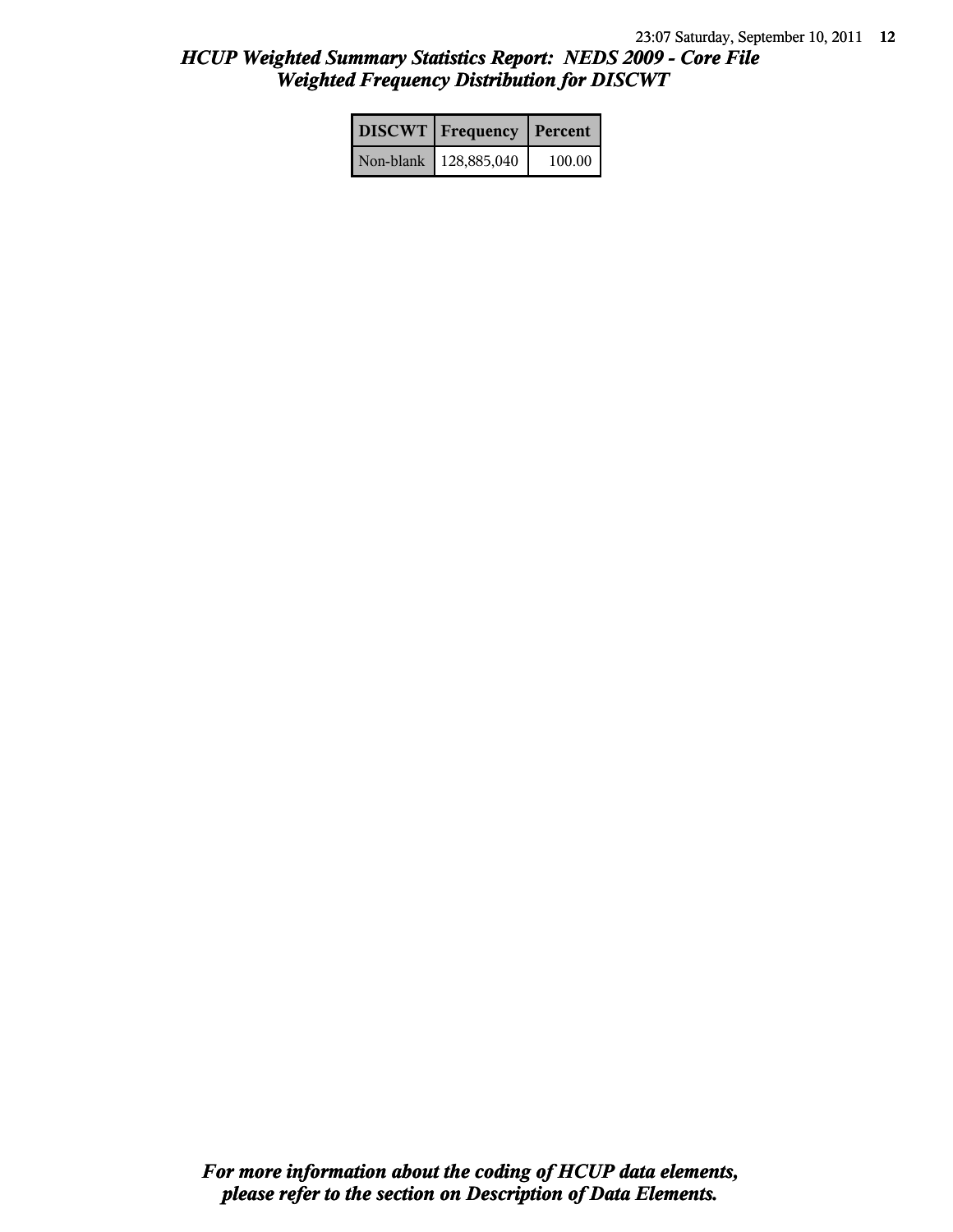| <b>DISP ED</b>                                         | Frequency   | Percent |
|--------------------------------------------------------|-------------|---------|
| 1: Routine                                             | 103,075,989 | 79.98   |
| 2: Transfer: short-term hospital                       | 1,877,016   | 1.46    |
| 5: Transfer: other type of facility                    | 1,495,461   | 1.16    |
| 6: Home health care                                    | 275,800     | 0.21    |
| 7: Against medical advice                              | 1,796,469   | 1.39    |
| 9: Admitted as an inpatient to this hospital           | 19,592,545  | 15.20   |
| 20: Died in ED                                         | 196,737     | 0.15    |
| 98: Not admitted to this hospital, destination unknown | 573,692     | 0.45    |
| 99: Discharged alive, destination unknown              | 1,330       | 0.00    |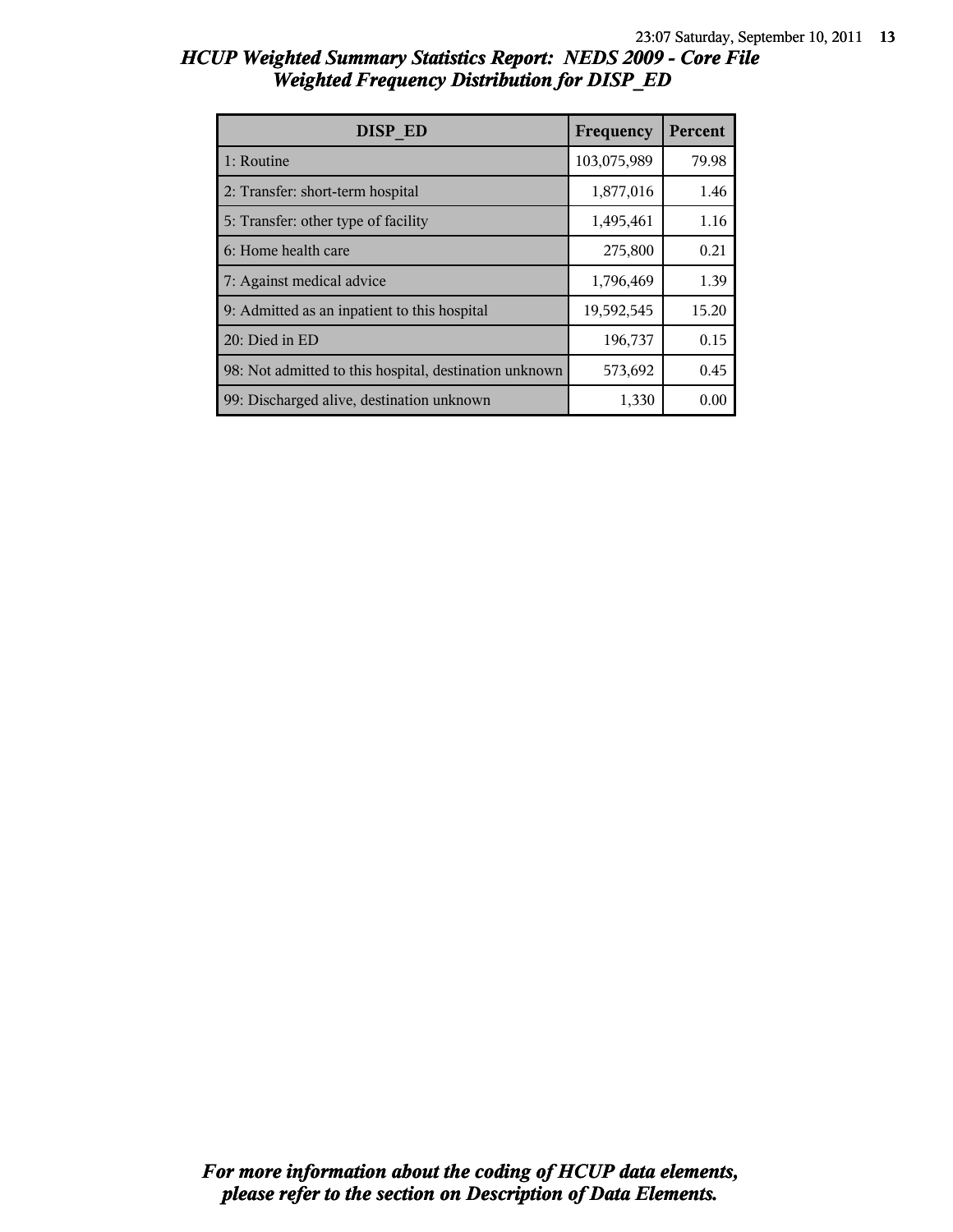| <b>DQTR</b>          | Frequency  | Percent |
|----------------------|------------|---------|
| $\therefore$ Missing | 206,267    | 0.16    |
| 1: First quarter     | 31,035,592 | 24.08   |
| 2: Second quarter    | 32,547,351 | 25.25   |
| 3: Third quarter     | 32,882,713 | 25.51   |
| 4: Fourth quarter    | 32,213,116 | 24.99   |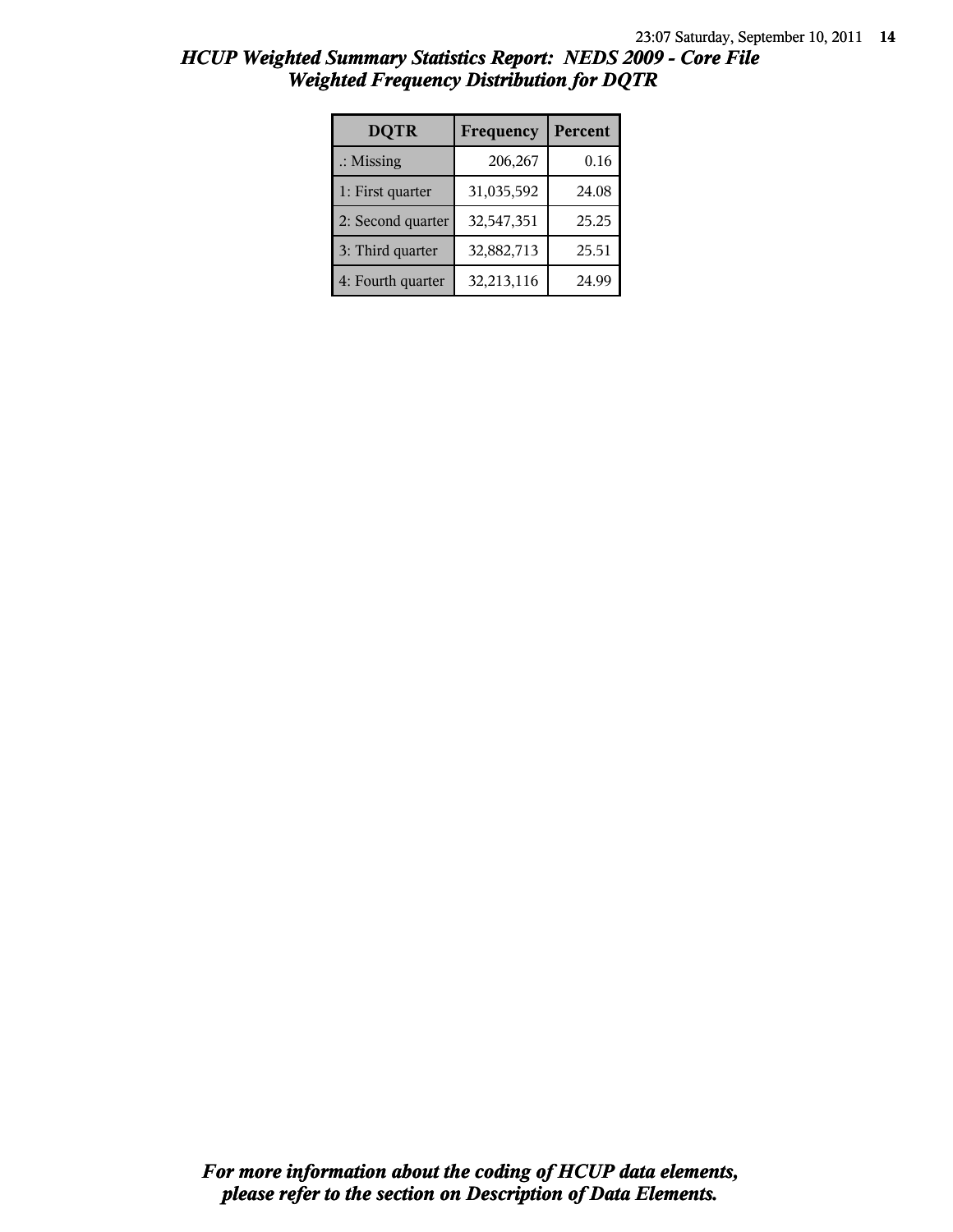| HCUP Weighted Summary Statistics Report: NEDS 2009 - Core File |  |
|----------------------------------------------------------------|--|
| <b>Weighted Frequency Distribution for DX1</b>                 |  |

| DX1                    | Frequency   | Percent |
|------------------------|-------------|---------|
| <b>Blank</b>           | 16,654      | 0.01    |
| Valid DX               | 128,827,238 | 99.96   |
| Inconsistent DX (incn) | 1,638       | 0.00    |
| Invalid DX (invl)      | 39,510      | 0.03    |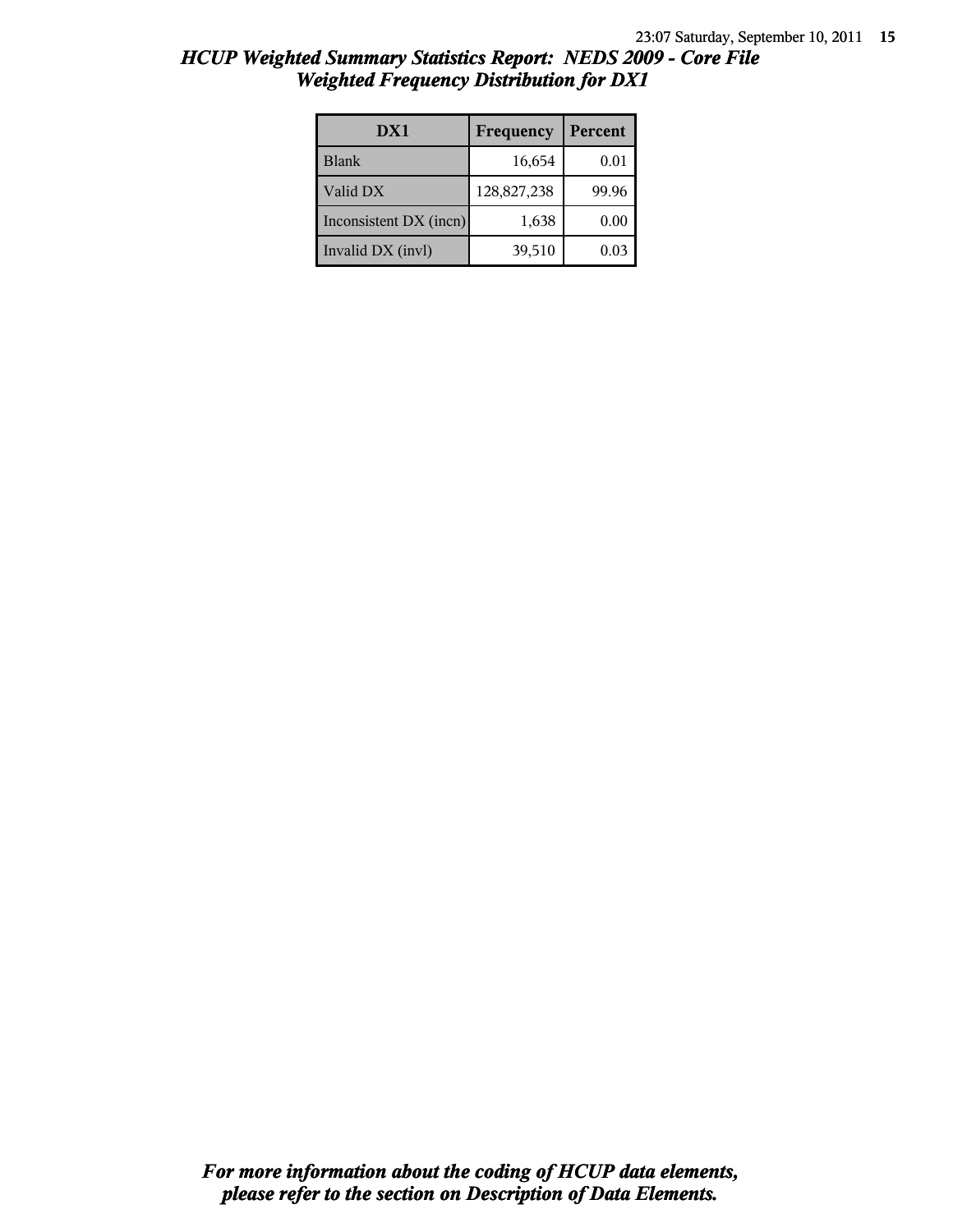| DXCCS1                                                    | Frequency | Percent |
|-----------------------------------------------------------|-----------|---------|
| $\therefore$ Missing                                      | 16,654    | 0.01    |
| A: Invalid diagnosis                                      | 39,510    | 0.03    |
| C: Inconsistent                                           | 1,638     | 0.00    |
| 1: Tuberculosis                                           | 6,218     | 0.00    |
| 2: Septicemia (except in labor)                           | 747,473   | 0.58    |
| 3: Bacterial infection; unspecified site                  | 45,002    | 0.03    |
| 4: Mycoses                                                | 310,341   | 0.24    |
| 5: HIV infection                                          | 61,652    | 0.05    |
| 6: Hepatitis                                              | 47,606    | 0.04    |
| 7: Viral infection                                        | 2,065,792 | 1.60    |
| 8: Other infections; including parasitic                  | 183,198   | 0.14    |
| 9: Sexually transmitted infections (not HIV or hepatitis) | 37,471    | 0.03    |
| 10: Immunizations and screening for infectious disease    | 149,331   | 0.12    |
| 11: Cancer of head and neck                               | 10,830    | 0.01    |
| 12: Cancer of esophagus                                   | 6,792     | 0.01    |
| 13: Cancer of stomach                                     | 11,079    | 0.01    |
| 14: Cancer of colon                                       | 35,007    | 0.03    |
| 15: Cancer of rectum and anus                             | 11,287    | 0.01    |
| 16: Cancer of liver and intrahepatic bile duct            | 11,535    | 0.01    |
| 17: Cancer of pancreas                                    | 19,334    | 0.02    |
| 18: Cancer of other GI organs; peritoneum                 | 8,303     | 0.01    |
| 19: Cancer of bronchus; lung                              | 80,346    | 0.06    |
| 20: Cancer; other respiratory and intrathoracic           | 851       | 0.00    |
| 21: Cancer of bone and connective tissue                  | 4,181     | 0.00    |
| 22: Melanomas of skin                                     | 1,114     | 0.00    |
| 23: Other non-epithelial cancer of skin                   | 2,458     | 0.00    |
| 24: Cancer of breast                                      | 10,944    | 0.01    |
| 25: Cancer of uterus                                      | 4,275     | 0.00    |
| 26: Cancer of cervix                                      | 3,970     | 0.00    |
| 27: Cancer of ovary                                       | 8,384     | 0.01    |
| 28: Cancer of other female genital organs                 | 1,114     | 0.00    |
| 29: Cancer of prostate                                    | 8,655     | 0.01    |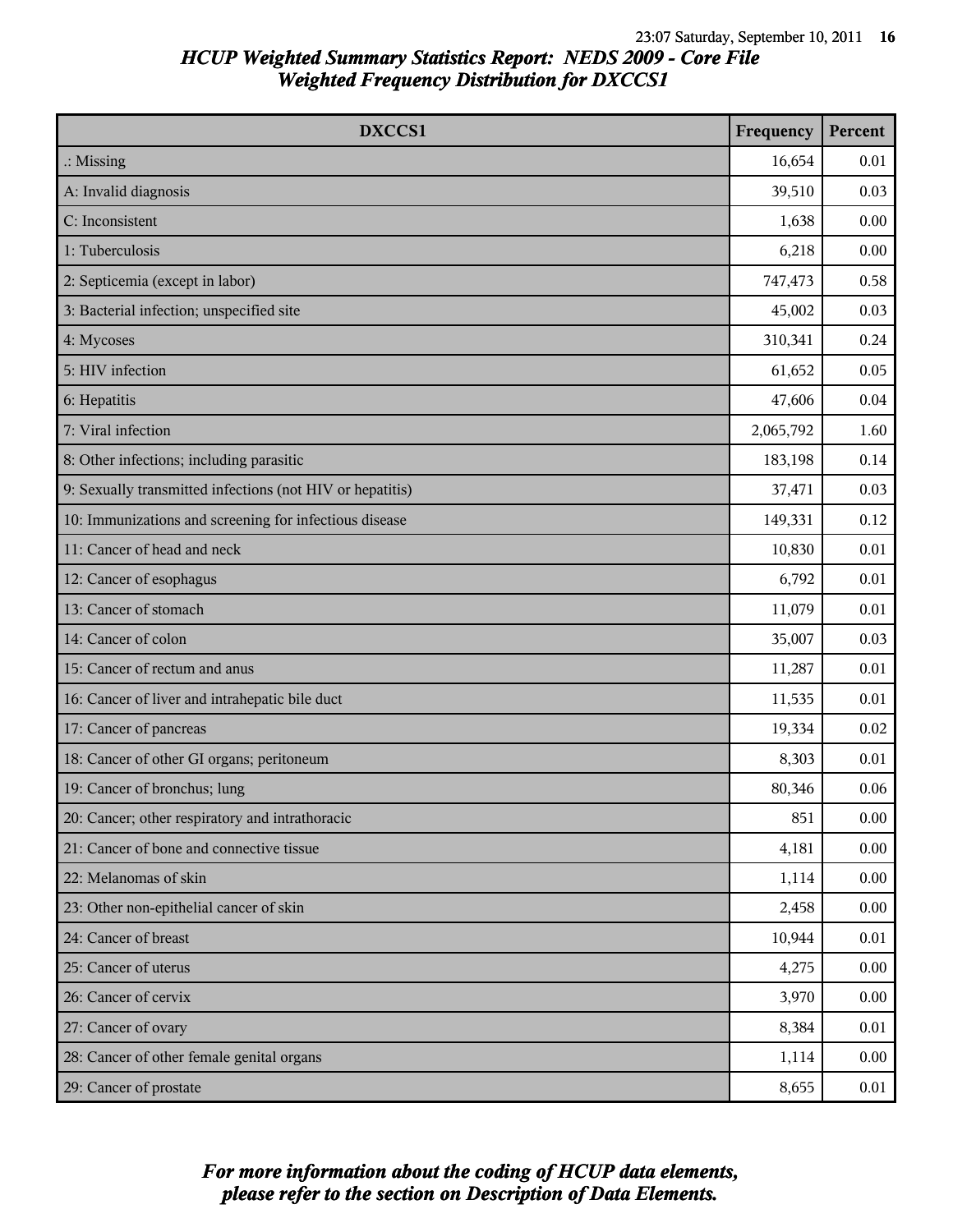| DXCCS1                                                    | Frequency | Percent |
|-----------------------------------------------------------|-----------|---------|
| 30: Cancer of testis                                      | 854       | 0.00    |
| 31: Cancer of other male genital organs                   | 243       | 0.00    |
| 32: Cancer of bladder                                     | 10,859    | 0.01    |
| 33: Cancer of kidney and renal pelvis                     | 6,586     | 0.01    |
| 34: Cancer of other urinary organs                        | 519       | 0.00    |
| 35: Cancer of brain and nervous system                    | 17,309    | 0.01    |
| 36: Cancer of thyroid                                     | 1,043     | 0.00    |
| 37: Hodgkin's disease                                     | 2,123     | 0.00    |
| 38: Non-Hodgkin's lymphoma                                | 21,878    | 0.02    |
| 39: Leukemias                                             | 24,297    | 0.02    |
| 40: Multiple myeloma                                      | 9,128     | 0.01    |
| 41: Cancer; other and unspecified primary                 | 3,382     | 0.00    |
| 42: Secondary malignancies                                | 124,103   | 0.10    |
| 43: Malignant neoplasm without specification of site      | 6,688     | 0.01    |
| 44: Neoplasms of unspecified nature or uncertain behavior | 32,727    | 0.03    |
| 45: Maintenance chemotherapy; radiotherapy                | 4,709     | 0.00    |
| 46: Benign neoplasm of uterus                             | 39,794    | 0.03    |
| 47: Other and unspecified benign neoplasm                 | 53,044    | 0.04    |
| 48: Thyroid disorders                                     | 38,966    | 0.03    |
| 49: Diabetes mellitus without complication                | 303,921   | 0.24    |
| 50: Diabetes mellitus with complications                  | 764,068   | 0.59    |
| 51: Other endocrine disorders                             | 91,175    | 0.07    |
| 52: Nutritional deficiencies                              | 8,653     | 0.01    |
| 53: Disorders of lipid metabolism                         | 4,510     | 0.00    |
| 54: Gout and other crystal arthropathies                  | 181,012   | 0.14    |
| 55: Fluid and electrolyte disorders                       | 925,045   | 0.72    |
| 56: Cystic fibrosis                                       | 3,145     | 0.00    |
| 57: Immunity disorders                                    | 1,182     | 0.00    |
| 58: Other nutritional; endocrine; and metabolic disorders | 80,393    | 0.06    |
| 59: Deficiency and other anemia                           | 274,032   | 0.21    |
| 60: Acute posthemorrhagic anemia                          | 23,650    | 0.02    |
| 61: Sickle cell anemia                                    | 198,956   | 0.15    |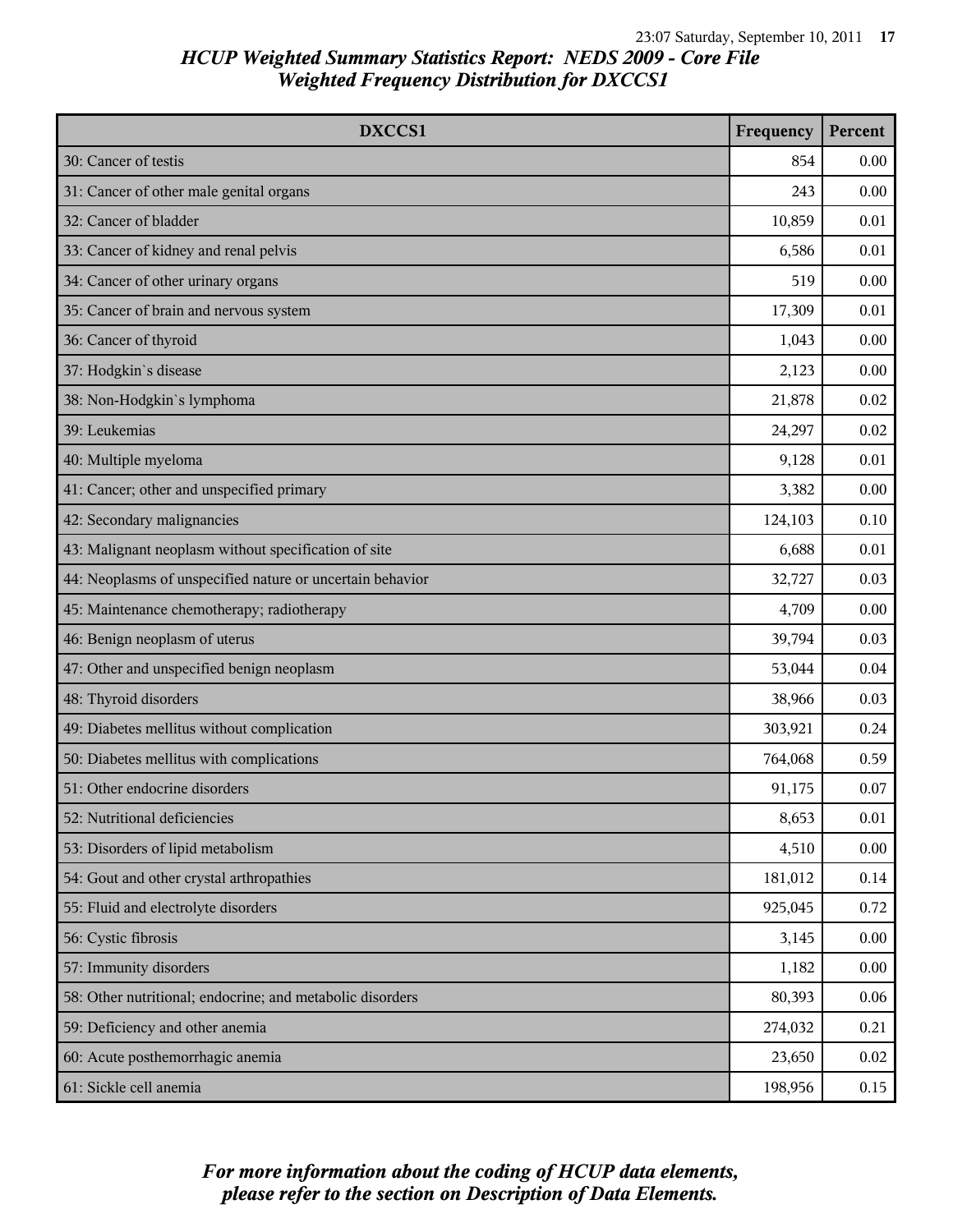| DXCCS1                                                                                                                    | Frequency | Percent |
|---------------------------------------------------------------------------------------------------------------------------|-----------|---------|
| 62: Coagulation and hemorrhagic disorders                                                                                 | 66,239    | 0.05    |
| 63: Diseases of white blood cells                                                                                         | 62,016    | 0.05    |
| 64: Other hematologic conditions                                                                                          | 5,000     | 0.00    |
| 76: Meningitis (except that caused by tuberculosis or sexually transmitted disease)                                       | 41,431    | 0.03    |
| 77: Encephalitis (except that caused by tuberculosis or sexually transmitted disease)                                     | 7,499     | 0.01    |
| 78: Other CNS infection and poliomyelitis                                                                                 | 5,941     | 0.00    |
| 79: Parkinson's disease                                                                                                   | 15,249    | 0.01    |
| 80: Multiple sclerosis                                                                                                    | 28,341    | 0.02    |
| 81: Other hereditary and degenerative nervous system conditions                                                           | 70,431    | 0.05    |
| 82: Paralysis                                                                                                             | 12,383    | 0.01    |
| 83: Epilepsy; convulsions                                                                                                 | 1,067,643 | 0.83    |
| 84: Headache; including migraine                                                                                          | 2,956,124 | 2.29    |
| 85: Coma; stupor; and brain damage                                                                                        | 96,910    | 0.08    |
| 86: Cataract                                                                                                              | 3,033     | 0.00    |
| 87: Retinal detachments; defects; vascular occlusion; and retinopathy                                                     | 11,820    | 0.01    |
| 88: Glaucoma                                                                                                              | 6,911     | 0.01    |
| 89: Blindness and vision defects                                                                                          | 92,032    | 0.07    |
| 90: Inflammation; infection of eye (except that caused by tuberculosis or sexually transmitteddisease)                    | 803,029   | 0.62    |
| 91: Other eye disorders                                                                                                   | 296,379   | 0.23    |
| 92: Otitis media and related conditions                                                                                   | 2,050,648 | 1.59    |
| 93: Conditions associated with dizziness or vertigo                                                                       | 1,054,834 | 0.82    |
| 94: Other ear and sense organ disorders                                                                                   | 693,320   | 0.54    |
| 95: Other nervous system disorders                                                                                        | 1,471,042 | 1.14    |
| 96: Heart valve disorders                                                                                                 | 27,882    | 0.02    |
| 97: Peri-; endo-; and myocarditis; cardiomyopathy (except that caused by tuberculosis or sexually<br>transmitted disease) | 60,617    | 0.05    |
| 98: Essential hypertension                                                                                                | 683,201   | 0.53    |
| 99: Hypertension with complications and secondary hypertension                                                            | 251,079   | 0.19    |
| 100: Acute myocardial infarction                                                                                          | 524,111   | 0.41    |
| 101: Coronary atherosclerosis and other heart disease                                                                     | 525,783   | 0.41    |
| 102: Nonspecific chest pain                                                                                               | 4,078,681 | 3.16    |
| 103: Pulmonary heart disease                                                                                              | 158,905   | 0.12    |
| 104: Other and ill-defined heart disease                                                                                  | 8,808     | 0.01    |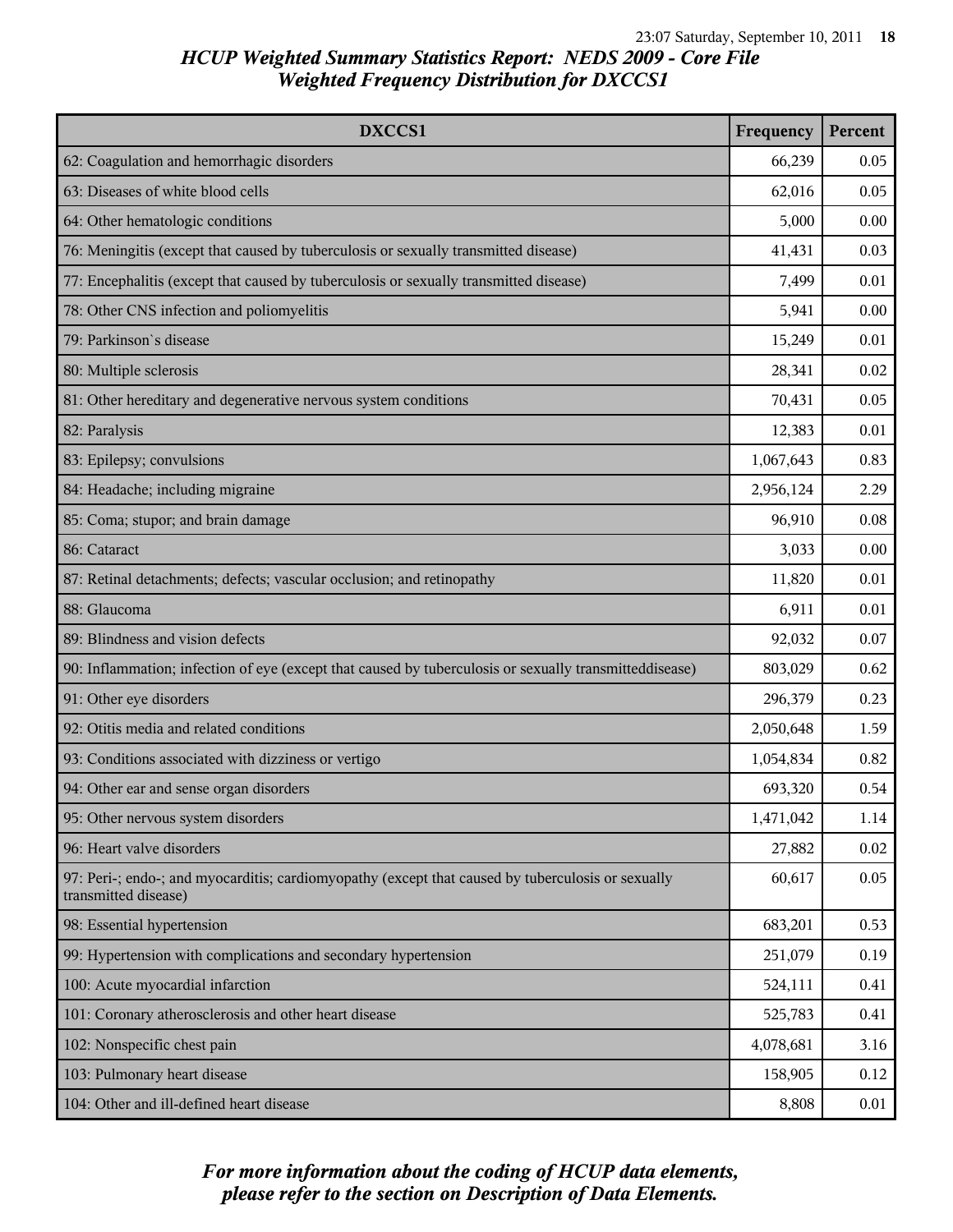| DXCCS1                                                                              | Frequency | Percent |
|-------------------------------------------------------------------------------------|-----------|---------|
| 105: Conduction disorders                                                           | 51,530    | 0.04    |
| 106: Cardiac dysrhythmias                                                           | 1,378,579 | 1.07    |
| 107: Cardiac arrest and ventricular fibrillation                                    | 162,092   | 0.13    |
| 108: Congestive heart failure; nonhypertensive                                      | 977,341   | 0.76    |
| 109: Acute cerebrovascular disease                                                  | 579,417   | 0.45    |
| 110: Occlusion or stenosis of precerebral arteries                                  | 22,911    | 0.02    |
| 111: Other and ill-defined cerebrovascular disease                                  | 21,260    | 0.02    |
| 112: Transient cerebral ischemia                                                    | 278,020   | 0.22    |
| 113: Late effects of cerebrovascular disease                                        | 20,628    | 0.02    |
| 114: Peripheral and visceral atherosclerosis                                        | 92,672    | 0.07    |
| 115: Aortic; peripheral; and visceral artery aneurysms                              | 38,612    | 0.03    |
| 116: Aortic and peripheral arterial embolism or thrombosis                          | 21,765    | 0.02    |
| 117: Other circulatory disease                                                      | 256,866   | 0.20    |
| 118: Phlebitis; thrombophlebitis and thromboembolism                                | 241,106   | 0.19    |
| 119: Varicose veins of lower extremity                                              | 32,095    | 0.02    |
| 120: Hemorrhoids                                                                    | 184,235   | 0.14    |
| 121: Other diseases of veins and lymphatics                                         | 54,273    | 0.04    |
| 122: Pneumonia (except that caused by tuberculosis or sexually transmitted disease) | 1,861,301 | 1.44    |
| 123: Influenza                                                                      | 1,057,415 | 0.82    |
| 124: Acute and chronic tonsillitis                                                  | 352,796   | 0.27    |
| 125: Acute bronchitis                                                               | 1,689,858 | 1.31    |
| 126: Other upper respiratory infections                                             | 6,474,077 | 5.02    |
| 127: Chronic obstructive pulmonary disease and bronchiectasis                       | 1,970,786 | 1.53    |
| 128: Asthma                                                                         | 1,970,813 | 1.53    |
| 129: Aspiration pneumonitis; food/vomitus                                           | 169,225   | 0.13    |
| 130: Pleurisy; pneumothorax; pulmonary collapse                                     | 222,081   | 0.17    |
| 131: Respiratory failure; insufficiency; arrest (adult)                             | 323,760   | 0.25    |
| 132: Lung disease due to external agents                                            | 11,747    | 0.01    |
| 133: Other lower respiratory disease                                                | 2,105,268 | 1.63    |
| 134: Other upper respiratory disease                                                | 848,256   | 0.66    |
| 135: Intestinal infection                                                           | 454,461   | 0.35    |
| 136: Disorders of teeth and jaw                                                     | 1,902,822 | 1.48    |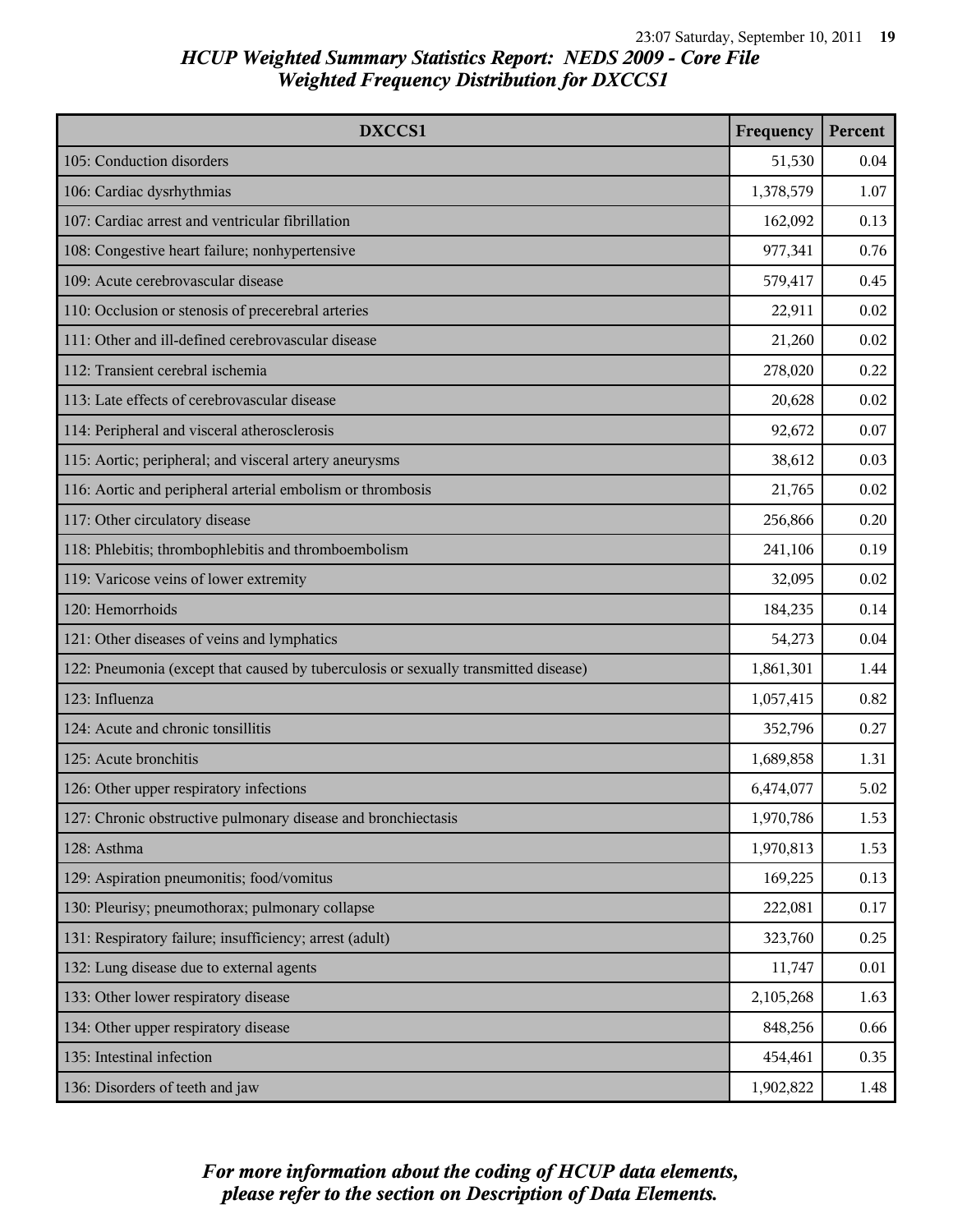| DXCCS1                                                 | Frequency | Percent |
|--------------------------------------------------------|-----------|---------|
| 137: Diseases of mouth; excluding dental               | 220,560   | 0.17    |
| 138: Esophageal disorders                              | 407,696   | 0.32    |
| 139: Gastroduodenal ulcer (except hemorrhage)          | 64,168    | 0.05    |
| 140: Gastritis and duodenitis                          | 571,077   | 0.44    |
| 141: Other disorders of stomach and duodenum           | 134,766   | 0.10    |
| 142: Appendicitis and other appendiceal conditions     | 364,622   | 0.28    |
| 143: Abdominal hernia                                  | 244,514   | 0.19    |
| 144: Regional enteritis and ulcerative colitis         | 108,924   | 0.08    |
| 145: Intestinal obstruction without hernia             | 364,306   | 0.28    |
| 146: Diverticulosis and diverticulitis                 | 393,948   | 0.31    |
| 147: Anal and rectal conditions                        | 153,799   | 0.12    |
| 148: Peritonitis and intestinal abscess                | 24,937    | 0.02    |
| 149: Biliary tract disease                             | 637,633   | 0.49    |
| 151: Other liver diseases                              | 147,805   | 0.11    |
| 152: Pancreatic disorders (not diabetes)               | 370,376   | 0.29    |
| 153: Gastrointestinal hemorrhage                       | 615,840   | 0.48    |
| 154: Noninfectious gastroenteritis                     | 1,299,064 | 1.01    |
| 155: Other gastrointestinal disorders                  | 1,324,714 | 1.03    |
| 156: Nephritis; nephrosis; renal sclerosis             | 7,811     | 0.01    |
| 157: Acute and unspecified renal failure               | 345,672   | 0.27    |
| 158: Chronic renal failure                             | 62,188    | 0.05    |
| 159: Urinary tract infections                          | 2,955,885 | 2.29    |
| 160: Calculus of urinary tract                         | 1,149,177 | 0.89    |
| 161: Other diseases of kidney and ureters              | 58,731    | 0.05    |
| 162: Other diseases of bladder and urethra             | 28,448    | 0.02    |
| 163: Genitourinary symptoms and ill-defined conditions | 706,361   | 0.55    |
| 164: Hyperplasia of prostate                           | 38,286    | 0.03    |
| 165: Inflammatory conditions of male genital organs    | 197,762   | 0.15    |
| 166: Other male genital disorders                      | 169,947   | 0.13    |
| 167: Nonmalignant breast conditions                    | 139,735   | 0.11    |
| 168: Inflammatory diseases of female pelvic organs     | 423,586   | 0.33    |
| 169: Endometriosis                                     | 16,279    | 0.01    |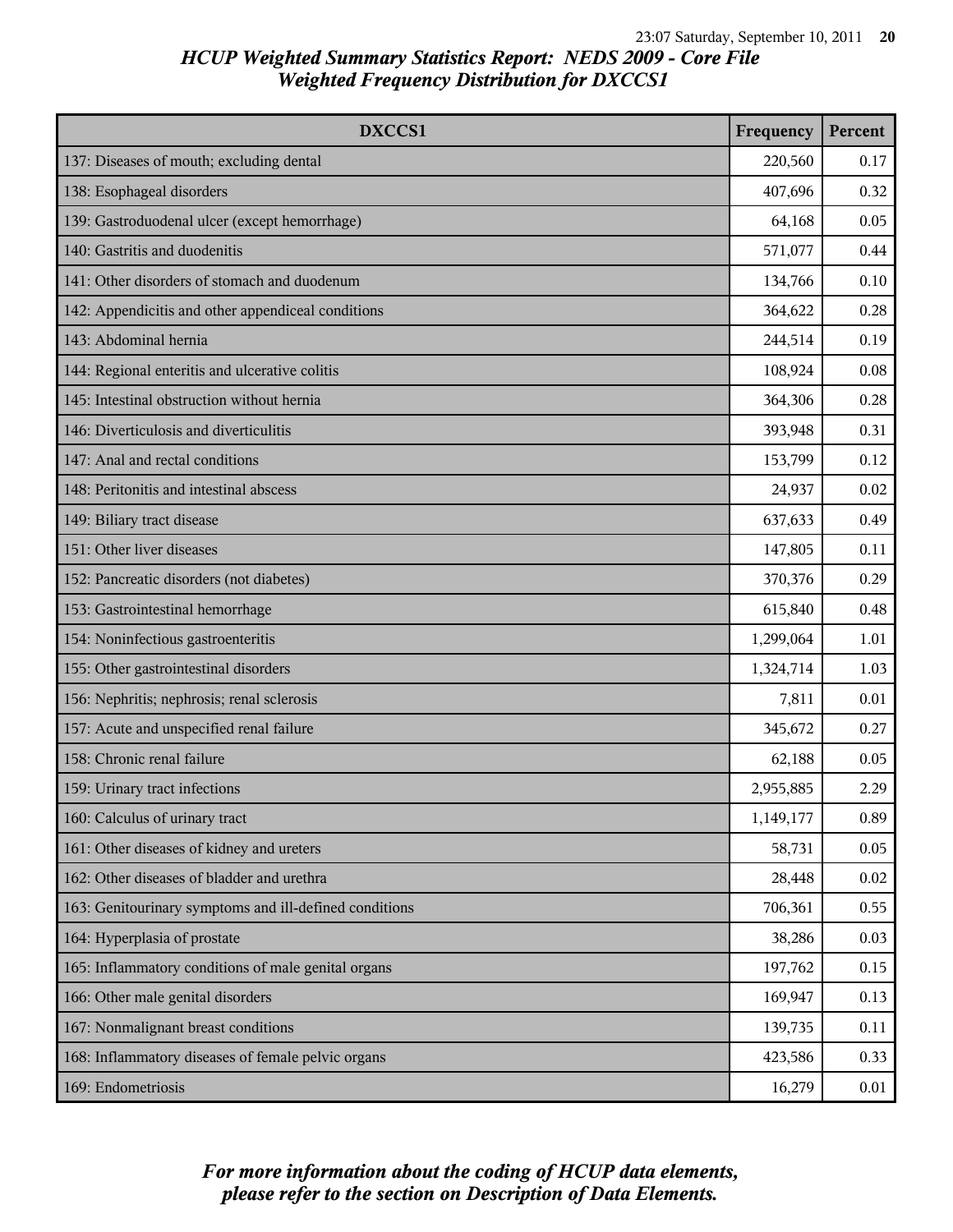| DXCCS1                                                                                                             | Frequency | Percent |
|--------------------------------------------------------------------------------------------------------------------|-----------|---------|
| 170: Prolapse of female genital organs                                                                             | 9,900     | 0.01    |
| 171: Menstrual disorders                                                                                           | 350,661   | 0.27    |
| 172: Ovarian cyst                                                                                                  | 250,958   | 0.19    |
| 173: Menopausal disorders                                                                                          | 13,128    | 0.01    |
| 174: Female infertility                                                                                            | 534       | 0.00    |
| 175: Other female genital disorders                                                                                | 579,452   | 0.45    |
| 176: Contraceptive and procreative management                                                                      | 4,888     | 0.00    |
| 177: Spontaneous abortion                                                                                          | 160,920   | 0.12    |
| 178: Induced abortion                                                                                              | 34,373    | 0.03    |
| 179: Postabortion complications                                                                                    | 9,372     | 0.01    |
| 180: Ectopic pregnancy                                                                                             | 45,821    | 0.04    |
| 181: Other complications of pregnancy                                                                              | 1,686,450 | 1.31    |
| 182: Hemorrhage during pregnancy; abruptio placenta; placenta previa                                               | 567,190   | 0.44    |
| 183: Hypertension complicating pregnancy; childbirth and the puerperium                                            | 43,046    | 0.03    |
| 184: Early or threatened labor                                                                                     | 141,163   | 0.11    |
| 185: Prolonged pregnancy                                                                                           | 22,526    | 0.02    |
| 186: Diabetes or abnormal glucose tolerance complicating pregnancy; childbirth; or the puerperium                  | 16,239    | 0.01    |
| 187: Malposition; malpresentation                                                                                  | 10,570    | 0.01    |
| 188: Fetopelvic disproportion; obstruction                                                                         | 4,540     | 0.00    |
| 189: Previous C-section                                                                                            | 27,250    | 0.02    |
| 190: Fetal distress and abnormal forces of labor                                                                   | 25,396    | 0.02    |
| 191: Polyhydramnios and other problems of amniotic cavity                                                          | 26,616    | 0.02    |
| 192: Umbilical cord complication                                                                                   | 13,905    | 0.01    |
| 193: OB-related trauma to perineum and vulva                                                                       | 54,603    | 0.04    |
| 194: Forceps delivery                                                                                              | 1,355     | 0.00    |
| 195: Other complications of birth; puerperium affecting management of mother                                       | 227,016   | 0.18    |
| 196: Normal pregnancy and/or delivery                                                                              | 95,972    | 0.07    |
| 197: Skin and subcutaneous tissue infections                                                                       | 3,215,750 | 2.50    |
| 198: Other inflammatory condition of skin                                                                          | 150,426   | 0.12    |
| 199: Chronic ulcer of skin                                                                                         | 81,697    | 0.06    |
| 200: Other skin disorders                                                                                          | 827,320   | 0.64    |
| 201: Infective arthritis and osteomyelitis (except that caused by tuberculosis or sexually transmitted<br>disease) | 55,227    | 0.04    |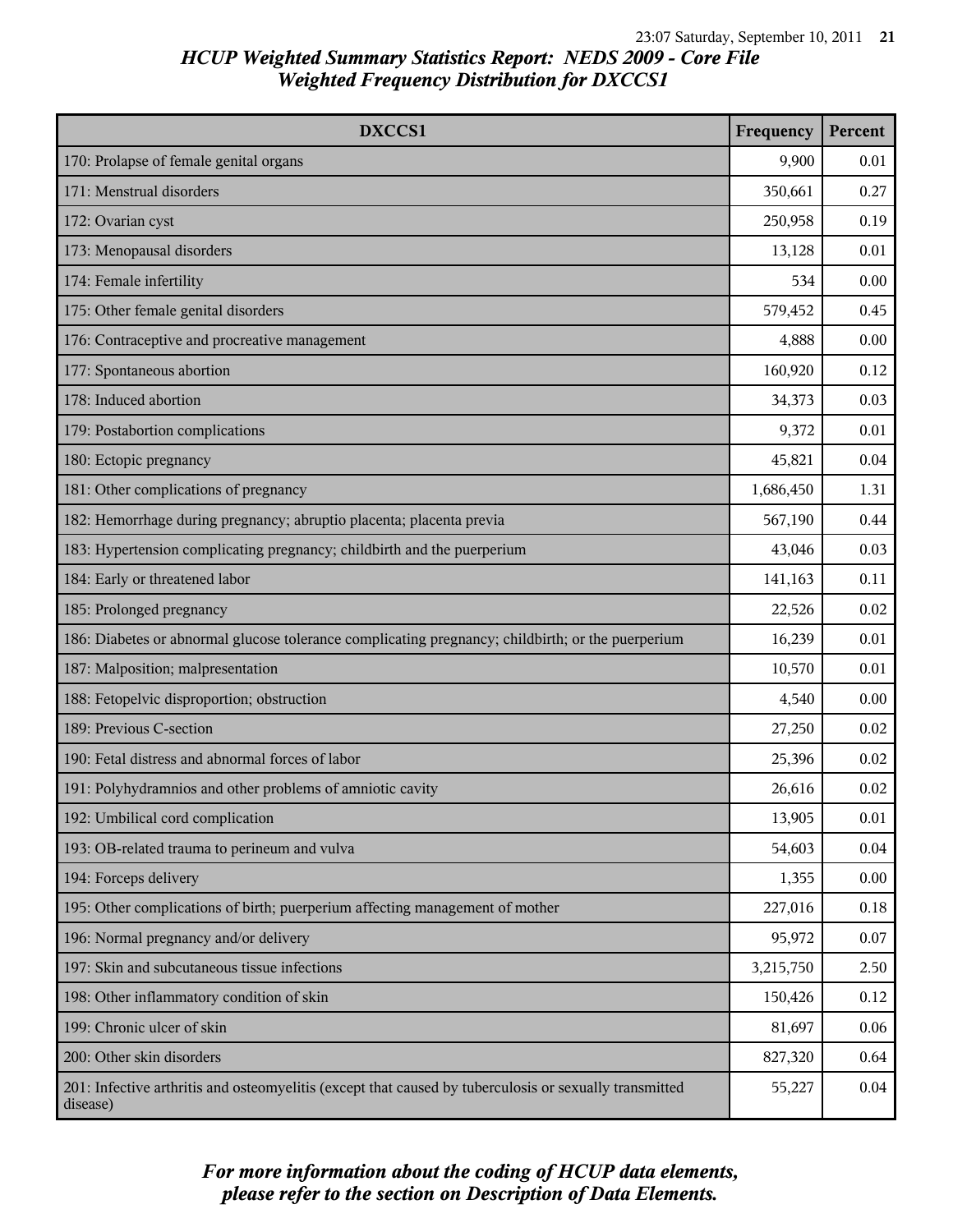| DXCCS1                                                               | Frequency | Percent |
|----------------------------------------------------------------------|-----------|---------|
| 202: Rheumatoid arthritis and related disease                        | 32,123    | 0.02    |
| 203: Osteoarthritis                                                  | 129,721   | 0.10    |
| 204: Other non-traumatic joint disorders                             | 1,577,596 | 1.22    |
| 205: Spondylosis; intervertebral disc disorders; other back problems | 3,473,163 | 2.69    |
| 206: Osteoporosis                                                    | 2,573     | 0.00    |
| 207: Pathological fracture                                           | 57,888    | 0.04    |
| 208: Acquired foot deformities                                       | 5,221     | 0.00    |
| 209: Other acquired deformities                                      | 13,429    | 0.01    |
| 210: Systemic lupus erythematosus and connective tissue disorders    | 26,008    | 0.02    |
| 211: Other connective tissue disease                                 | 2,007,883 | 1.56    |
| 212: Other bone disease and musculoskeletal deformities              | 199,024   | 0.15    |
| 213: Cardiac and circulatory congenital anomalies                    | 7,243     | 0.01    |
| 214: Digestive congenital anomalies                                  | 13,228    | 0.01    |
| 215: Genitourinary congenital anomalies                              | 8,525     | 0.01    |
| 216: Nervous system congenital anomalies                             | 2,535     | 0.00    |
| 217: Other congenital anomalies                                      | 15,663    | 0.01    |
| 218: Liveborn                                                        | 4,158     | 0.00    |
| 219: Short gestation; low birth weight; and fetal growth retardation | 430       | 0.00    |
| 220: Intrauterine hypoxia and birth asphyxia                         | 363       | 0.00    |
| 221: Respiratory distress syndrome                                   | 414       | 0.00    |
| 222: Hemolytic jaundice and perinatal jaundice                       | 28,984    | 0.02    |
| 223: Birth trauma                                                    | 889       | 0.00    |
| 224: Other perinatal conditions                                      | 155,980   | 0.12    |
| 225: Joint disorders and dislocations; trauma-related                | 518,519   | 0.40    |
| 226: Fracture of neck of femur (hip)                                 | 311,779   | 0.24    |
| 227: Spinal cord injury                                              | 14,600    | 0.01    |
| 228: Skull and face fractures                                        | 302,534   | 0.23    |
| 229: Fracture of upper limb                                          | 1,813,213 | 1.41    |
| 230: Fracture of lower limb                                          | 1,045,053 | 0.81    |
| 231: Other fractures                                                 | 524,081   | 0.41    |
| 232: Sprains and strains                                             | 6,000,259 | 4.66    |
| 233: Intracranial injury                                             | 674,953   | 0.52    |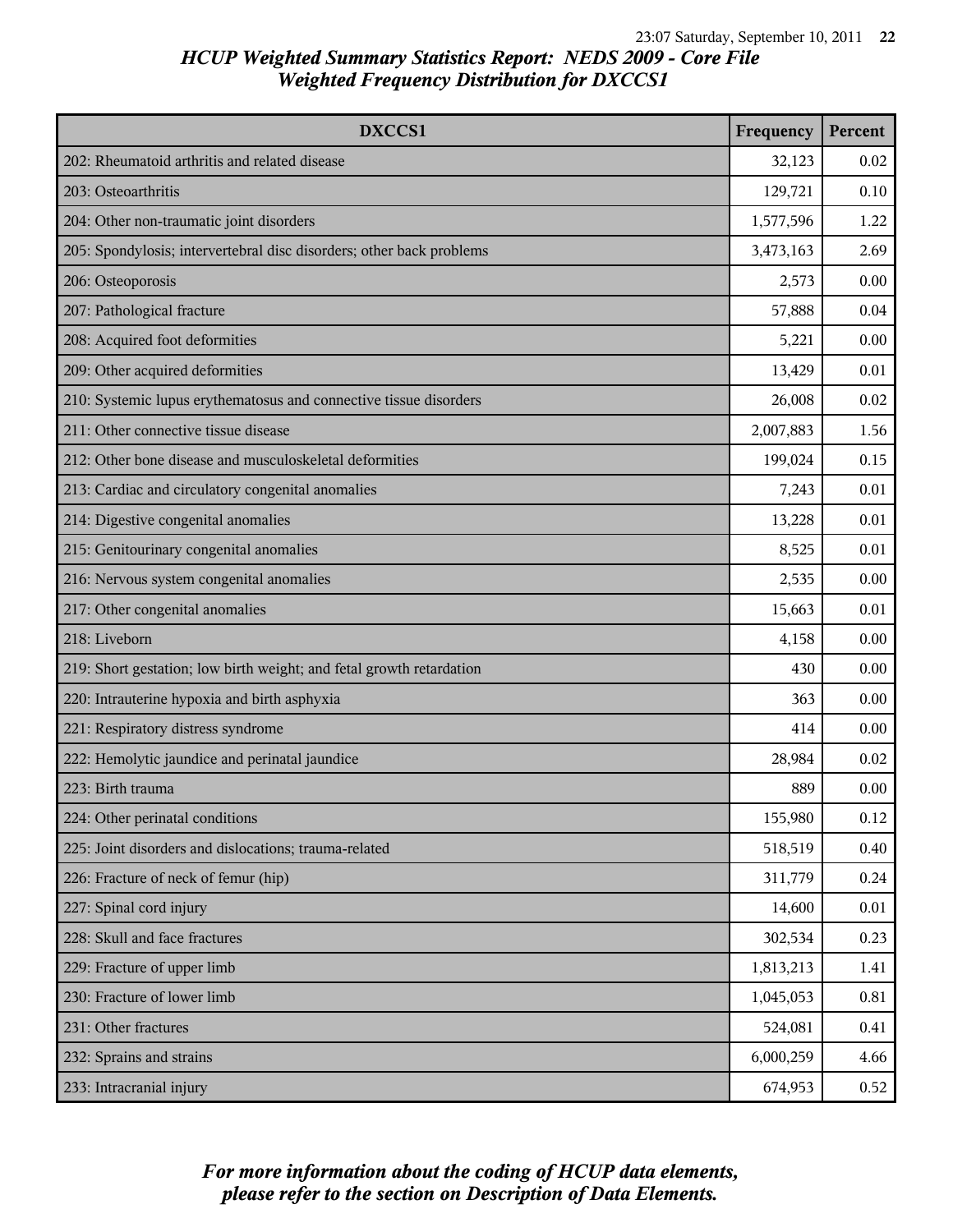| DXCCS1                                                                                     | Frequency | Percent |
|--------------------------------------------------------------------------------------------|-----------|---------|
| 234: Crushing injury or internal injury                                                    | 210,033   | 0.16    |
| 235: Open wounds of head; neck; and trunk                                                  | 2,514,355 | 1.95    |
| 236: Open wounds of extremities                                                            | 3,132,265 | 2.43    |
| 237: Complication of device; implant or graft                                              | 498,659   | 0.39    |
| 238: Complications of surgical procedures or medical care                                  | 673,825   | 0.52    |
| 239: Superficial injury; contusion                                                         | 5,854,225 | 4.54    |
| 240: Burns                                                                                 | 407,597   | 0.32    |
| 241: Poisoning by psychotropic agents                                                      | 176,259   | 0.14    |
| 242: Poisoning by other medications and drugs                                              | 413,384   | 0.32    |
| 243: Poisoning by nonmedicinal substances                                                  | 338,547   | 0.26    |
| 244: Other injuries and conditions due to external causes                                  | 2,986,051 | 2.32    |
| 245: Syncope                                                                               | 1,135,925 | 0.88    |
| 246: Fever of unknown origin                                                               | 1,832,415 | 1.42    |
| 247: Lymphadenitis                                                                         | 156,970   | 0.12    |
| 248: Gangrene                                                                              | 15,180    | 0.01    |
| 249: Shock                                                                                 | 3,286     | 0.00    |
| 250: Nausea and vomiting                                                                   | 1,666,884 | 1.29    |
| 251: Abdominal pain                                                                        | 4,982,788 | 3.87    |
| 252: Malaise and fatigue                                                                   | 427,151   | 0.33    |
| 253: Allergic reactions                                                                    | 1,597,668 | 1.24    |
| 254: Rehabilitation care; fitting of prostheses; and adjustment of devices                 | 7,963     | 0.01    |
| 255: Administrative/social admission                                                       | 407,880   | 0.32    |
| 256: Medical examination/evaluation                                                        | 196,074   | 0.15    |
| 257: Other aftercare                                                                       | 1,081,710 | 0.84    |
| 258: Other screening for suspected conditions (not mental disorders or infectious disease) | 243,907   | 0.19    |
| 259: Residual codes; unclassified                                                          | 1,017,432 | 0.79    |
| 650: Adjustment disorders                                                                  | 108,878   | 0.08    |
| 651: Anxiety disorders                                                                     | 813,035   | 0.63    |
| 652: Attention-deficit, conduct, and disruptive behavior disorders                         | 92,271    | 0.07    |
| 653: Delirium, dementia, and amnestic and other cognitive disorders                        | 203,655   | 0.16    |
| 654: Developmental disorders                                                               | 30,467    | 0.02    |
| 655: Disorders usually diagnosed in infancy, childhood, or adolescence                     | 12,015    | 0.01    |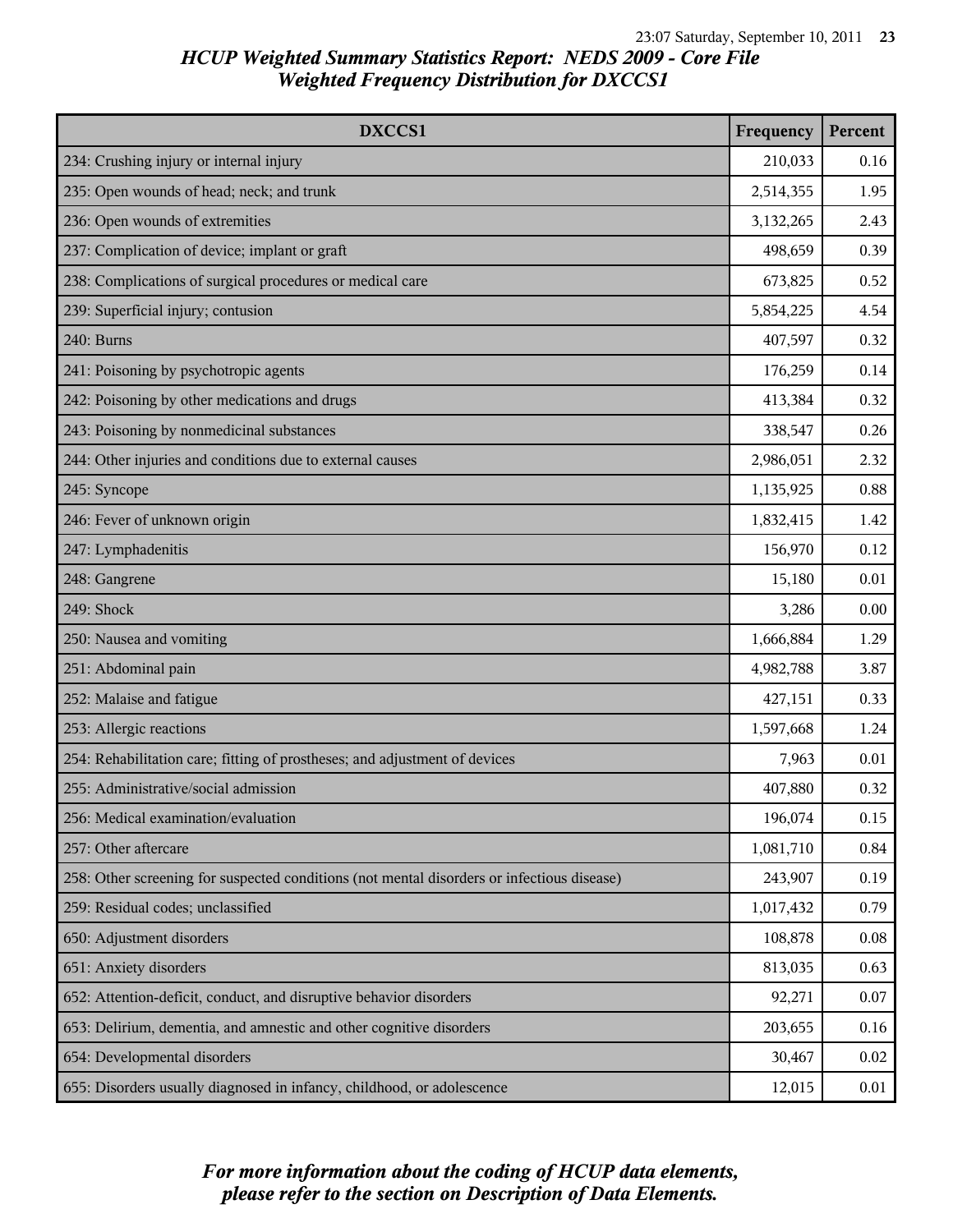| DXCCS1                                                                | Frequency | Percent |
|-----------------------------------------------------------------------|-----------|---------|
| 656: Impulse control disorders, NEC                                   | 16,530    | 0.01    |
| 657: Mood disorders                                                   | 1,287,073 | 1.00    |
| 658: Personality disorders                                            | 18,442    | 0.01    |
| 659: Schizophrenia and other psychotic disorders                      | 588,393   | 0.46    |
| 660: Alcohol-related disorders                                        | 1,054,856 | 0.82    |
| 661: Substance-related disorders                                      | 532,910   | 0.41    |
| 662: Suicide and intentional self-inflicted injury                    | 100,039   | 0.08    |
| 663: Screening and history of mental health and substance abuse codes | 152,867   | 0.12    |
| 670: Miscellaneous disorders                                          | 148,531   | 0.12    |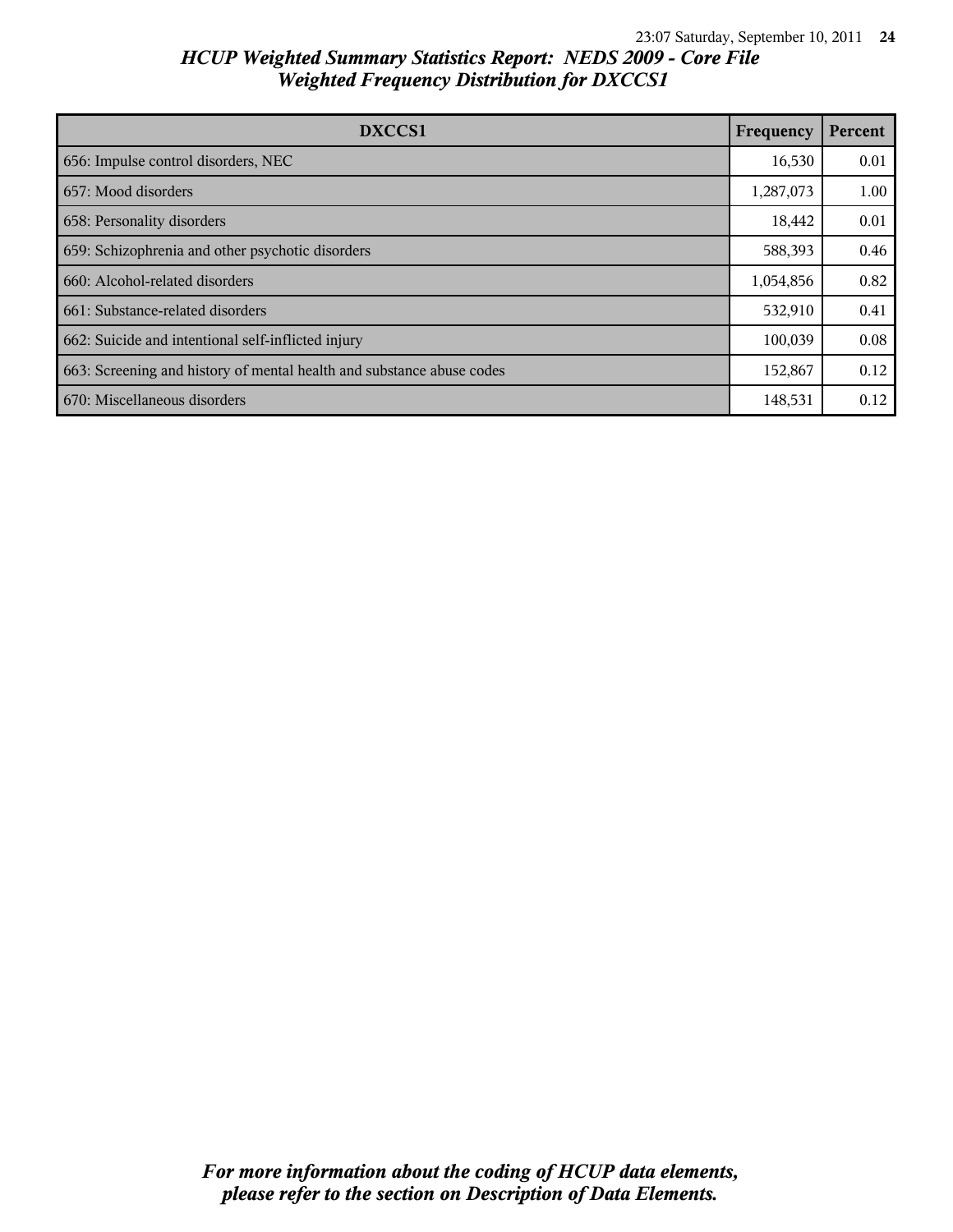| <b>ECODE1</b>     | Frequency  | Percent |
|-------------------|------------|---------|
| <b>Blank</b>      | 96,810,073 | 75.11   |
| Valid DX          | 32,072,270 | 24.88   |
| Invalid DX (invl) | 2,697      | 0.00    |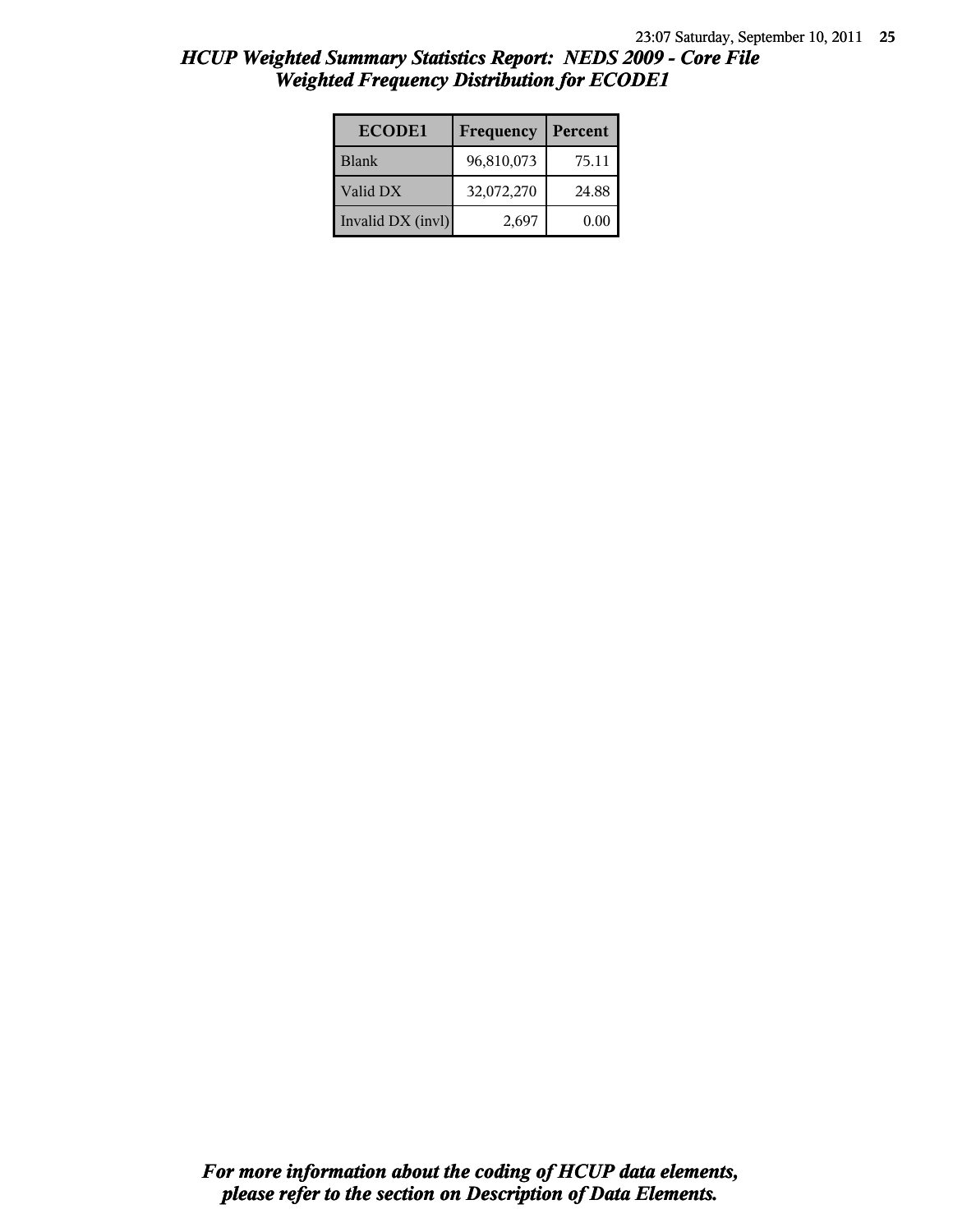| <b>EDEVENT</b><br>Frequency                                                              |             | Percent |
|------------------------------------------------------------------------------------------|-------------|---------|
| 1: ED visit in which the patient is treated and released                                 | 106,643,719 | 82.74   |
| 2: ED visit in which the patient is admitted to this same hospital                       | 19,592,545  | 15.20   |
| 3: ED visit in which the patient is transferred to another short-term hospital           | 1,877,016   | 1.46    |
| 9: ED visit in which the patient died in the ED                                          | 196,737     | 0.15    |
| 98: ED visit in which patient is not admitted to this same hospital, destination unknown | 573,692     | 0.45    |
| 99: ED visit in which the patient is discharged alive, destination unknown               | 1,330       | 0.00    |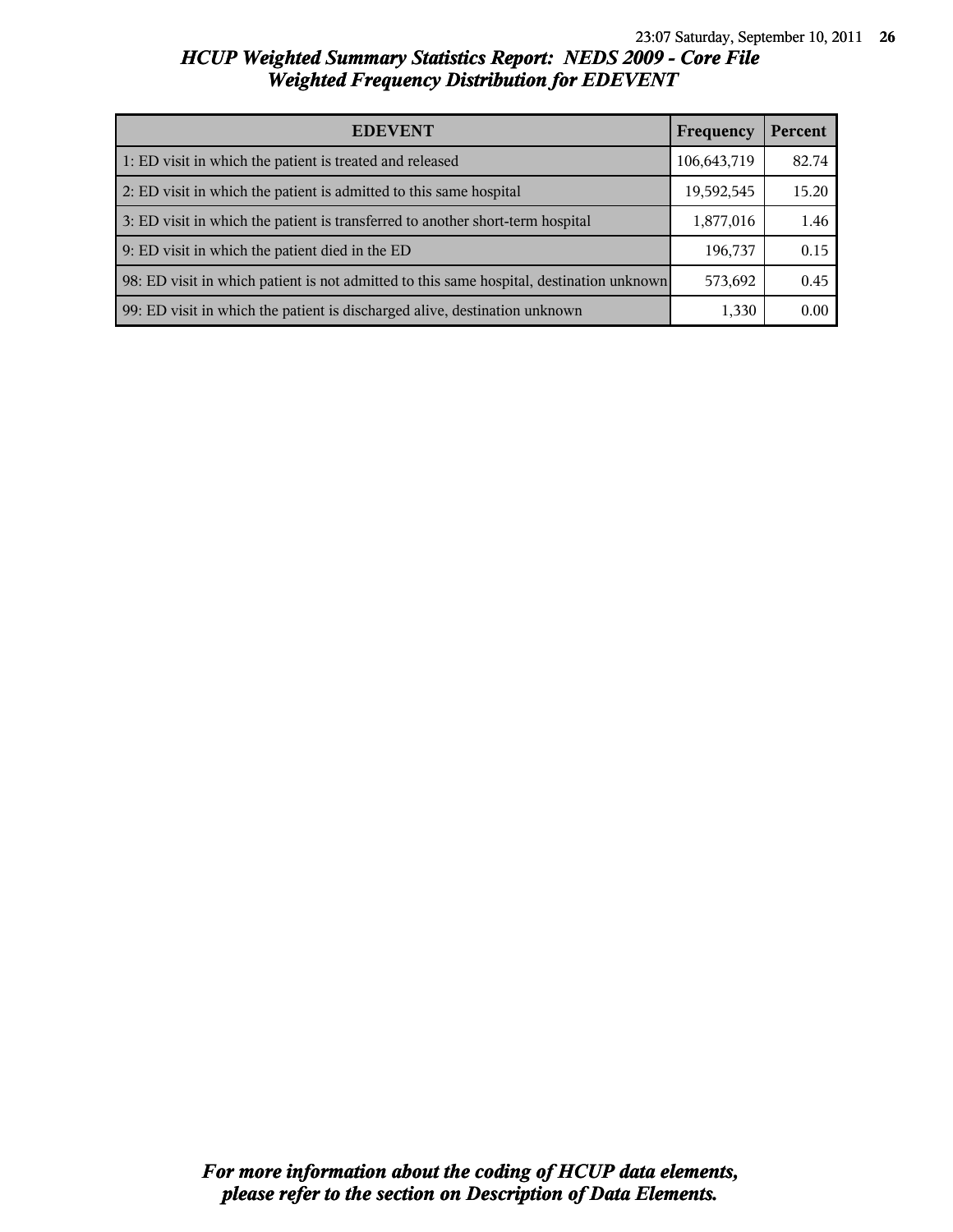| E CCS1                                             | Frequency  | Percent |
|----------------------------------------------------|------------|---------|
| $\therefore$ Missing                               | 96,810,073 | 75.11   |
| A: Invalid diagnosis                               | 2,697      | 0.00    |
| 662: Suicide and intentional self-inflicted injury | 435,370    | 0.34    |
| 2601: E Codes: Cut/pierceb                         | 2,104,635  | 1.63    |
| 2602: E Codes: Drowning/submersion                 | 15,931     | 0.01    |
| 2603: E Codes: Fall                                | 8,811,164  | 6.84    |
| 2604: E Codes: Fire/burn                           | 408,876    | 0.32    |
| 2605: E Codes: Firearm                             | 71,583     | 0.06    |
| 2606: E Codes: Machinery                           | 127,114    | 0.10    |
| 2607: E Codes: Motor vehicle traffic (MVT)         | 3,216,348  | 2.50    |
| 2608: E Codes: Pedal cyclist; not MVT              | 363,742    | 0.28    |
| 2609: E Codes: Pedestrian; not MVT                 | 22,612     | 0.02    |
| 2610: E Codes: Transport; not MVT                  | 366,953    | 0.28    |
| 2611: E Codes: Natural/environment                 | 1,280,408  | 0.99    |
| 2612: E Codes: Overexertion                        | 2,547,949  | 1.98    |
| 2613: E Codes: Poisoning                           | 616,494    | 0.48    |
| 2614: E Codes: Struck by; against                  | 4,225,301  | 3.28    |
| 2615: E Codes: Suffocation                         | 54,107     | 0.04    |
| 2616: E Codes: Adverse effects of medical care     | 1,002,894  | 0.78    |
| 2617: E Codes: Adverse effects of medical drugs    | 1,801,328  | 1.40    |
| 2618: E Codes: Other specified and classifiable    | 1,348,694  | 1.05    |
| 2619: E Codes: Other specified; NEC                | 777,971    | 0.60    |
| 2620: E Codes: Unspecified                         | 2,135,443  | 1.66    |
| 2621: E Codes: Place of occurrence                 | 337,355    | 0.26    |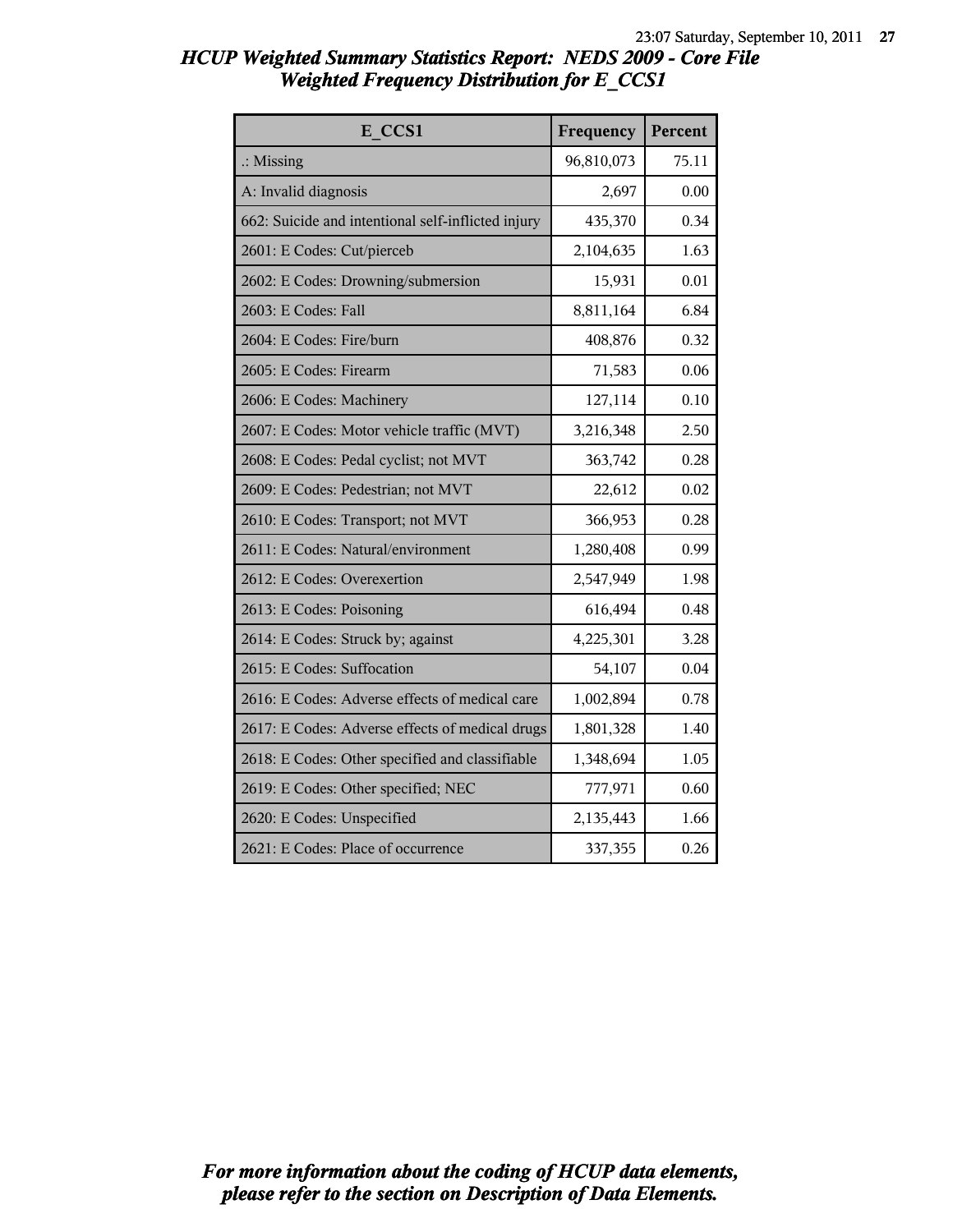| <b>FEMALE</b>        | Frequency  | Percent |
|----------------------|------------|---------|
| $\therefore$ Missing | 149,347    | 0.12    |
| .A: Invalid          | 10         | 0.00    |
| .C: Inconsistent     | 3,378      | 0.00    |
| $0:$ Male            | 57,700,460 | 44.77   |
| 1: Female            | 71,031,845 | 55.11   |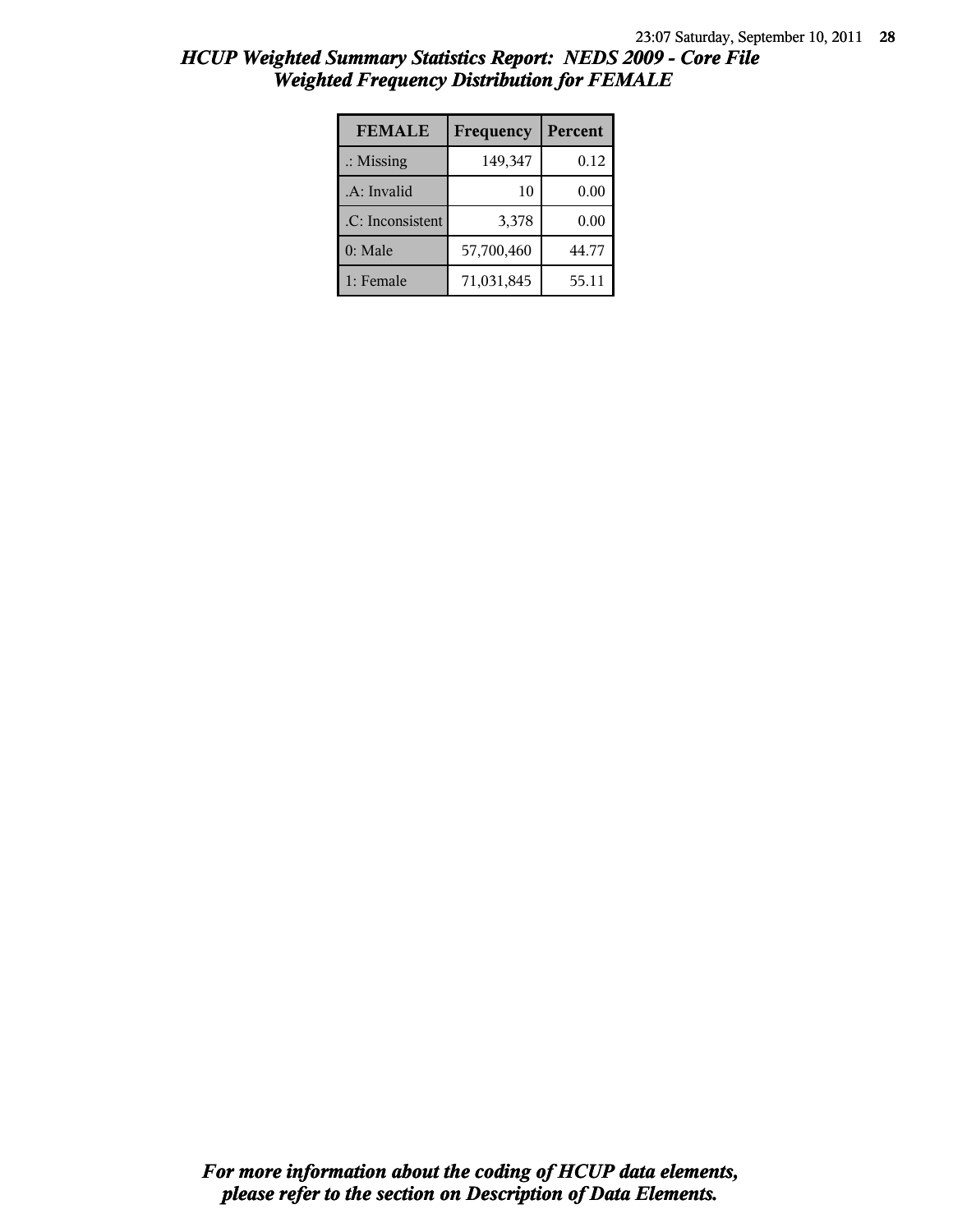| <b>HCUPFILE</b> | <b>Frequency</b> | Percent |
|-----------------|------------------|---------|
| <b>SEDD</b>     | 109,292,495      | 84.80   |
| l SID           | 19,592,545       | 15.20   |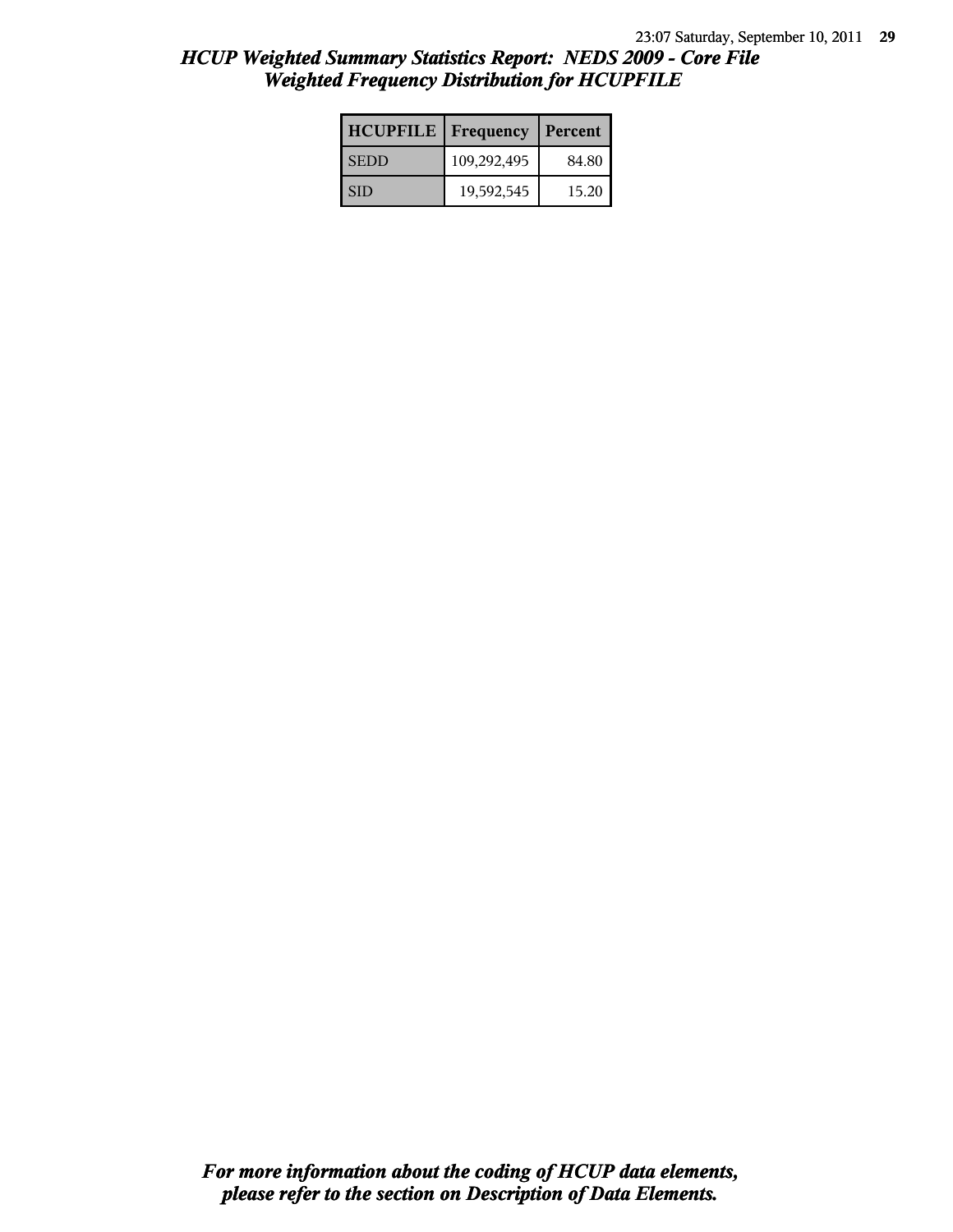| <b>HOSP REGION</b> | Frequency  | Percent |
|--------------------|------------|---------|
| 1: Northeast       | 25,083,087 | 19.46   |
| 2: Midwest         | 29,866,844 | 23.17   |
| 3: South           | 50,944,041 | 39.53   |
| 4: West            | 22,991,068 | 17.84   |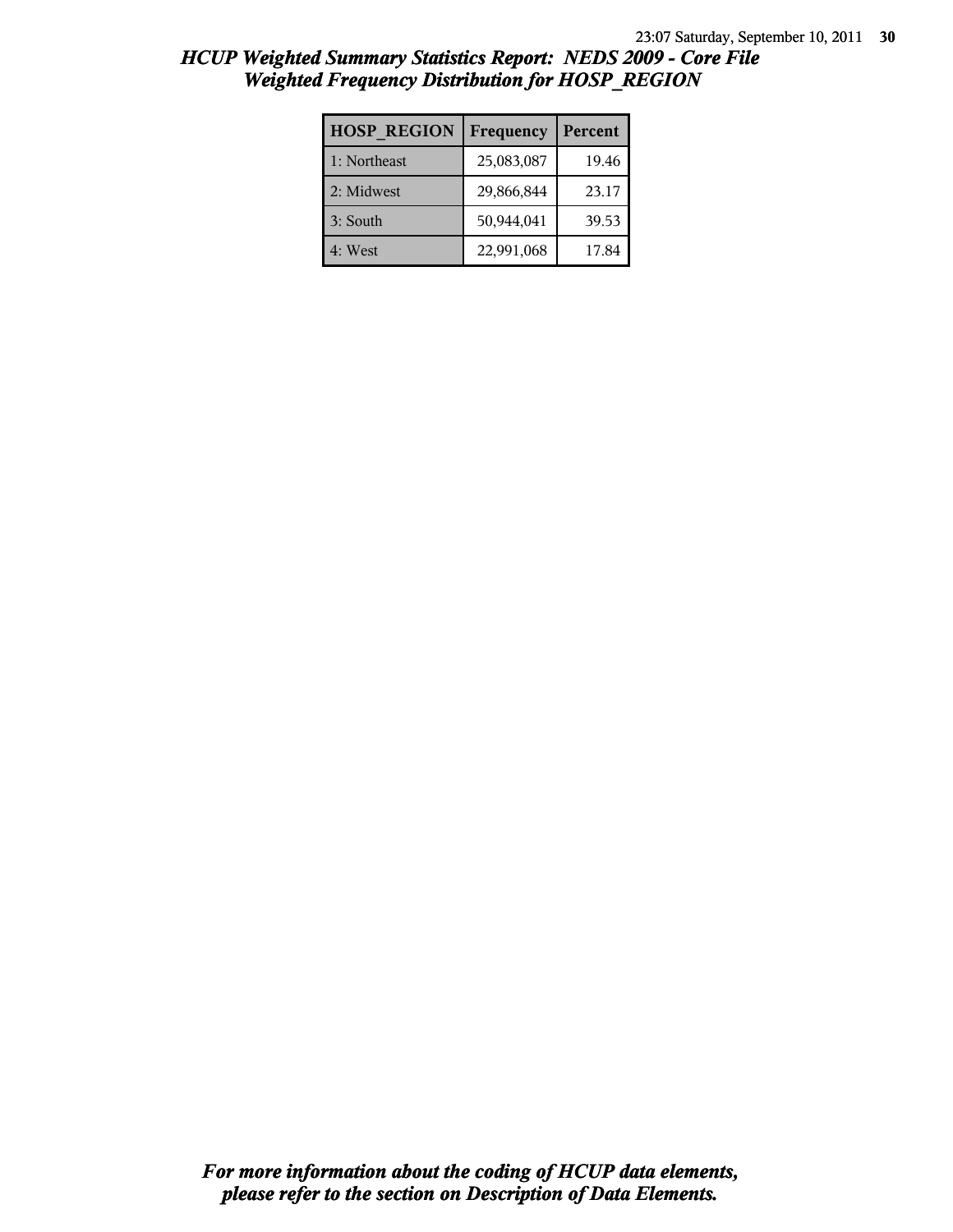| HCUP Weighted Summary Statistics Report: NEDS 2009 - Core File |  |
|----------------------------------------------------------------|--|
| <b>Weighted Frequency Distribution for INJURY</b>              |  |

| <b>INJURY</b>       | Frequency  | Percent |
|---------------------|------------|---------|
| $0:$ No injury      | 99,301,335 | 77.05   |
| 1: Injury by DX1    | 26,764,923 | 20.77   |
| 2: Injury by $DX2+$ | 2,818,782  | 2.19    |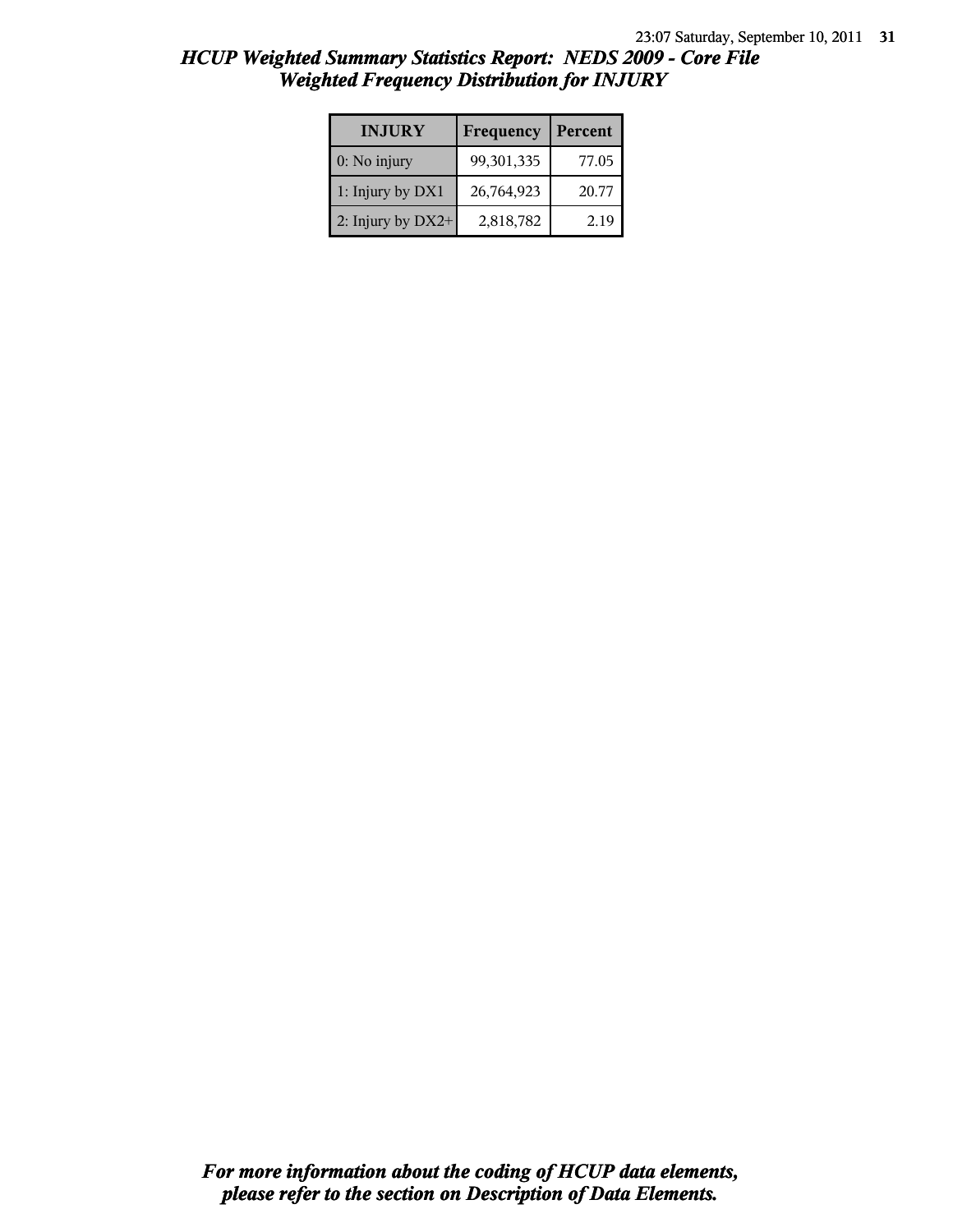| <b>INJURY CUT   Frequency</b> |             | Percent |
|-------------------------------|-------------|---------|
|                               | 126,588,626 | 98.22   |
|                               | 2,296,414   | 1 78    |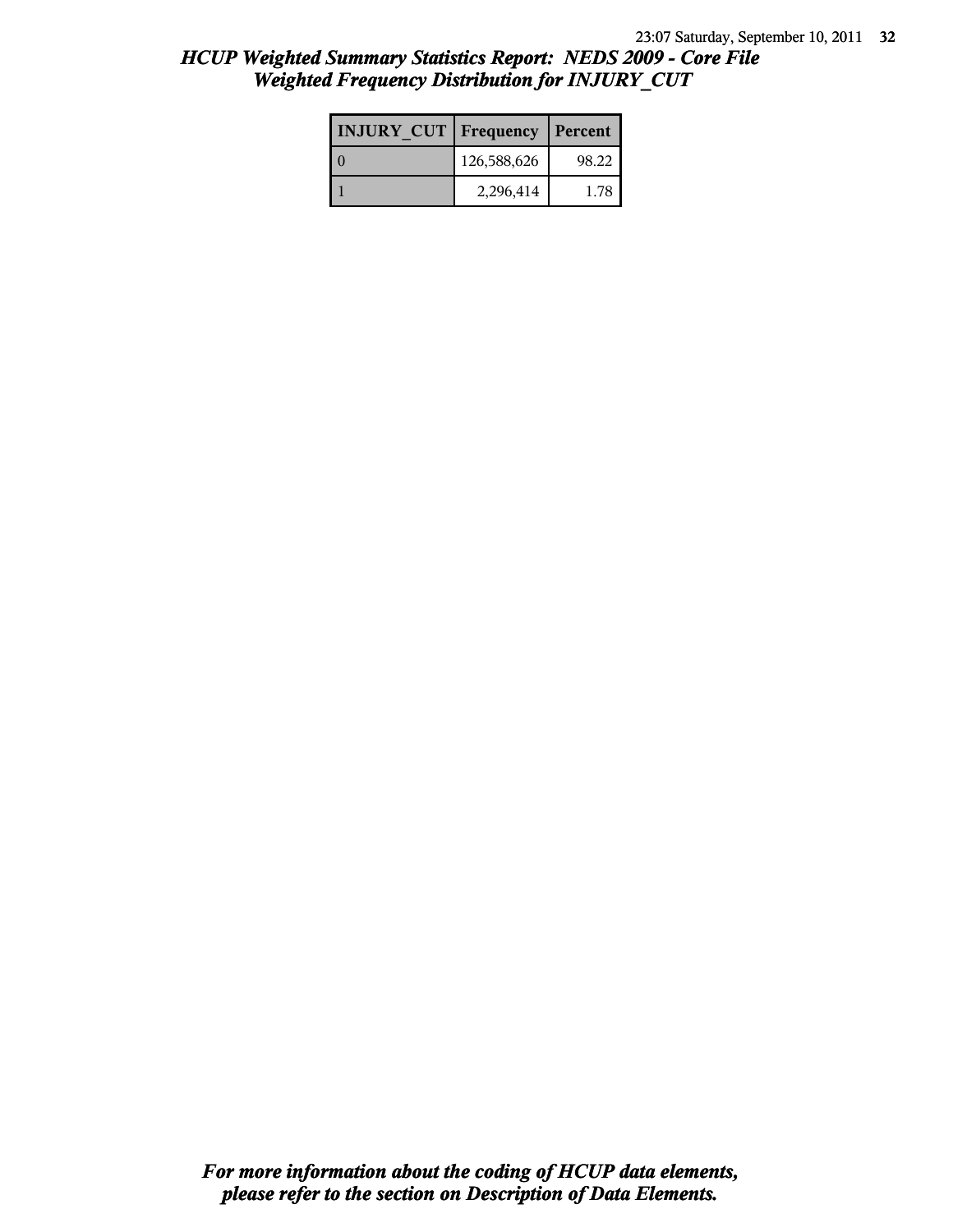| <b>INJURY DROWN</b> Frequency |             | Percent |
|-------------------------------|-------------|---------|
|                               | 128,867,079 | 99.99   |
|                               | 17,961      | 0.01    |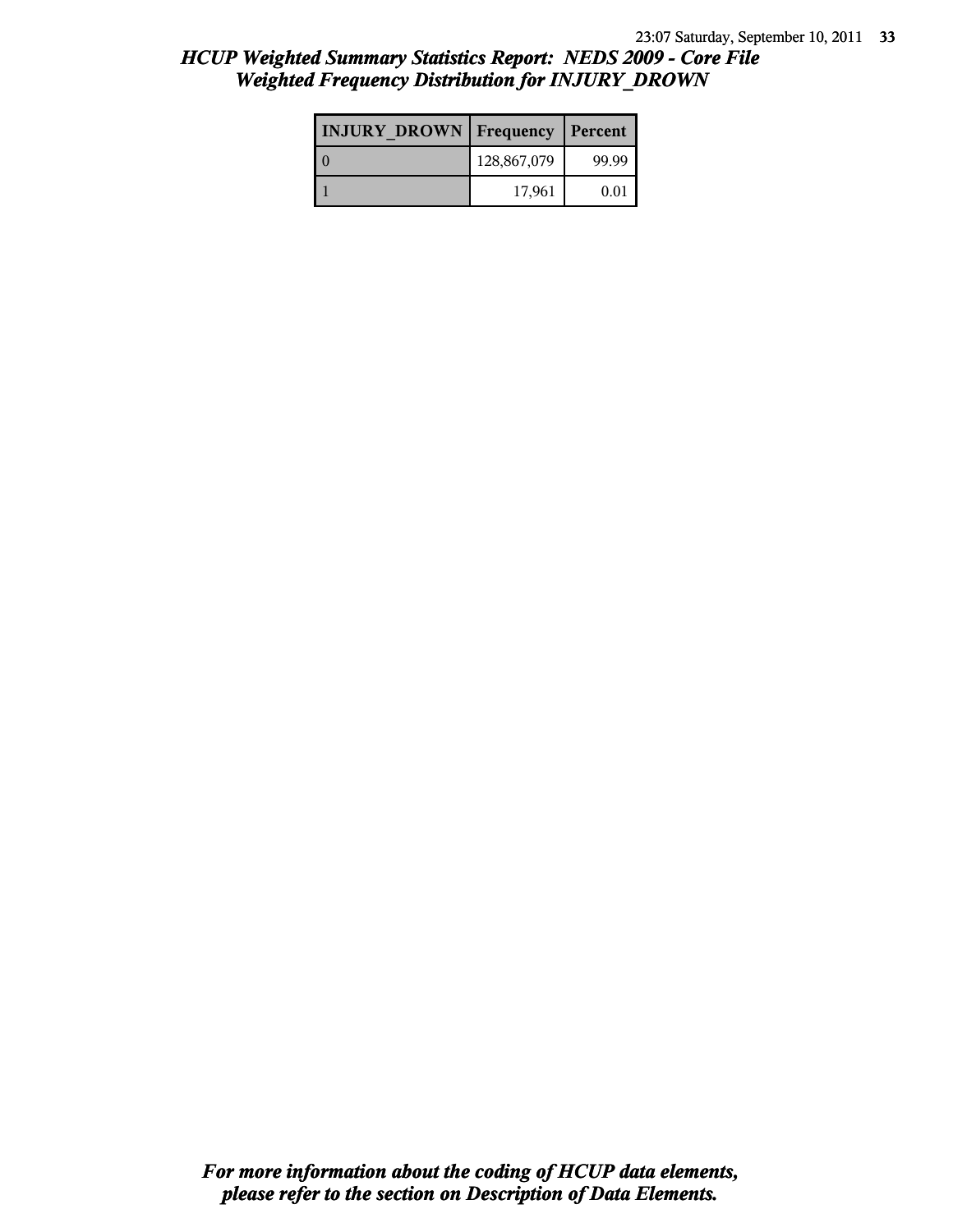| <b>INJURY FALL Frequency</b> |             | Percent |
|------------------------------|-------------|---------|
| ∩                            | 119,898,560 | 93.03   |
|                              | 8,986,480   | 6.97    |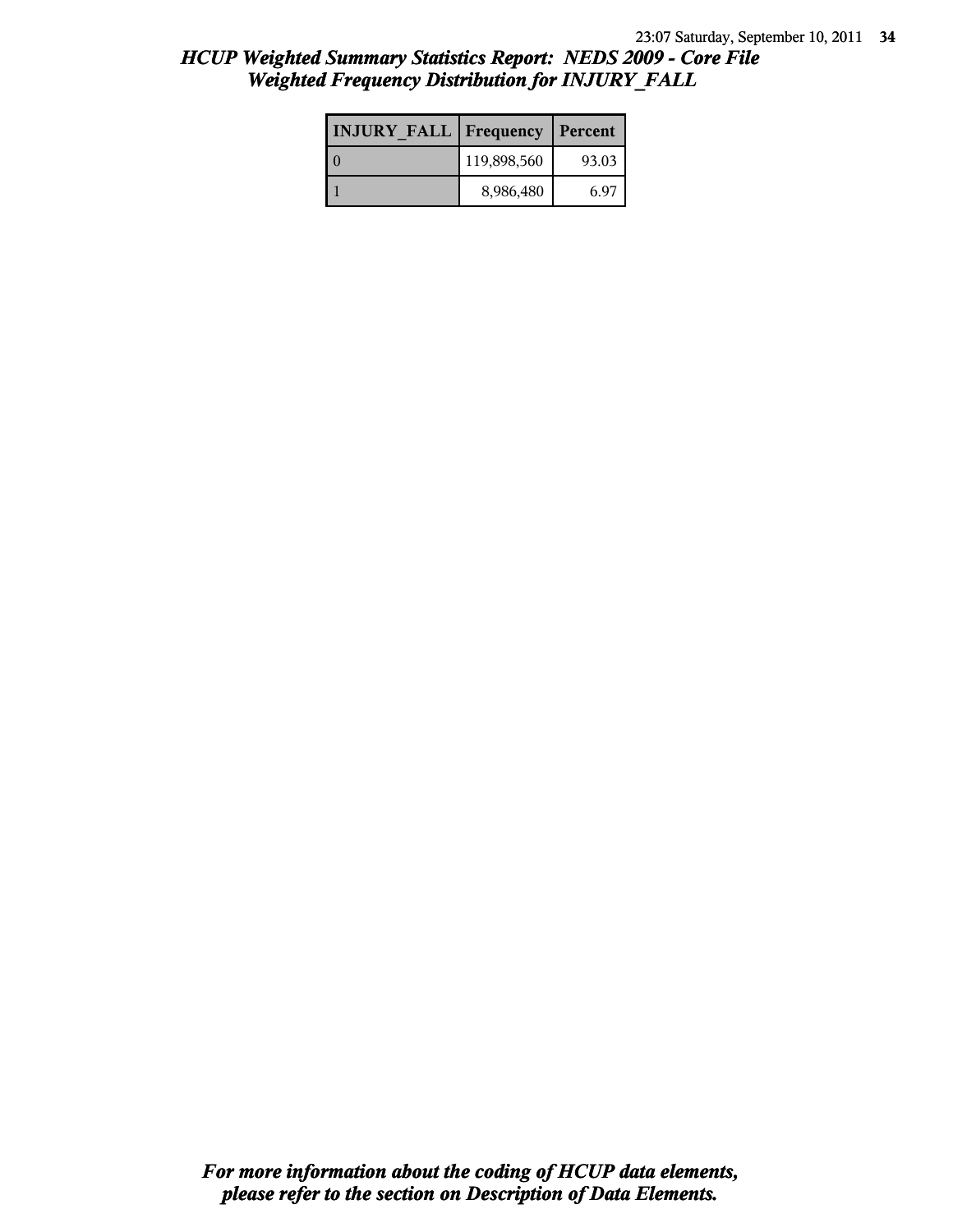| <b>INJURY FIRE   Frequency</b> |             | Percent |
|--------------------------------|-------------|---------|
|                                | 128,464,878 | 99.67   |
|                                | 420,162     | 0.33    |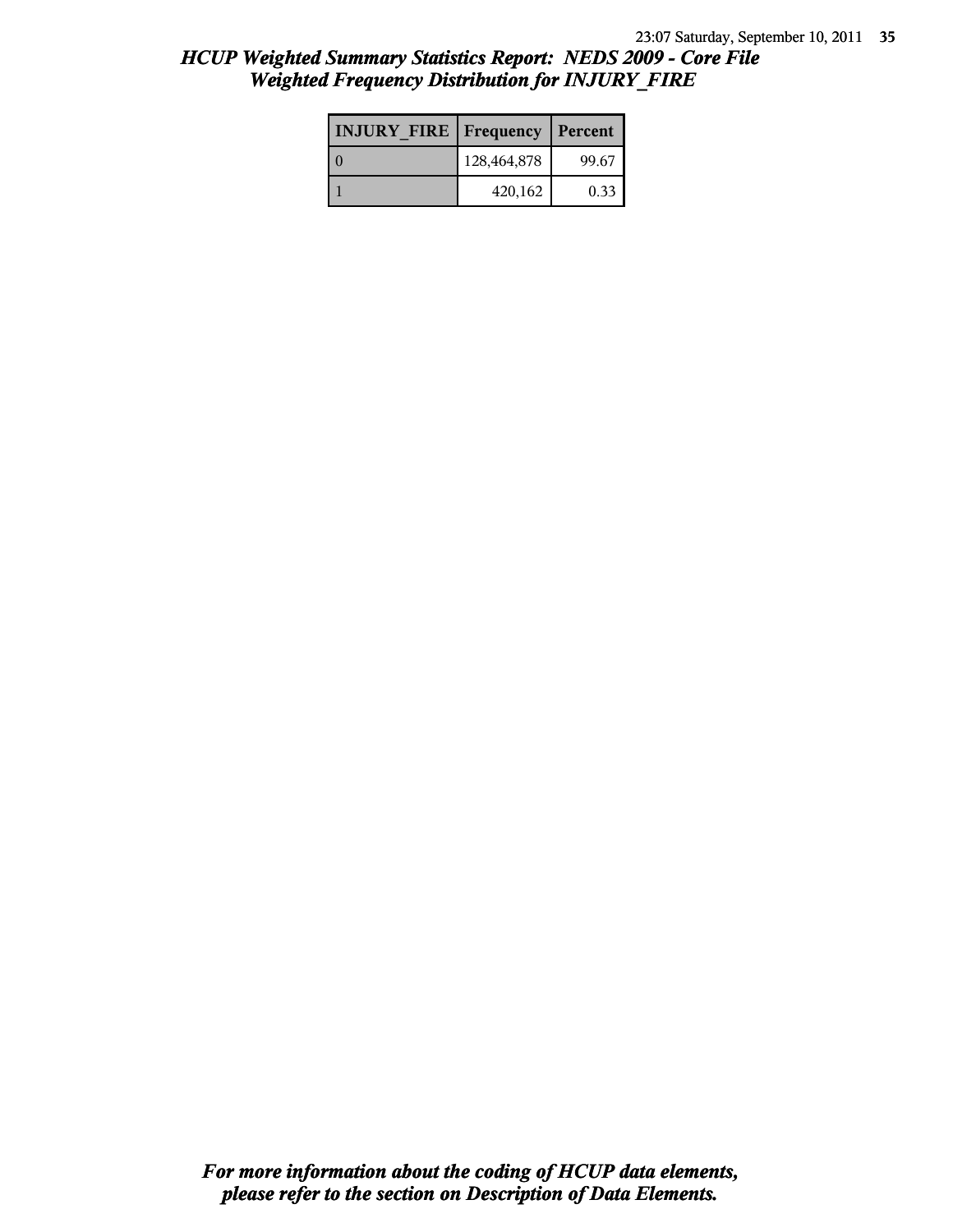| <b>INJURY FIREARM   Frequency</b> |             | Percent |
|-----------------------------------|-------------|---------|
|                                   | 128,809,034 | 99.94   |
|                                   | 76,006      | 0.06    |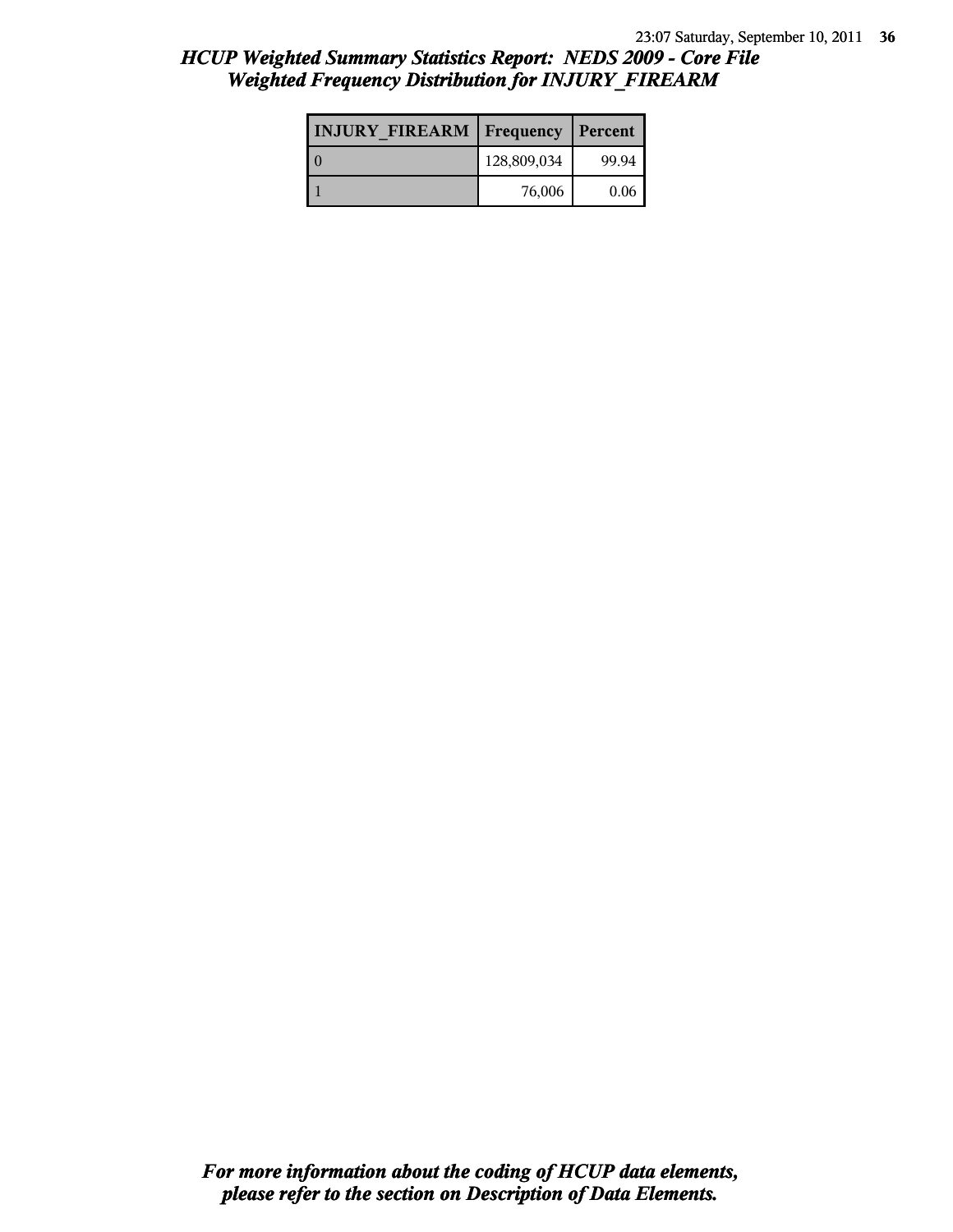| <b>INJURY MACHINERY   Frequency</b> |             | Percent |
|-------------------------------------|-------------|---------|
|                                     | 128,755,066 | 99.90   |
|                                     | 129,974     | 0.10    |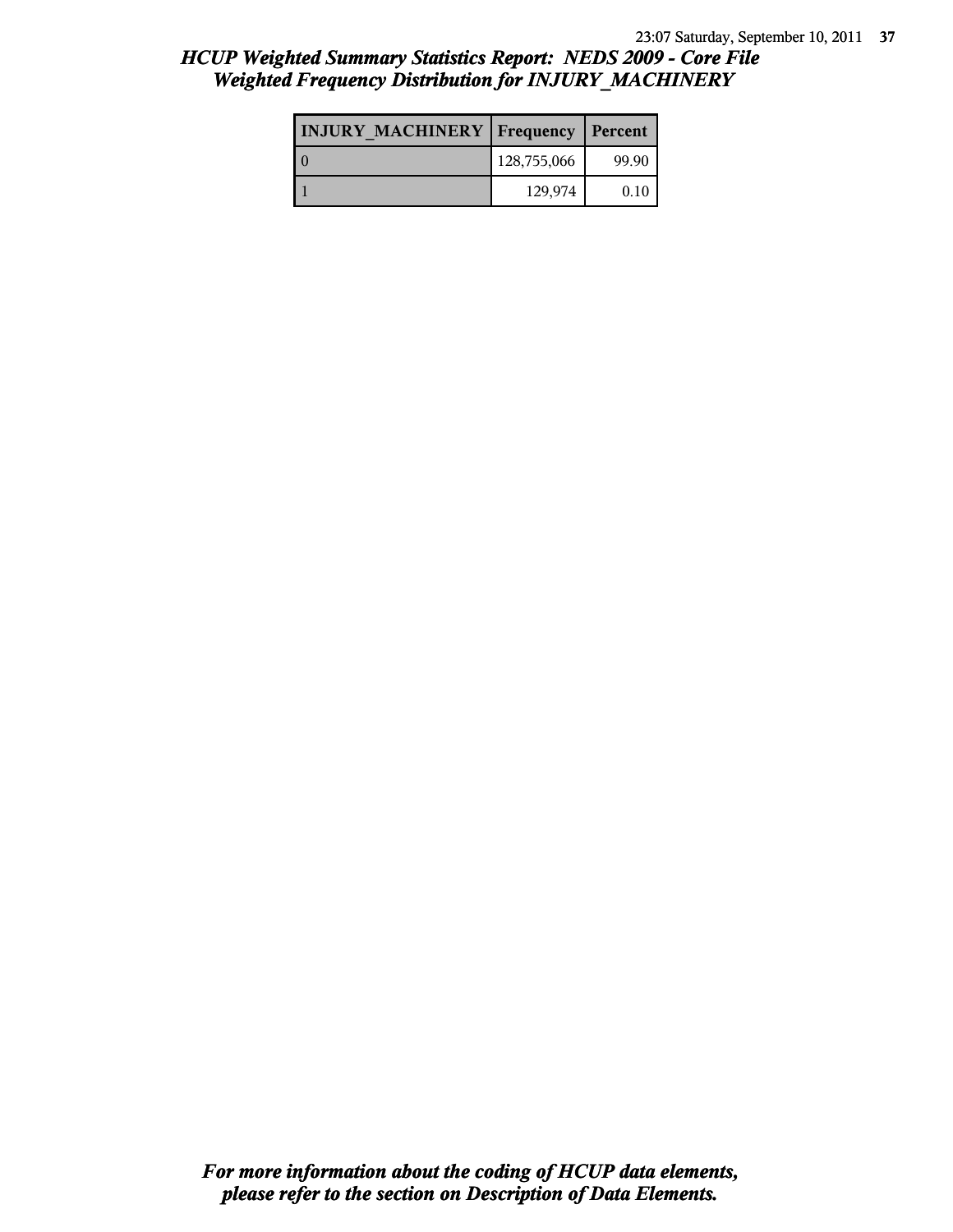| <b>INJURY MVT Frequency</b> |             | Percent |
|-----------------------------|-------------|---------|
|                             | 125,634,288 | 97.48   |
|                             | 3,250,752   | 2.52    |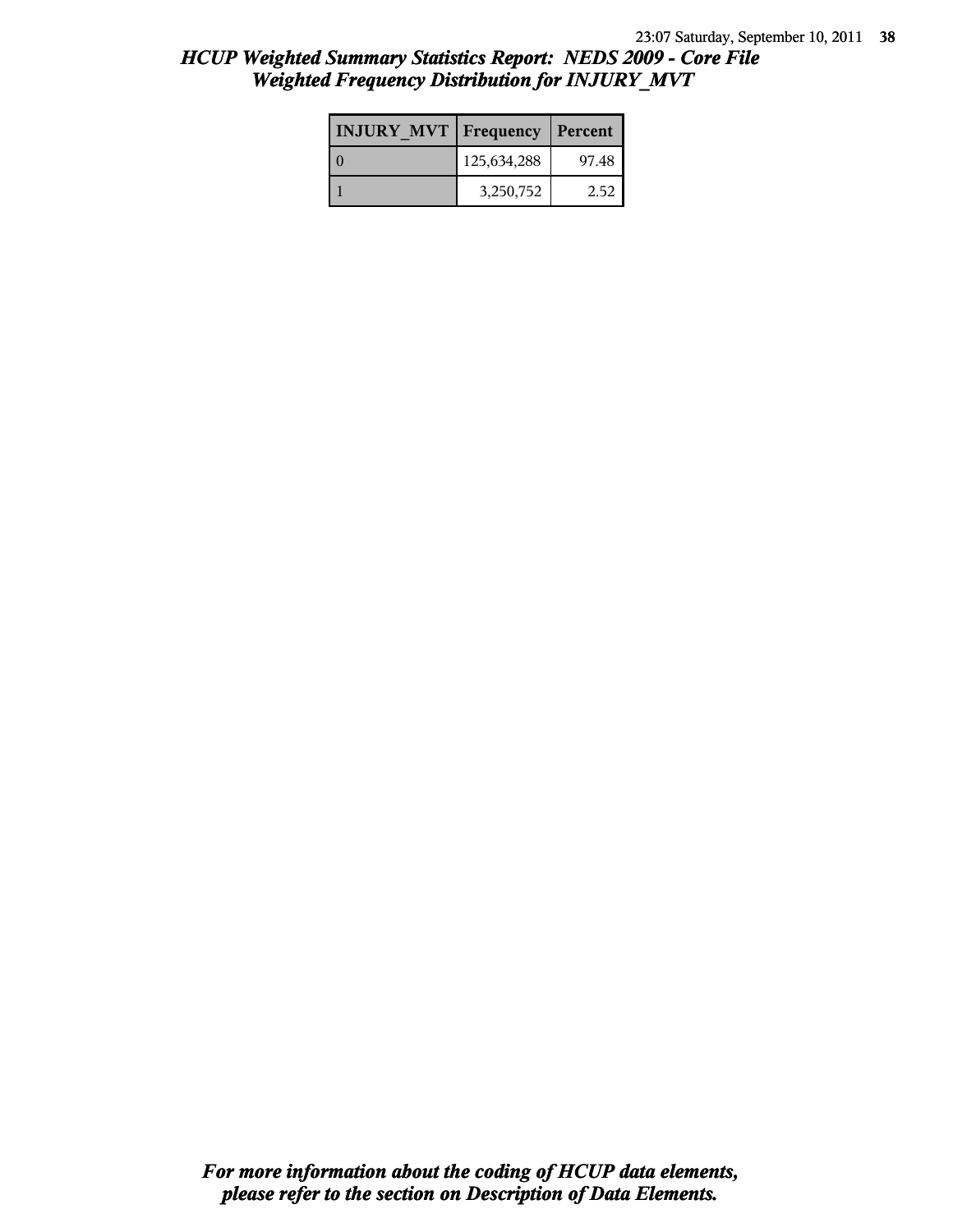| <b>INJURY NATURE Frequency</b> |             | Percent |
|--------------------------------|-------------|---------|
|                                | 127,584,330 | 98.99   |
|                                | 1,300,710   | 1.01    |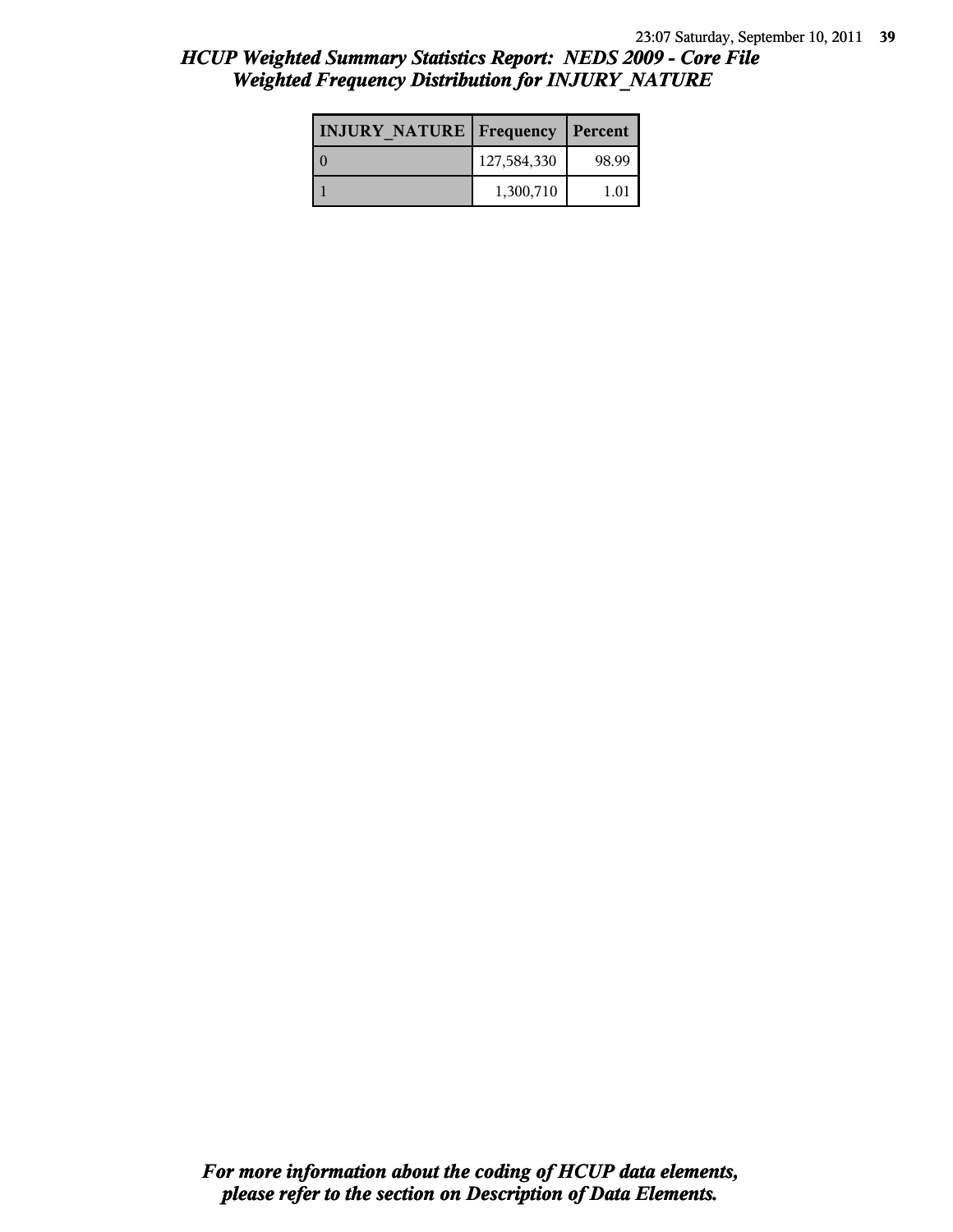| <b>INJURY POISON Frequency</b> |             | Percent |
|--------------------------------|-------------|---------|
|                                | 127,960,320 | 99.28   |
|                                | 924,720     | 0.72    |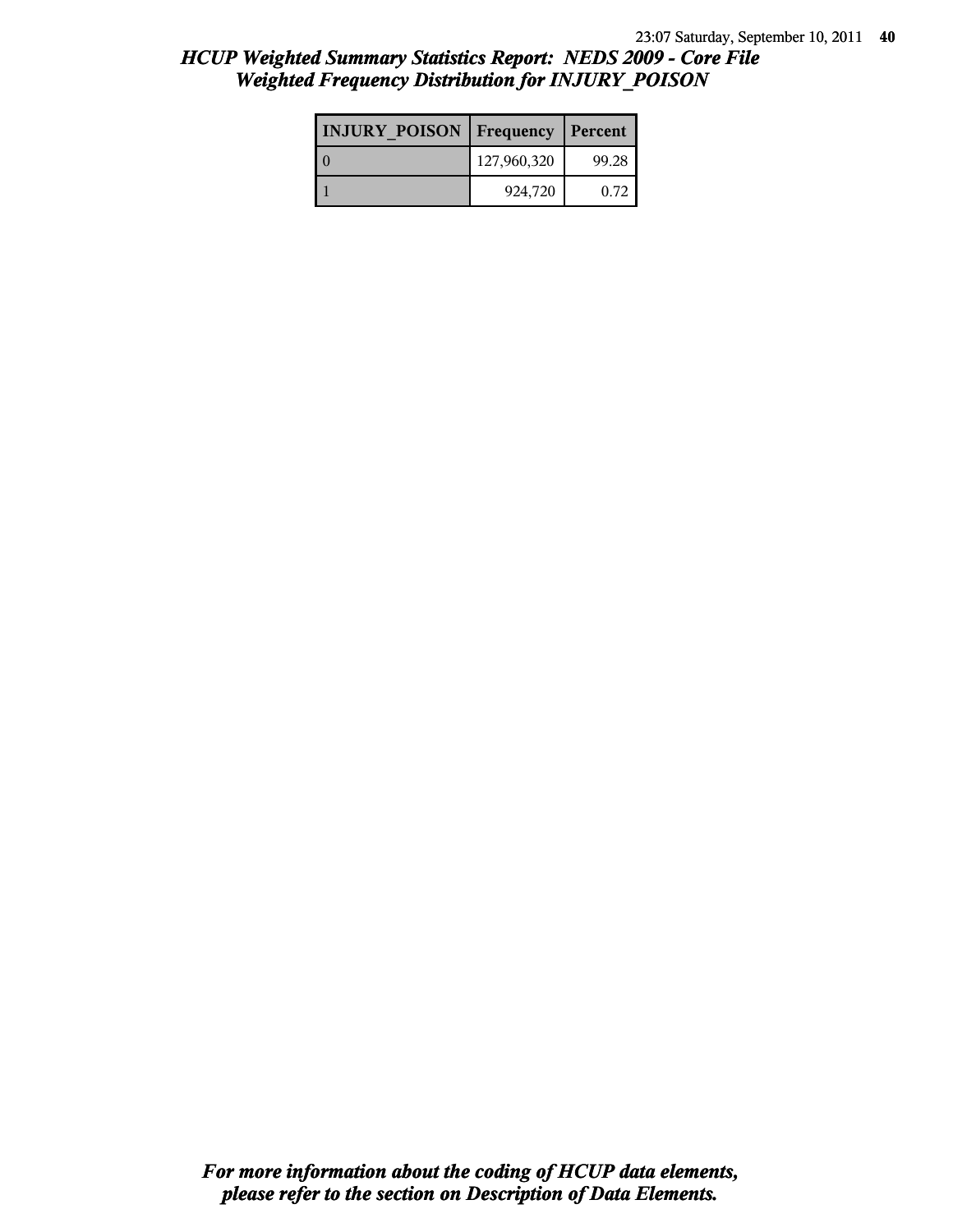| <b>INJURY SEVERITY</b> | Frequency   | Percent |
|------------------------|-------------|---------|
| $\boldsymbol{0}$       | 101,359,729 | 78.64   |
| $\mathbf{1}$           | 17,313,380  | 13.43   |
| $\overline{a}$         | 2,016,327   | 1.56    |
| 3                      | 255,141     | 0.20    |
| $\overline{4}$         | 4,764,483   | 3.70    |
| 5                      | 1,439,008   | 1.12    |
| 6                      | 194,187     | 0.15    |
| 8                      | 84,930      | 0.07    |
| 9                      | 596,711     | 0.46    |
| 10                     | 102,179     | 0.08    |
| 11                     | 15,027      | 0.01    |
| 12                     | 11,150      | 0.01    |
| 13                     | 47,430      | 0.04    |
| 14                     | 39,806      | 0.03    |
| 16                     | 73,488      | 0.06    |
| 17                     | 50,713      | 0.04    |
| 18                     | 10,853      | 0.01    |
| 19                     | 6,221       | 0.00    |
| 20                     | 9,688       | 0.01    |
| 21                     | 7,843       | 0.01    |
| 22                     | 13,295      | 0.01    |
| 24                     | 4,778       | 0.00    |
| 25                     | 11,076      | 0.01    |
| 26                     | 4,483       | 0.00    |
| 27                     | 3,501       | 0.00    |
| 29                     | 7,067       | 0.01    |
| 30                     | 553         | 0.00    |
| 32                     | 255         | 0.00    |
| 33                     | 598         | 0.00    |
| 34                     | 3,336       | 0.00    |
| 35                     | 534         | 0.00    |
| 36                     | 600         | 0.00    |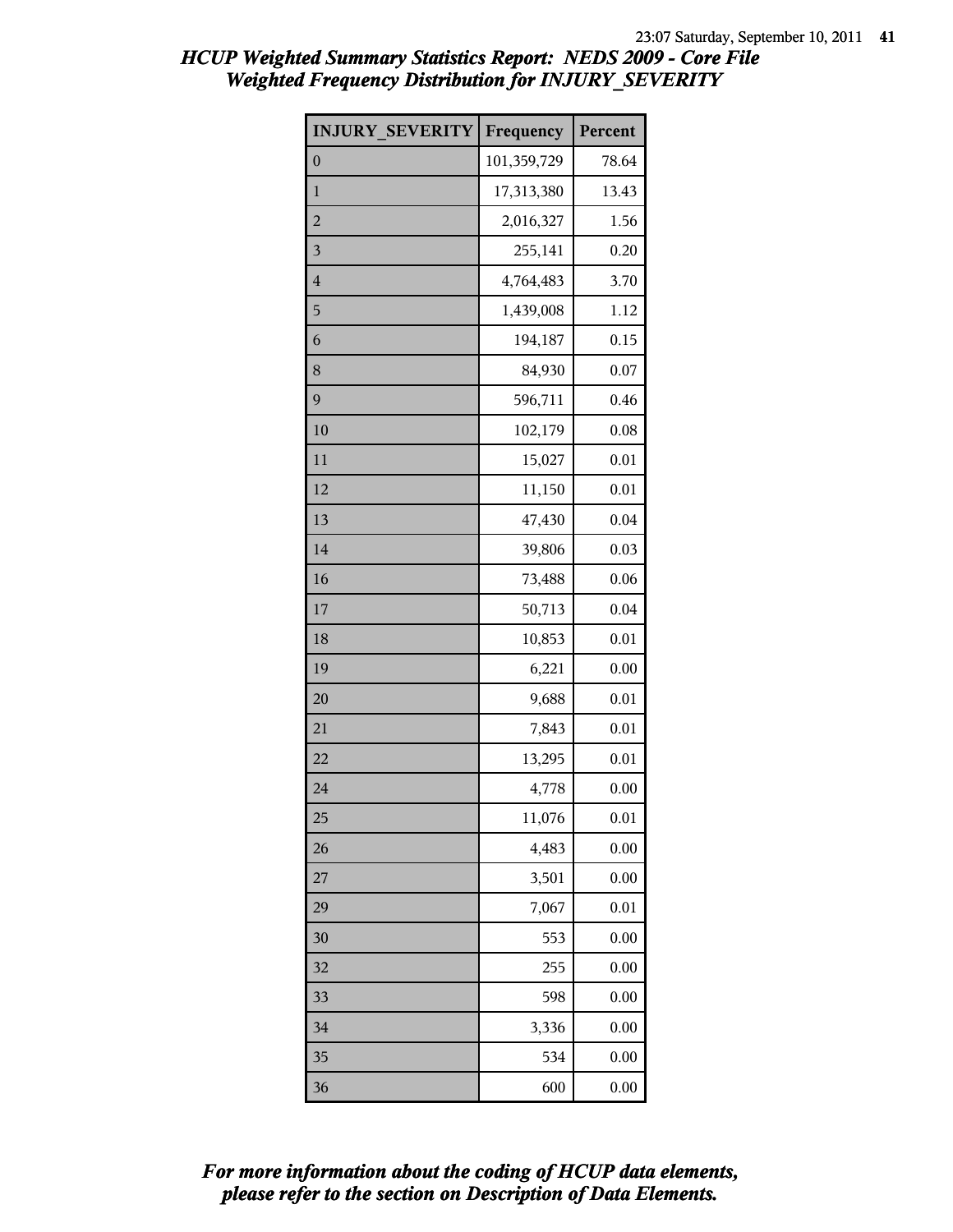| <b>INJURY SEVERITY</b> | Frequency | Percent |
|------------------------|-----------|---------|
| 38                     | 1,152     | 0.00    |
| 41                     | 669       | 0.00    |
| 42                     | 49        | 0.00    |
| 43                     | 745       | 0.00    |
| 45                     | 284       | 0.00    |
| 48                     | 67        | 0.00    |
| 50                     | 397       | 0.00    |
| 51                     | 23        | 0.00    |
| 54                     | 19        | 0.00    |
| 57                     | 40        | 0.00    |
| 59                     | 62        | 0.00    |
| 66                     | 17        | 0.00    |
| 75                     | 2,657     | 0.00    |
| 99                     | 430,492   | 0.33    |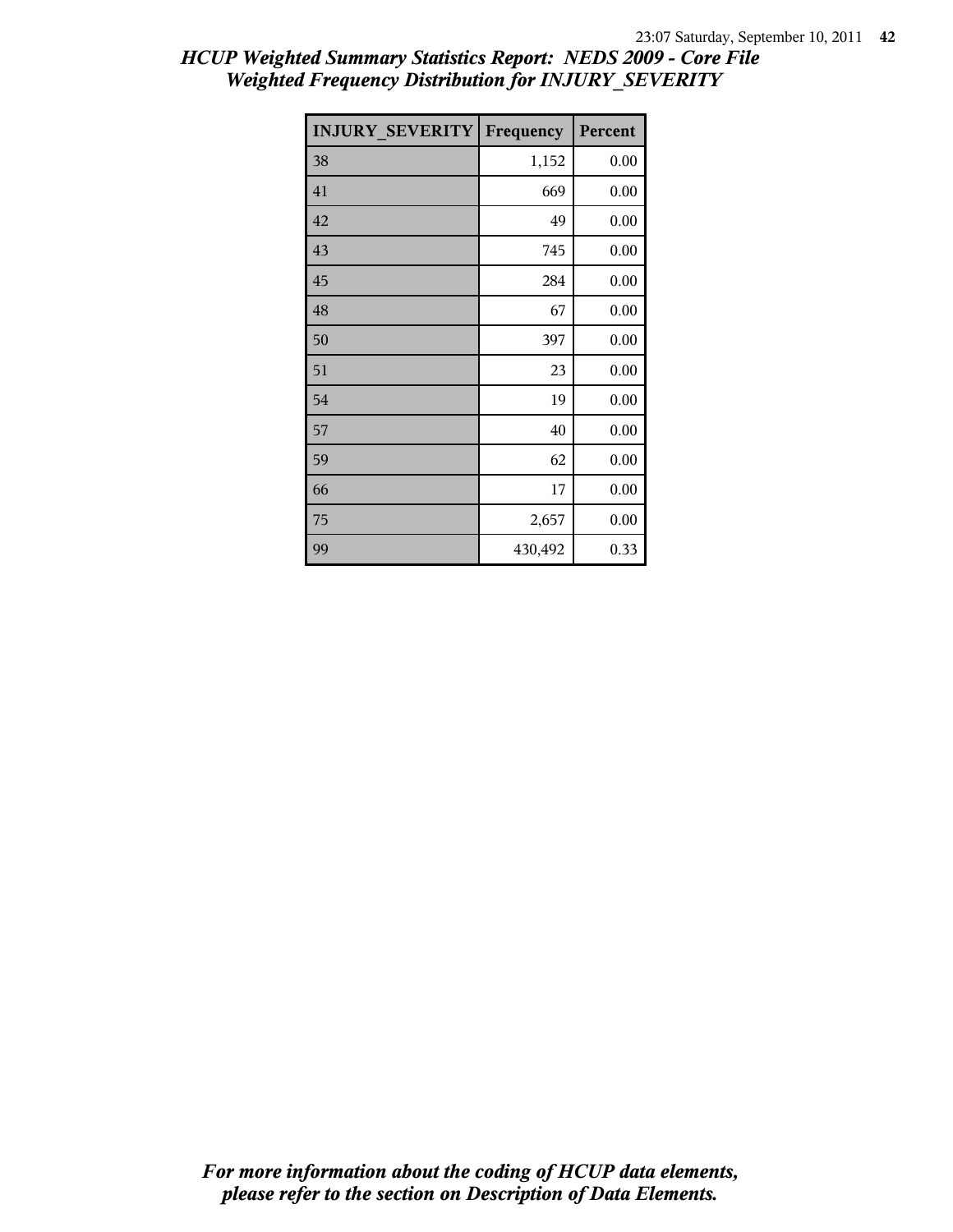| <b>INJURY STRUCK Frequency</b> |             | Percent |
|--------------------------------|-------------|---------|
|                                | 124,581,773 | 96.66   |
|                                | 4,303,267   | 3.34    |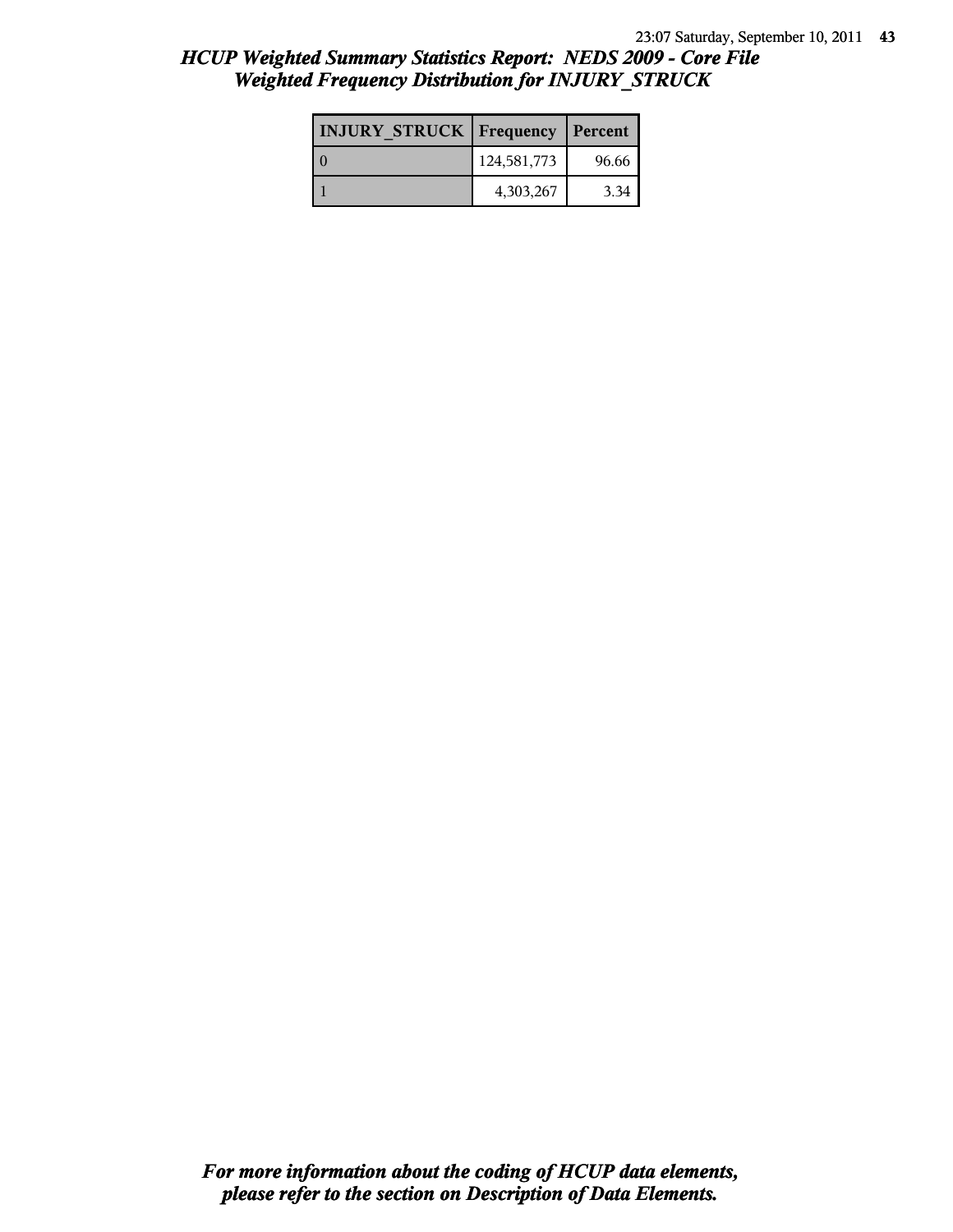| <b>INJURY SUFFOCATION   Frequency</b> |             | Percent |
|---------------------------------------|-------------|---------|
|                                       | 128,831,960 | 99.96   |
|                                       | 53,080      | 0.04    |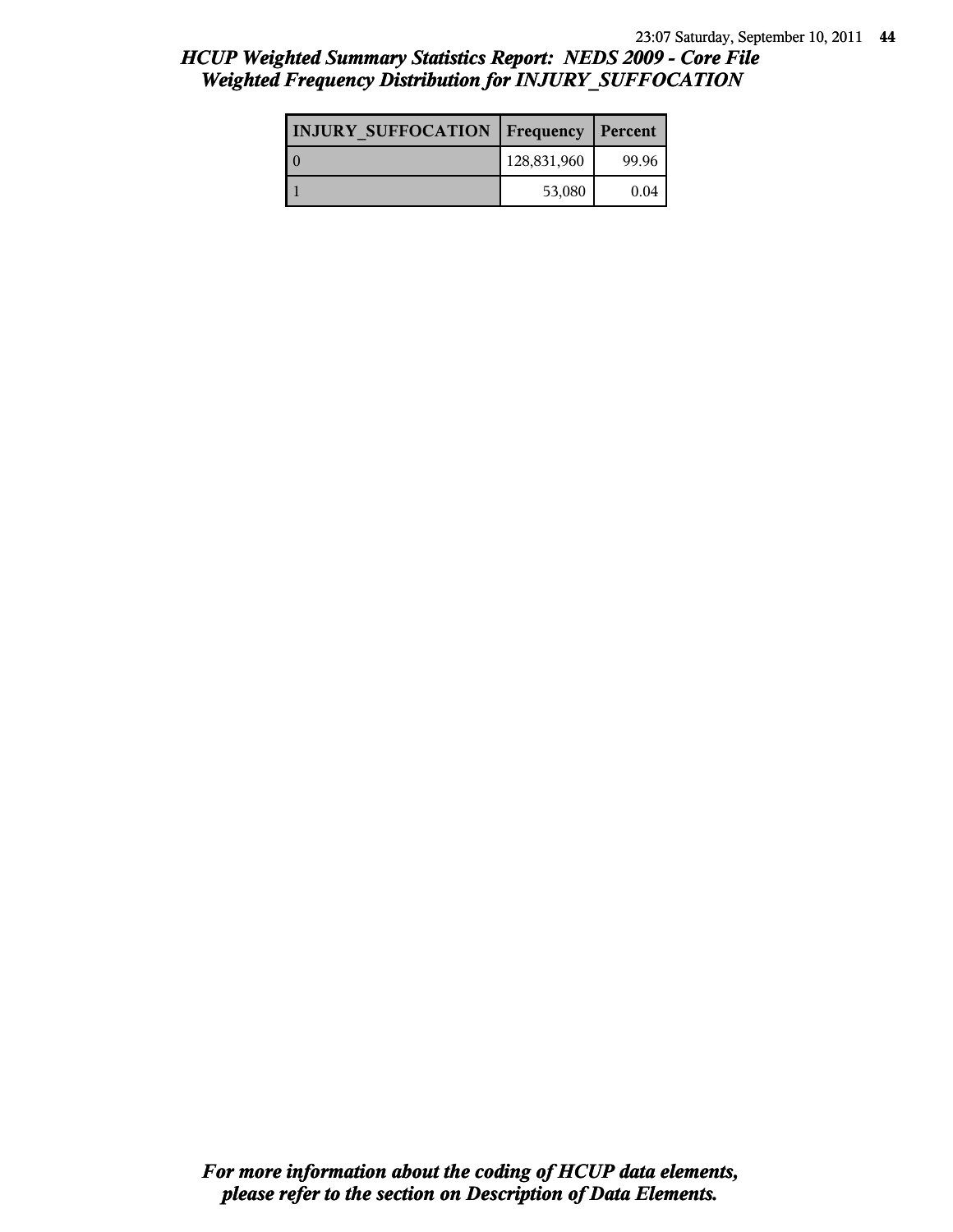| <b>INTENT ASSAULT Frequency</b> |             | Percent |
|---------------------------------|-------------|---------|
| l 0                             | 127,570,943 | 98.98   |
|                                 | 1,314,097   | 1.02    |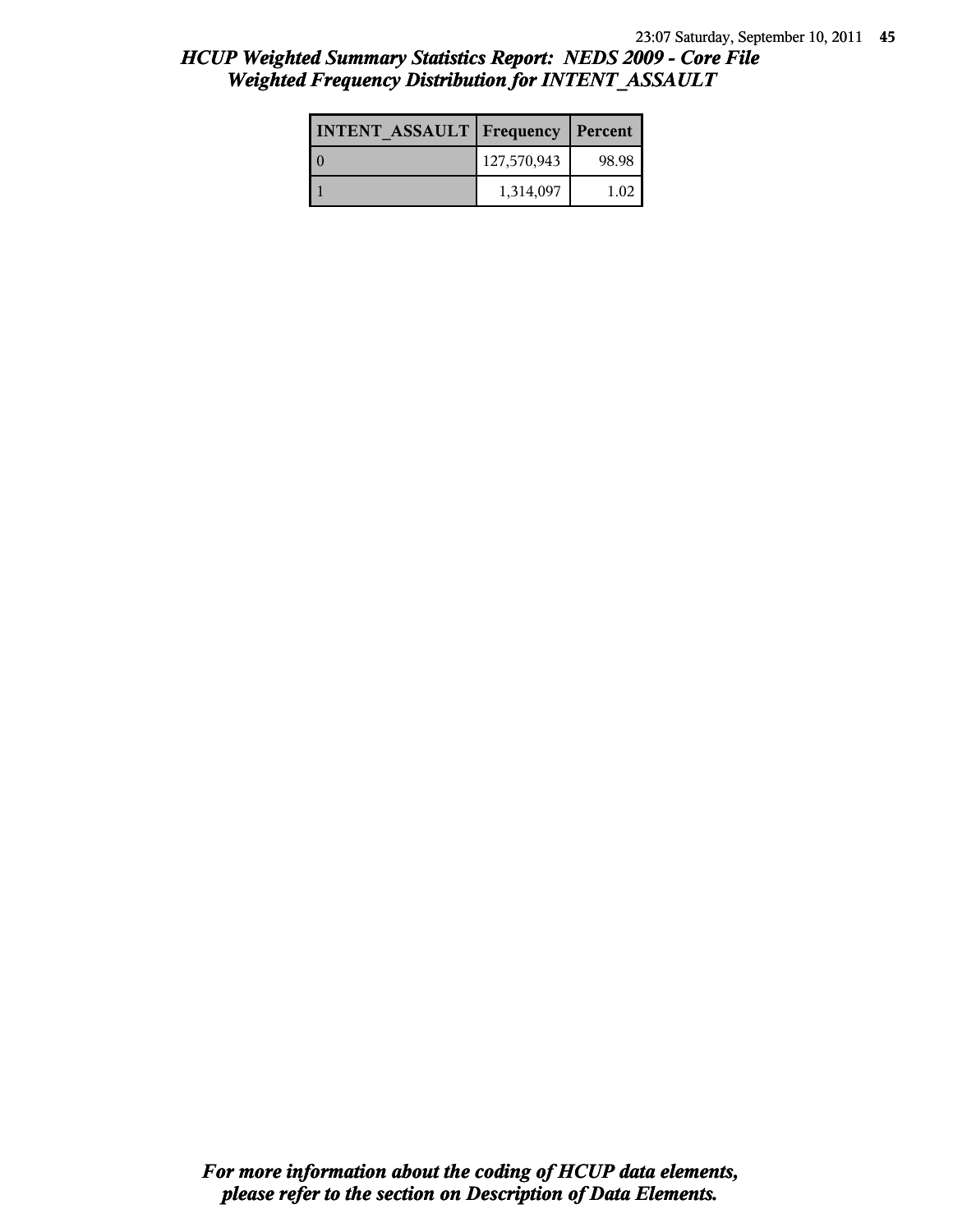| <b>INTENT SELF HARM   Frequency</b> |             | Percent |
|-------------------------------------|-------------|---------|
|                                     | 127,774,614 | 99.14   |
|                                     | 1,110,426   | 0.86    |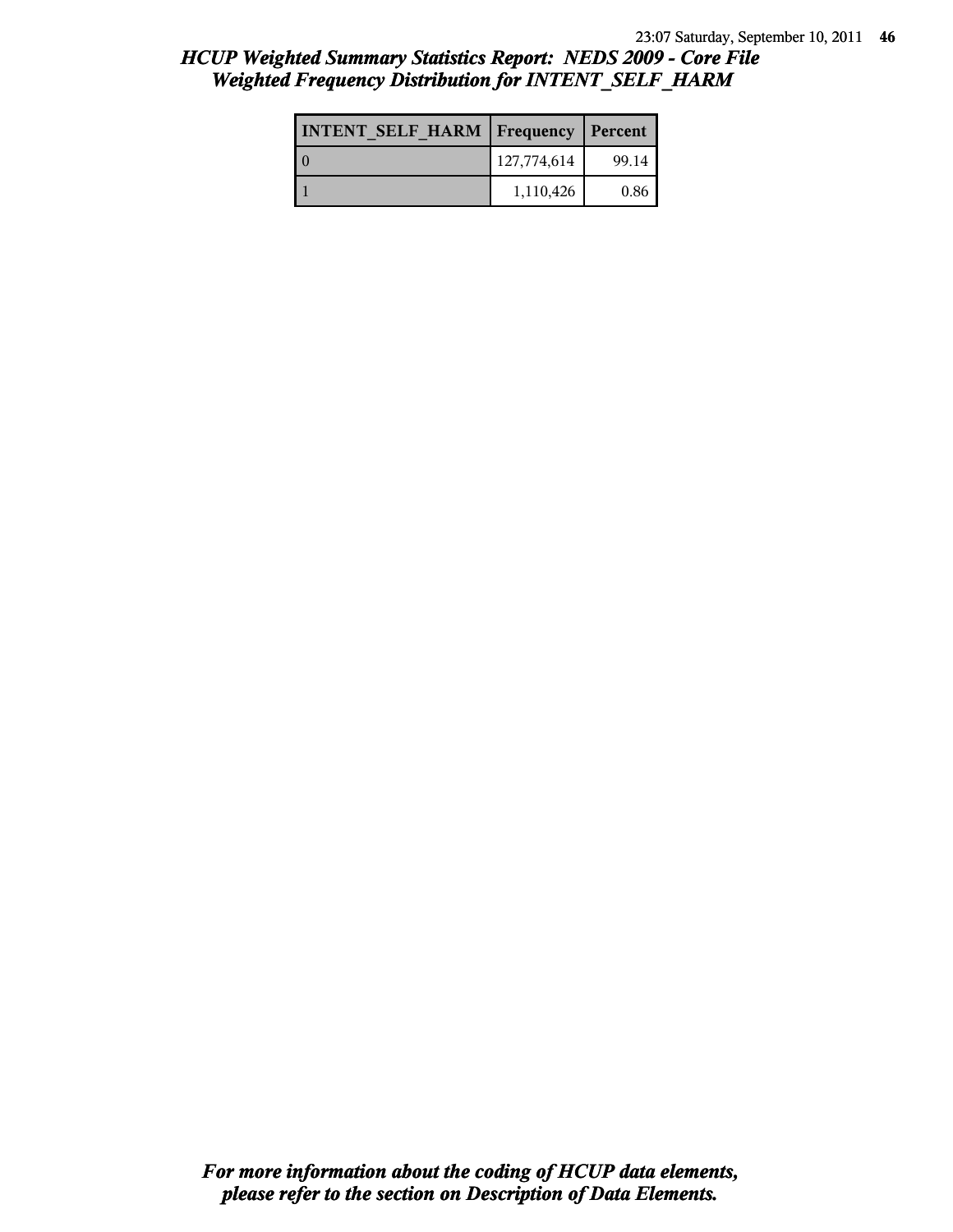| <b>INTENT UNINTENTIONAL   Frequency   Percent</b> |            |       |
|---------------------------------------------------|------------|-------|
|                                                   | 99,943,933 | 77.55 |
|                                                   | 28,941,107 | 22.45 |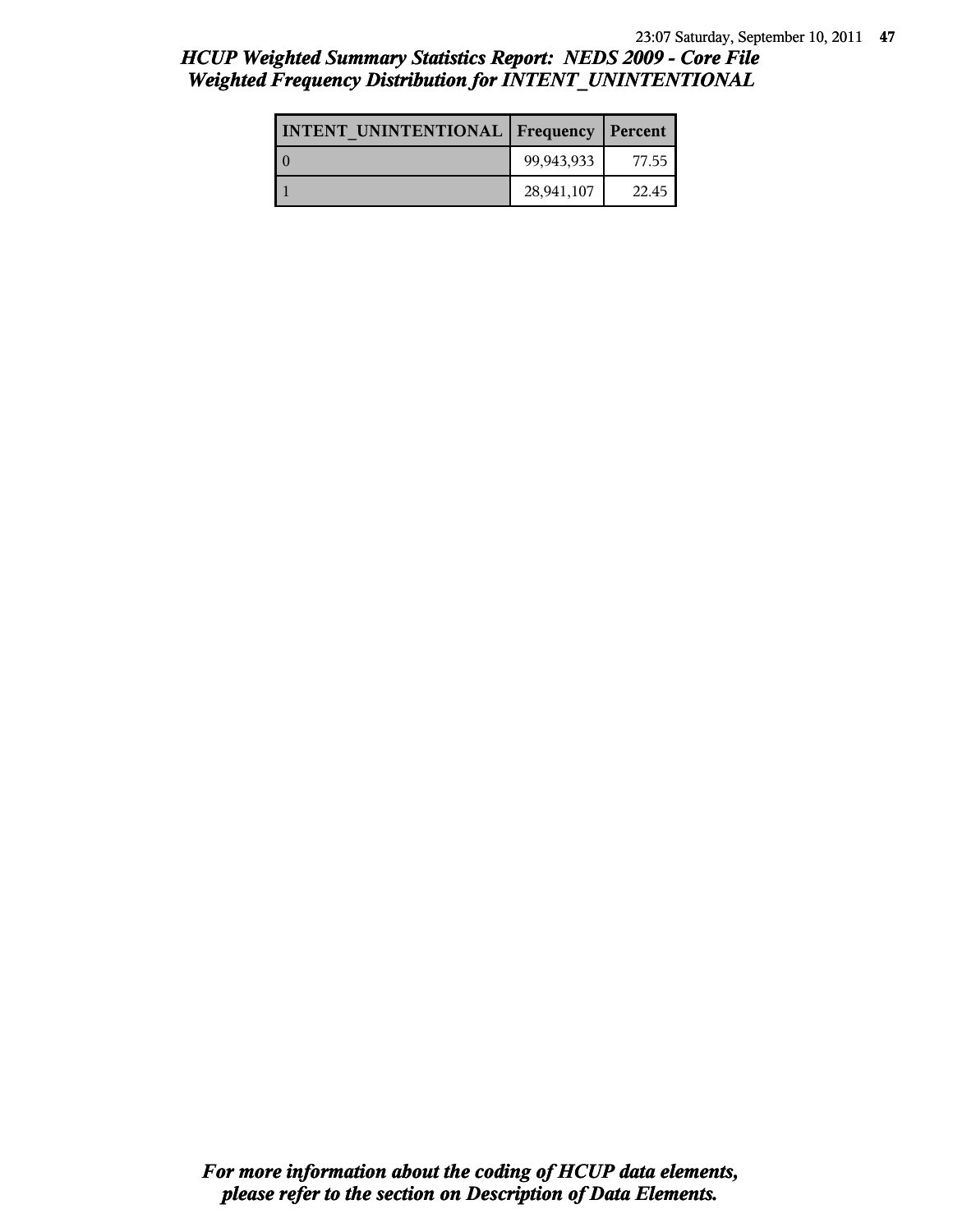| <b>MULTINJURY</b> | Frequency   | Percent |
|-------------------|-------------|---------|
|                   | 121,708,283 | 94.43   |
|                   | 7,176,757   | 5.57    |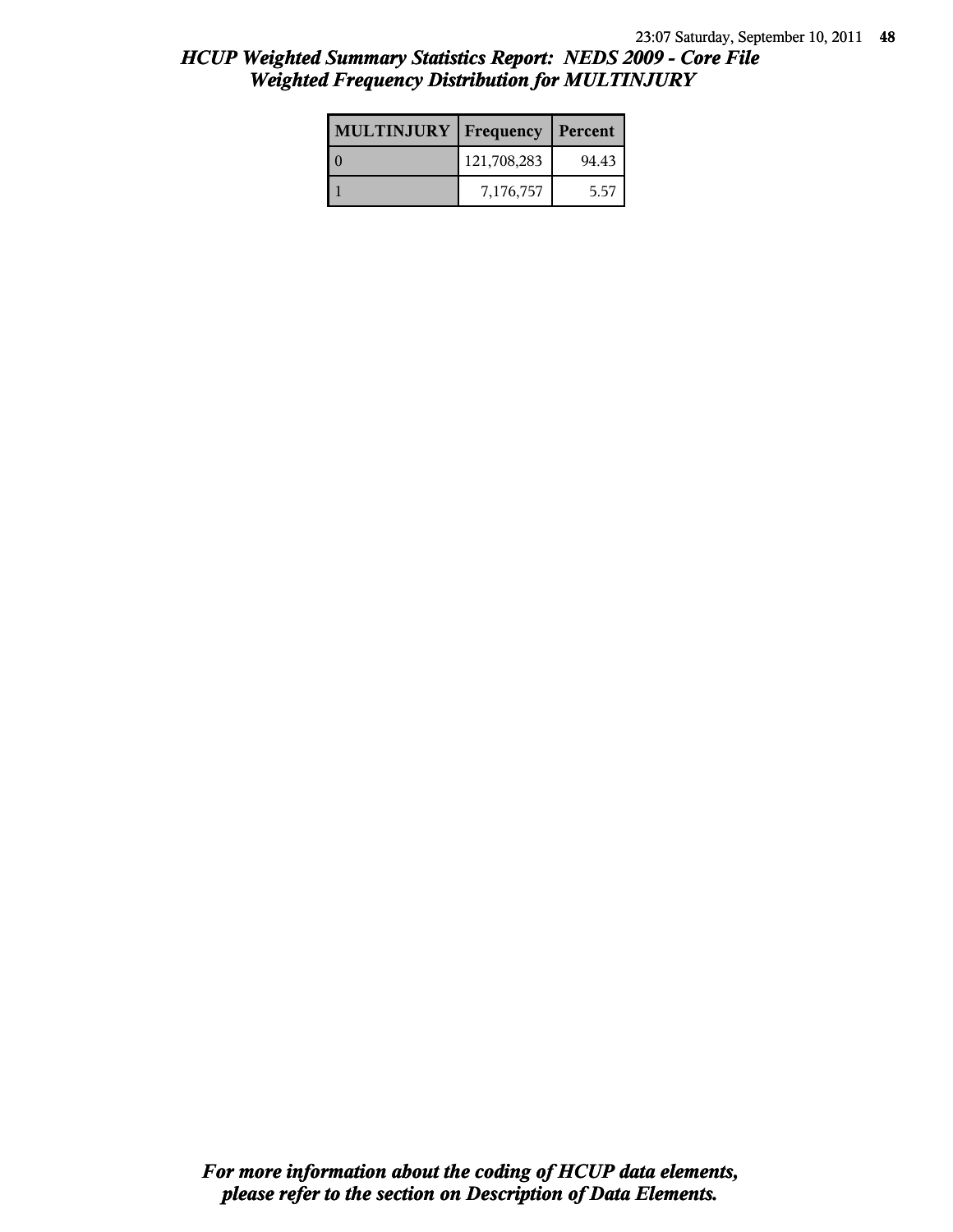| <b>NDX</b>     | Frequency  | Percent |
|----------------|------------|---------|
| $\theta$       | 15,965     | 0.01    |
| $\mathbf{1}$   | 42,203,790 | 32.75   |
| $\overline{2}$ | 29,082,405 | 22.56   |
| 3              | 16,914,350 | 13.12   |
| $\overline{4}$ | 10,306,239 | 8.00    |
| 5              | 6,674,191  | 5.18    |
| 6              | 4,698,444  | 3.65    |
| 7              | 3,373,746  | 2.62    |
| 8              | 2,669,592  | 2.07    |
| 9              | 3,198,695  | 2.48    |
| 10             | 1,771,232  | 1.37    |
| 11             | 1,244,265  | 0.97    |
| 12             | 1,068,217  | 0.83    |
| 13             | 974,996    | 0.76    |
| 14             | 870,838    | 0.68    |
| 15             | 1,376,780  | 1.07    |
| 16 or greater  | 2,441,296  | 1.89    |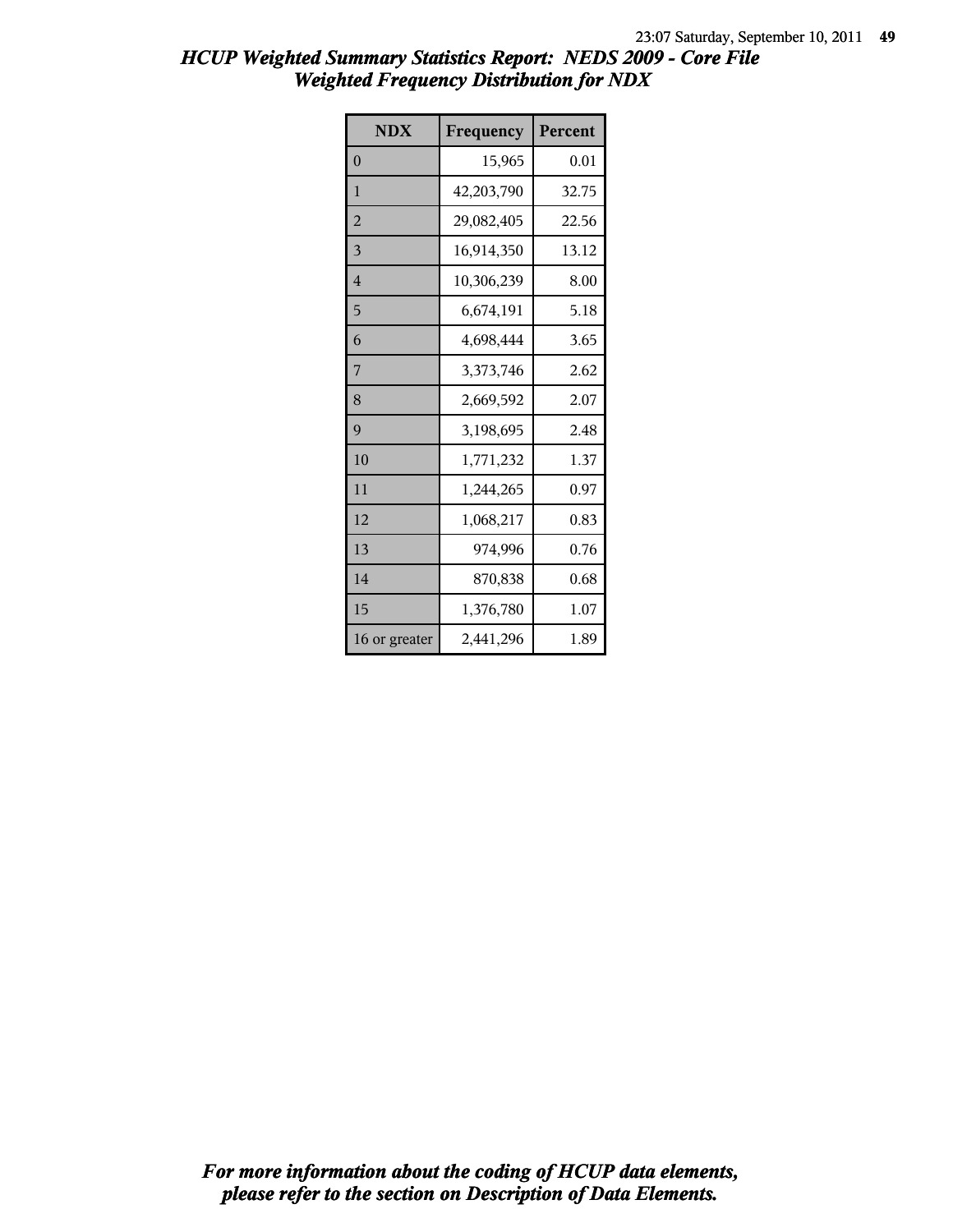| <b>NECODE</b>  | Frequency  | Percent |
|----------------|------------|---------|
| $\theta$       | 96,810,073 | 75.11   |
| 1              | 14,453,474 | 11.21   |
| $\overline{2}$ | 13,605,768 | 10.56   |
| 3              | 2,257,320  | 1.75    |
| $\overline{4}$ | 1,590,909  | 1.23    |
| 5              | 76,627     | 0.06    |
| 6              | 73,520     | 0.06    |
| 7              | 2,512      | 0.00    |
| 8              | 14,121     | 0.01    |
| 9 or greater   | 715        | 0.00    |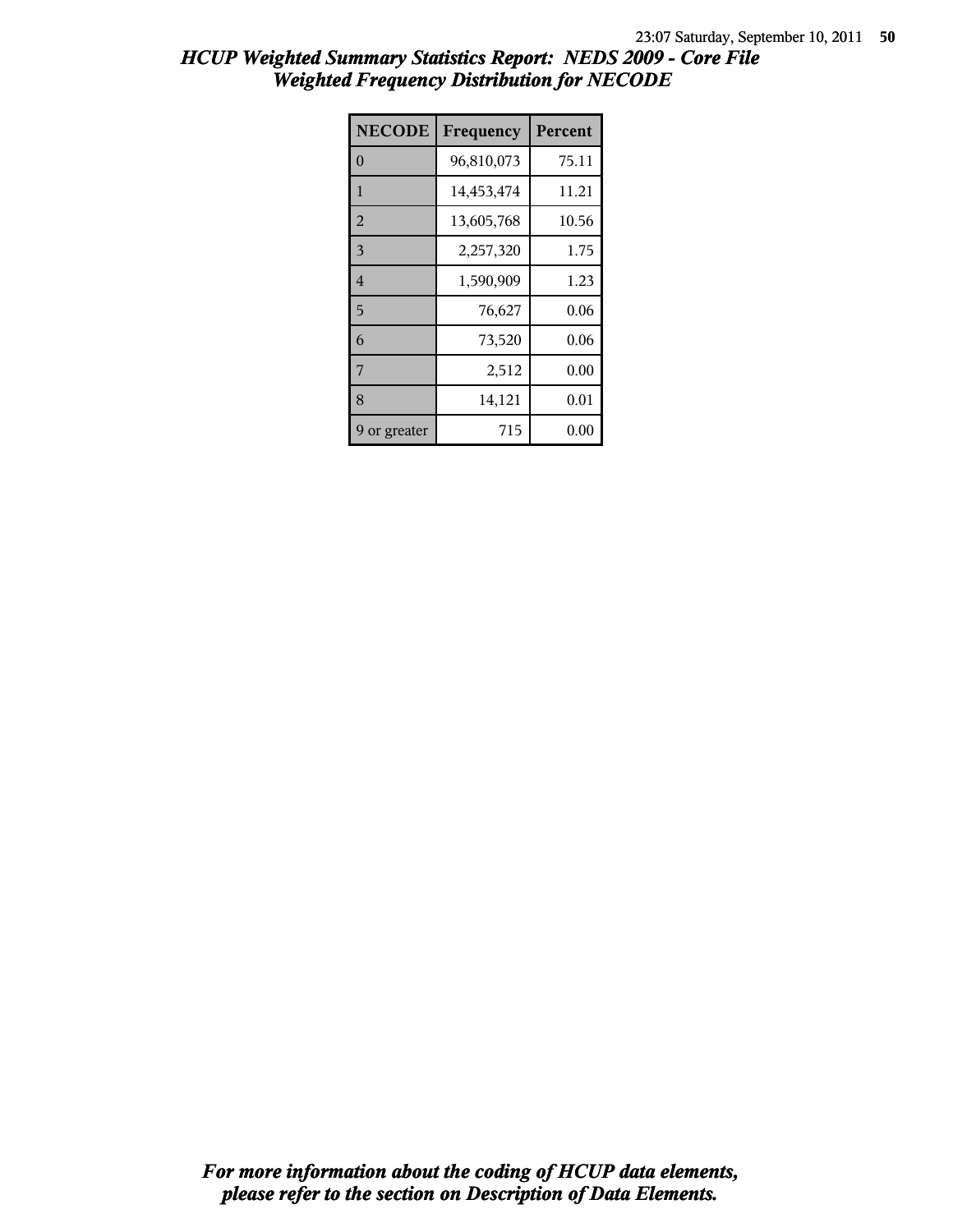| <b>HCUP Weighted Summary Statistics Report: NEDS 2009 - Core File</b> |  |  |
|-----------------------------------------------------------------------|--|--|
| <b>Weighted Frequency Distribution for PAY1</b>                       |  |  |

| PAY1                 | Frequency  | <b>Percent</b> |
|----------------------|------------|----------------|
| $\therefore$ Missing | 257,459    | 0.20           |
| .A: Invalid          | 253,360    | 0.20           |
| 1: Medicare          | 25,939,845 | 20.13          |
| 2: Medicaid          | 31,873,768 | 24.73          |
| 3: Private insurance | 42,435,098 | 32.92          |
| 4: Self-pay          | 20,907,762 | 16.22          |
| 5: No charge         | 1,160,037  | 0.90           |
| 6: Other             | 6,057,712  | 4.70           |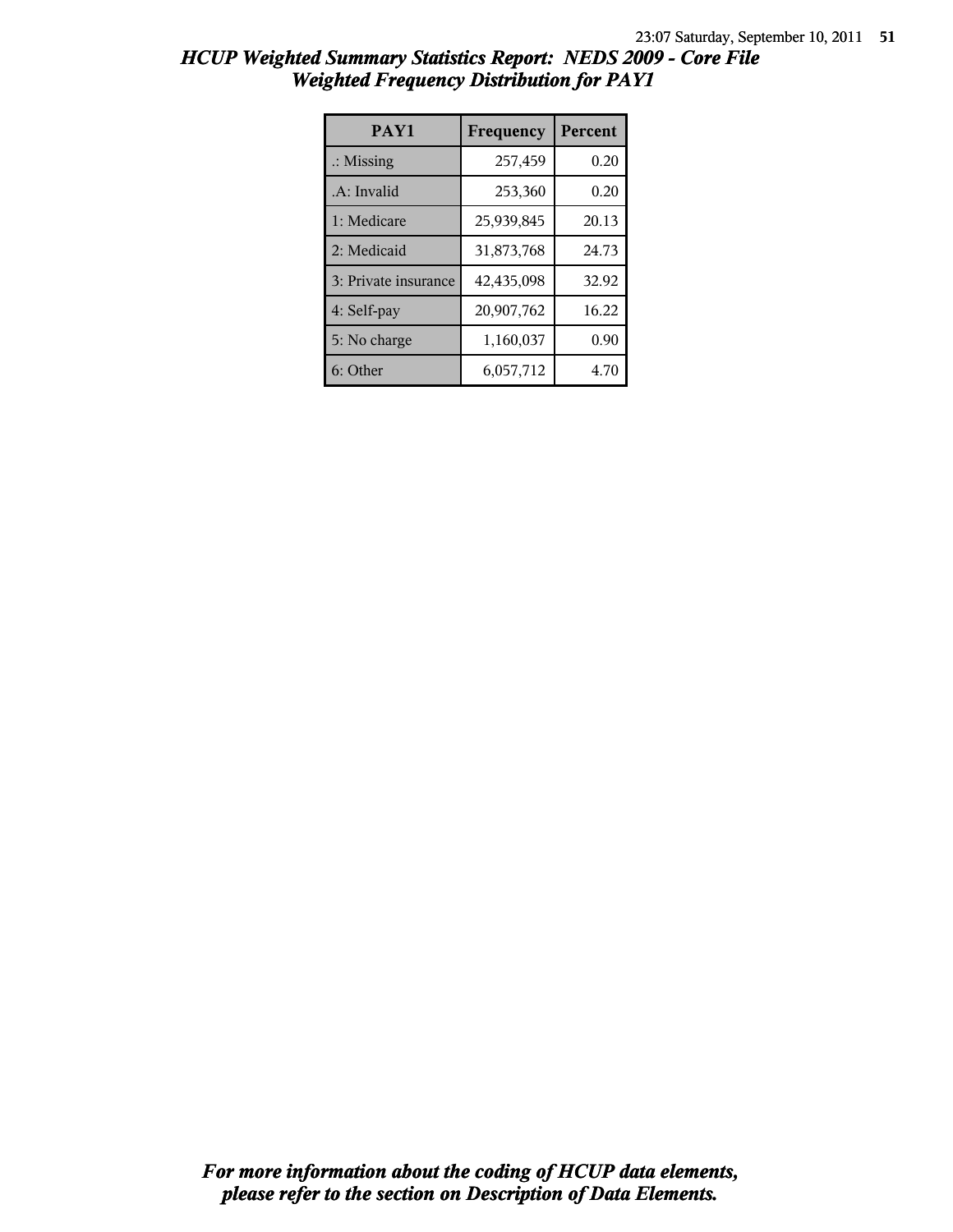| HCUP Weighted Summary Statistics Report: NEDS 2009 - Core File |  |
|----------------------------------------------------------------|--|
| <b>Weighted Frequency Distribution for PAY2</b>                |  |

| PAY <sub>2</sub>     | Frequency  | <b>Percent</b> |
|----------------------|------------|----------------|
| $\therefore$ Missing | 98,238,219 | 76.22          |
| .A: Invalid          | 1,985,569  | 1.54           |
| 1: Medicare          | 2,456,275  | 1.91           |
| 2: Medicaid          | 7,701,720  | 5.98           |
| 3: Private insurance | 9,062,337  | 7.03           |
| 4: Self-pay          | 7,774,728  | 6.03           |
| 5: No charge         | 118,744    | 0.09           |
| 6: Other             | 1,547,447  | 1.20           |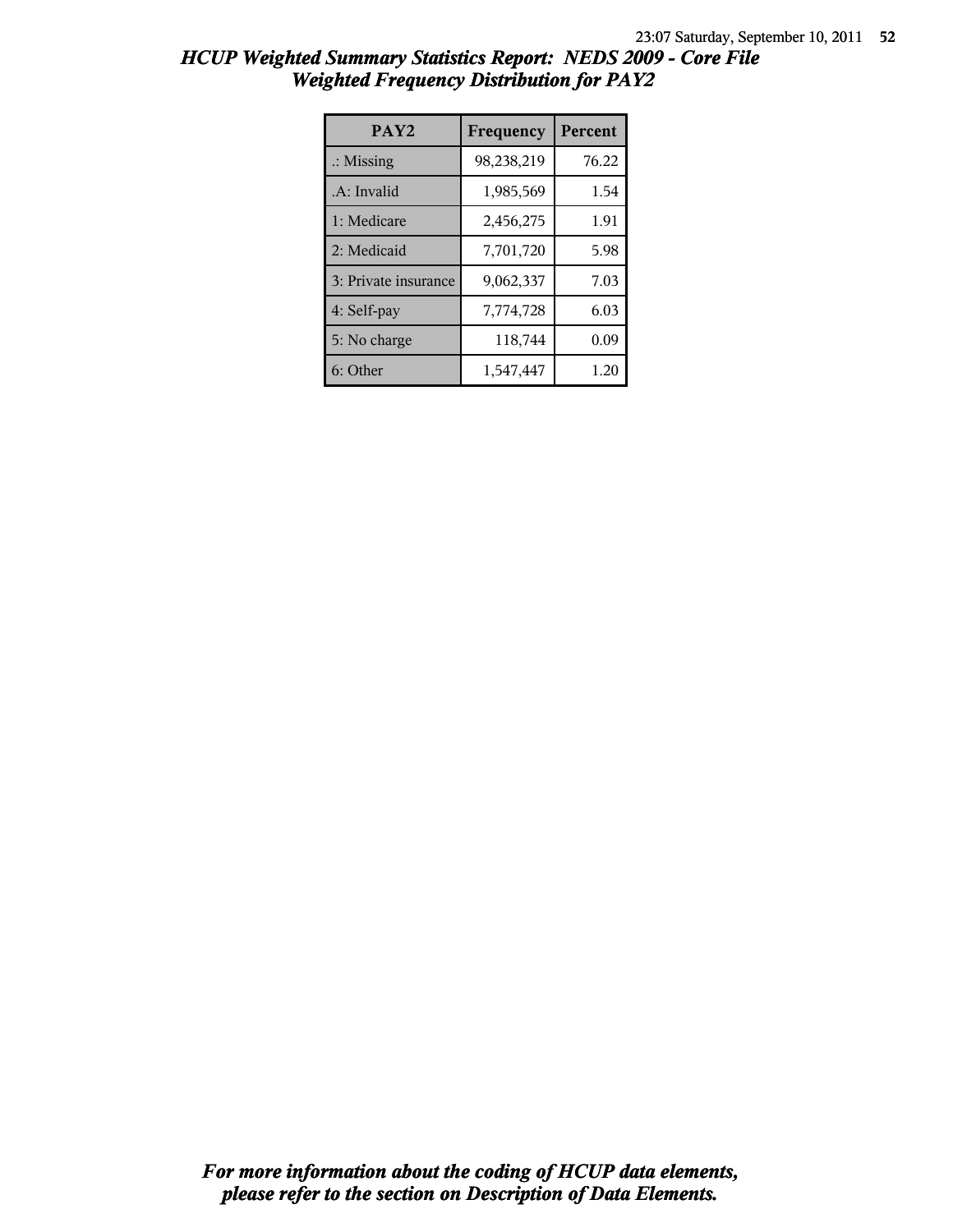| PL NCHS2006            | Frequency  | Percent |
|------------------------|------------|---------|
| $\therefore$ Missing   | 1,052,664  | 0.82    |
| 1: Large Central Metro | 34,786,426 | 26.99   |
| 2: Large Fringe Metro  | 27,154,561 | 21.07   |
| 3: Medium Metro        | 27,676,072 | 21.47   |
| 4: Small Metro         | 12,594,910 | 9.77    |
| 5: Micropolitan        | 15,388,856 | 11.94   |
| 6: Noncore             | 10,231,551 | 7.94    |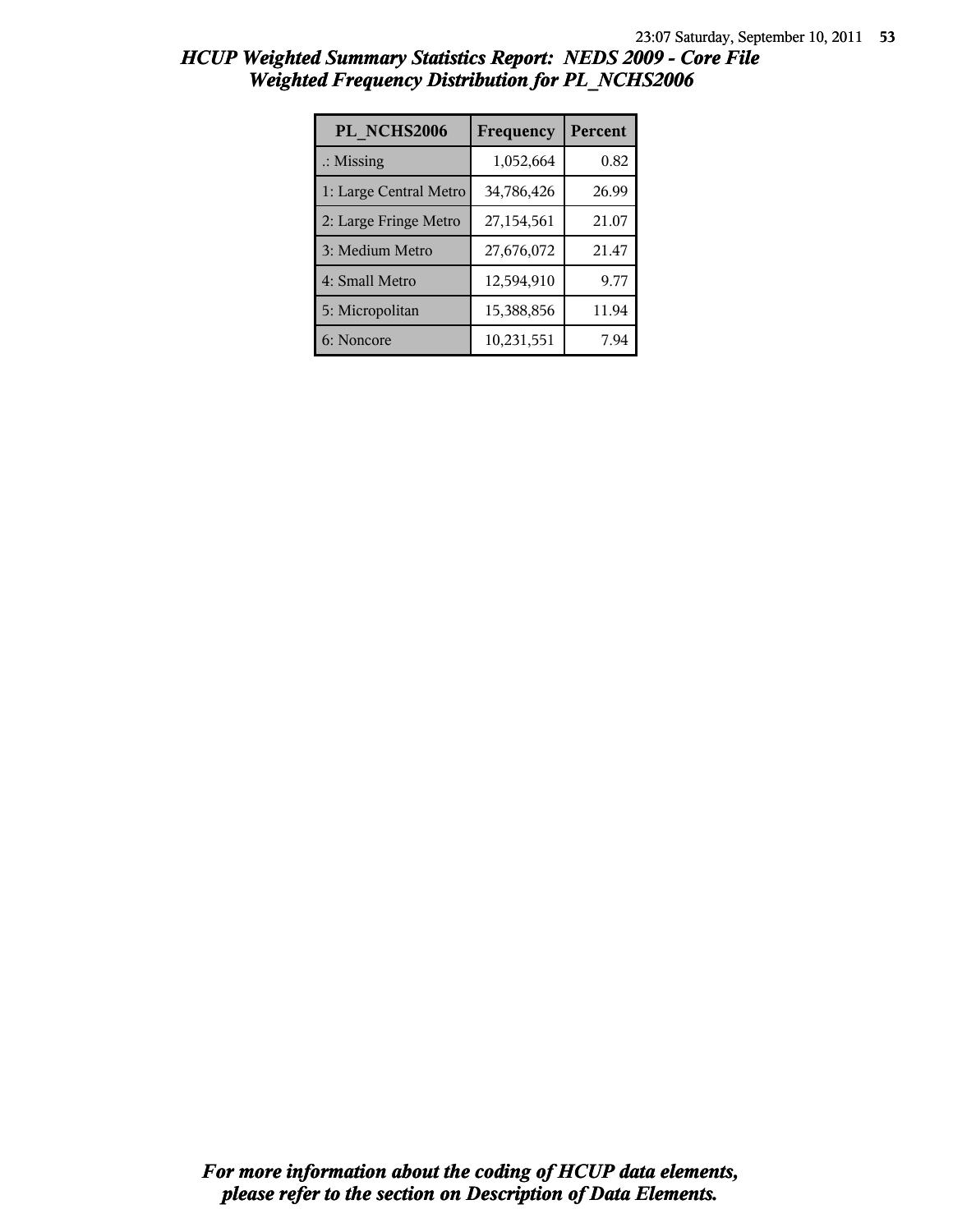| <b>TOTCHG ED</b>     | Frequency  | Percent |
|----------------------|------------|---------|
| $\therefore$ Missing | 20,345,661 | 15.79   |
| .A: Invalid          | 104,937    | 0.08    |
| .C: Inconsistent     | 1,190,121  | 0.92    |
| \$100-\$1,000        | 52,449,287 | 40.69   |
| \$1,001-\$5,000      | 47,095,968 | 36.54   |
| \$5,001-\$10,000     | 5,673,897  | 4.40    |
| \$10,001-\$50,000    | 2,005,655  | 1.56    |
| \$50,001-\$75,000    | 19,513     | 0.02    |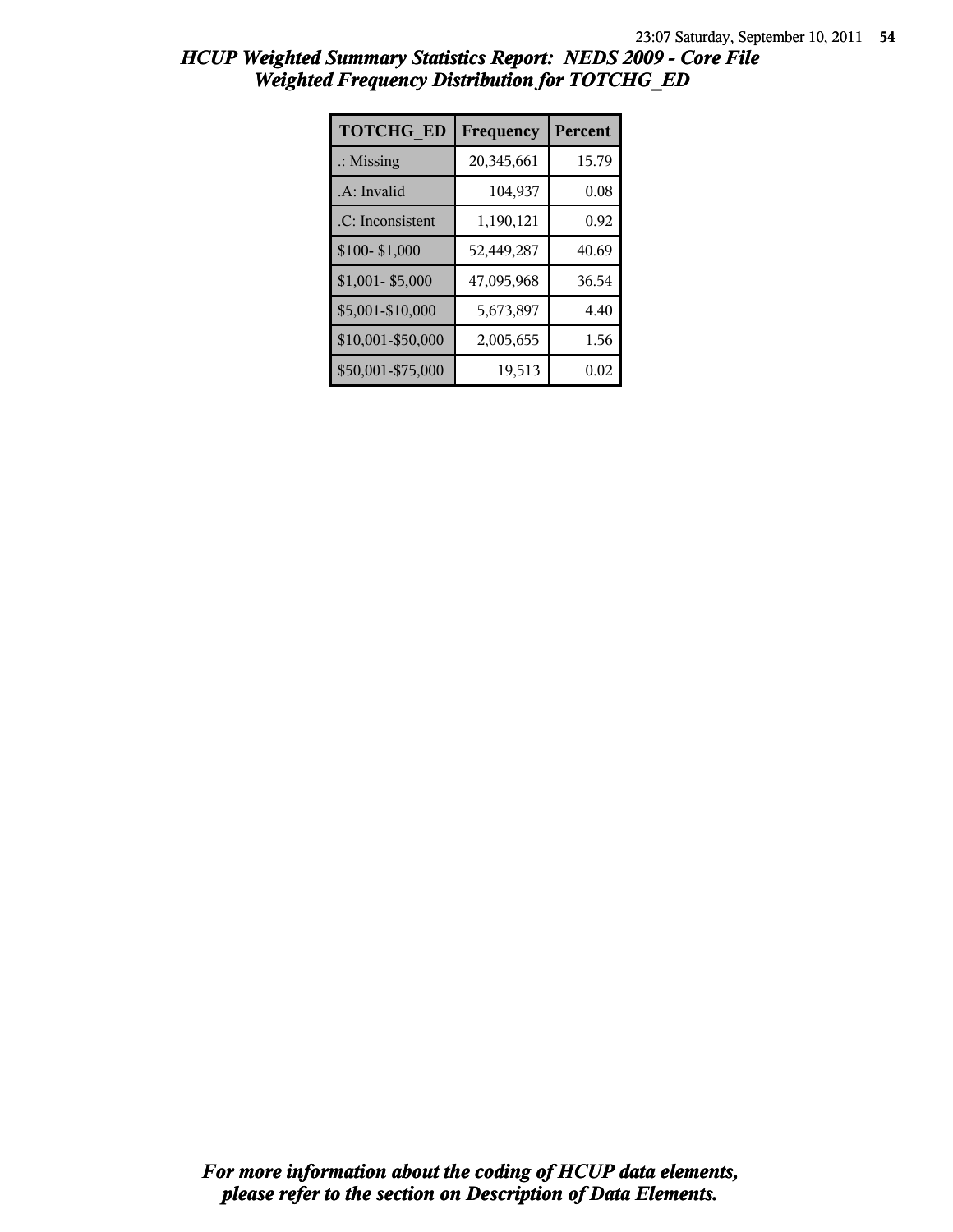|      | <b>YEAR</b> Frequency | Percent |
|------|-----------------------|---------|
| 2009 | 128,885,040           | 100.00  |